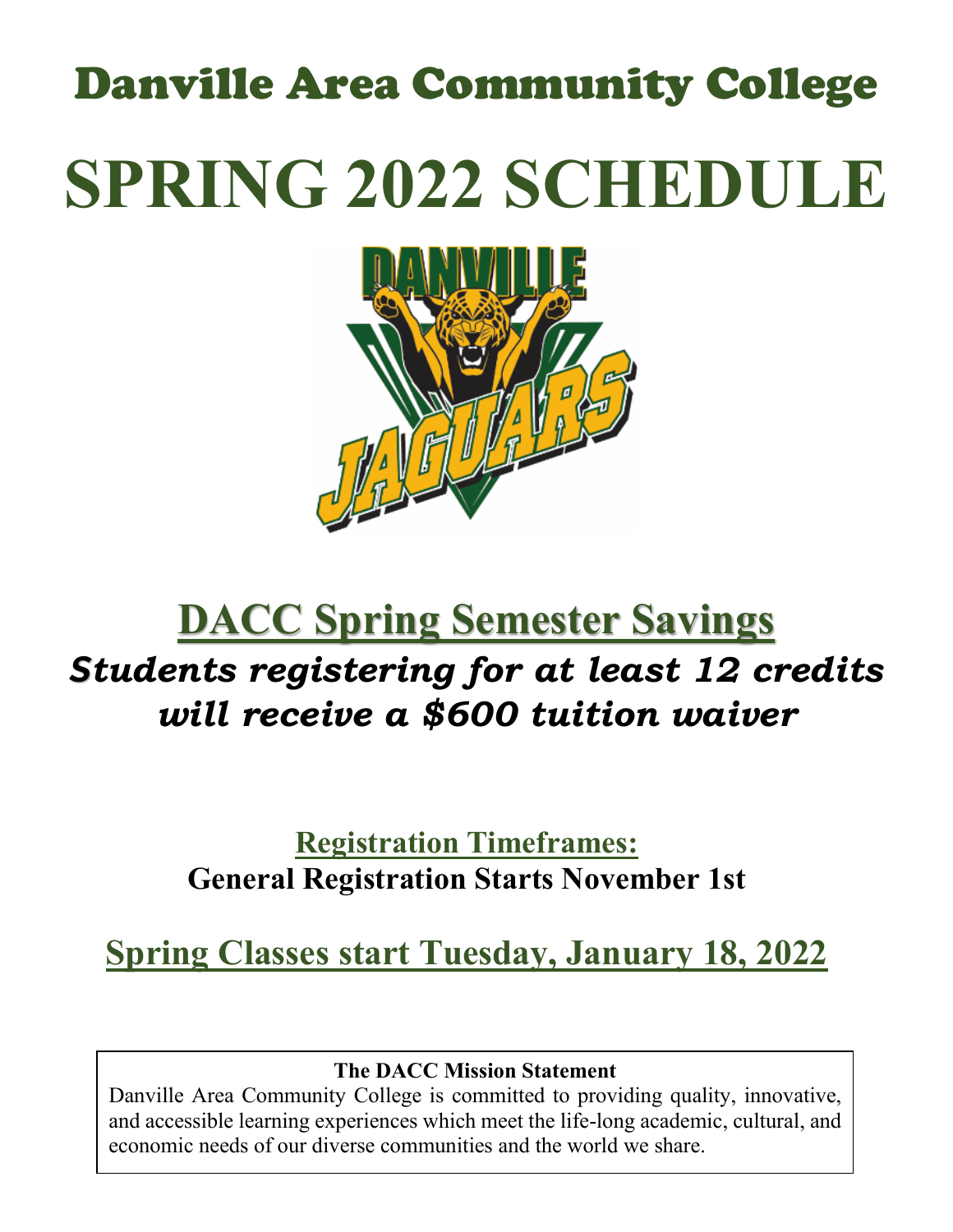# **SPRING 2022 REGISTRATION**

Spring 2022 classes begin Tuesday, January 18, 2022. General Registration for Spring classes starts Monday, November 1<sup>st</sup>. Current part-time students may register in person or via phone with the Registration Office for 1-11 credit hours if no advisement is needed. Students who want to register for 12 or more credit hours (full-time), new part-time students who are working toward a certificate or degree, or students who need advisement should meet with an academic advisor by making an appointment or visiting them during walk-in hours. Call 443-8750 for appt/walk-in hours.

### **GENERAL STUDENT SERVICE HOURS**

#### **(Hours Subject to Change because of Covid 19)**

Normal Hours Monday thru Friday, 8:00 a.m. – 5:00 p.m. January  $18 - \text{May } 20$  Monday thru Friday,  $8:00$  a.m.  $-5:00$  p.m.

# **EXTENDED STUDENT SERVICE HOURS**

#### **(Hours Subject to Change because of Covid 19)**

Extended hours for Picture ID cards, Financial Aid, Cashier, and the Bookstore January  $10 - 13$  Monday thru Thursday,  $8:00$  a.m.  $-5:30$  p.m. January 15 Bookstore, Picture IDs, & Fin. Aid., Sat. 9:00 a.m. – Noon

# **ALL COLLEGE OFFICES WILL BE CLOSED**

Fall 2021 Dates: Nov. 11, Nov. 25 & 26, Dec. 24-Jan 2 Spring 2022 Dates: Jan.  $17<sup>th</sup>$ , Feb.  $21<sup>st</sup>$  and Apr. 15th

# **PICTURE ID CARDS**

Once registered, DACC students must obtain their Picture ID Card. Students may do this in the Information Office (Vermilion Hall). **Please note: DACC Picture ID Cards are required to charge Bookstore items to your account.**

# **STUDENTS' RIGHTS & RESPONSIBILITIES**

It is each student's responsibility to be familiar with the information presented in the DACC Catalog, Student Handbook, and website. In no case will a regulation be waived or an exception granted because a student is unaware of the policies and procedures available from the sources mentioned above, or contend that they were not informed of the regulations and procedures. Links to the information/documents mentioned above:

DACC Website: <http://www.dacc.edu/>

Catalog: <http://www.dacc.edu/catalog/>

Handbook: <http://www.dacc.edu/assets/pdfs/student-handbook/StuHandbook.pdf> Other Important Notices & Policies:<http://www.dacc.edu/ar/srtk>

# **TEXTBOOK INFO & BOOKSTORE HOURS**

**A DACC Student Picture ID Card is required when charging purchases to a student account. All students must have a copy of their schedule to determine the appropriate textbooks.** 

Spring 2022 textbook sales information is available at: **[http://www.dacc.bkstr.com](http://www.dacc.bkstr.com/)**

**Follett Access (IncludED) Textbooks:** Follett Access Textbooks are digital books that are charged directly to the student account.

General Bookstore Hours: **(Hours Subject to Change because of Covid 19)** \* Monday thru Friday  $8:00 \text{ am} - 5:00 \text{ pm}$ 

Special Bookstore Hours: **(Hours Subject to Change because of Covid 19)** \* Open Extended Hours Jan.  $10^{th} - 13^{th}$  (until 5:30 pm) \* Saturday Hours on January 15th from 9:00 a.m. - Noon

# **DATES TO BE AWARE OF FOR SPRING 2022**

| January 7     | Spring 2022 Tuition is Due!                        |
|---------------|----------------------------------------------------|
| January 10    | First Day to Charge Textbooks for Financial Aid    |
| January 17    | Martin Luther King Jr.'s Birthday – College Closed |
| January 18    | Spring Classes Begin                               |
| February 21   | President's Day - College Closed                   |
| March 21-25   | Semester Break - No Classes                        |
| April 4       | Summer and Fall 2022 On-Campus Registration Starts |
| April 15      | Good Friday – College Closed                       |
| May $16 - 19$ | Final Examinations                                 |
| May 20        | Commencement                                       |
|               |                                                    |

# **ONLINE PROCTERING**

**What is Respondus?** Respondus is a Lockdown Browser that locks down the testing environment for tests taken in Blackboard. Depending on the instructor settings you maybe required to use a camera while taking the test. When using the Lockdown Browser you will not be able to copy, print, access other applications, visit other websites, or close the test until it is submitted.

# **myDACC/STUDENT SELF-SERVICE**

Students should retrieve their schedules, tuition bills, and various other information and/or services online through self service through there My DACC account access to computers will be available on the DACC campus in Lincoln Hall. Visit my.dacc.edu/ today!

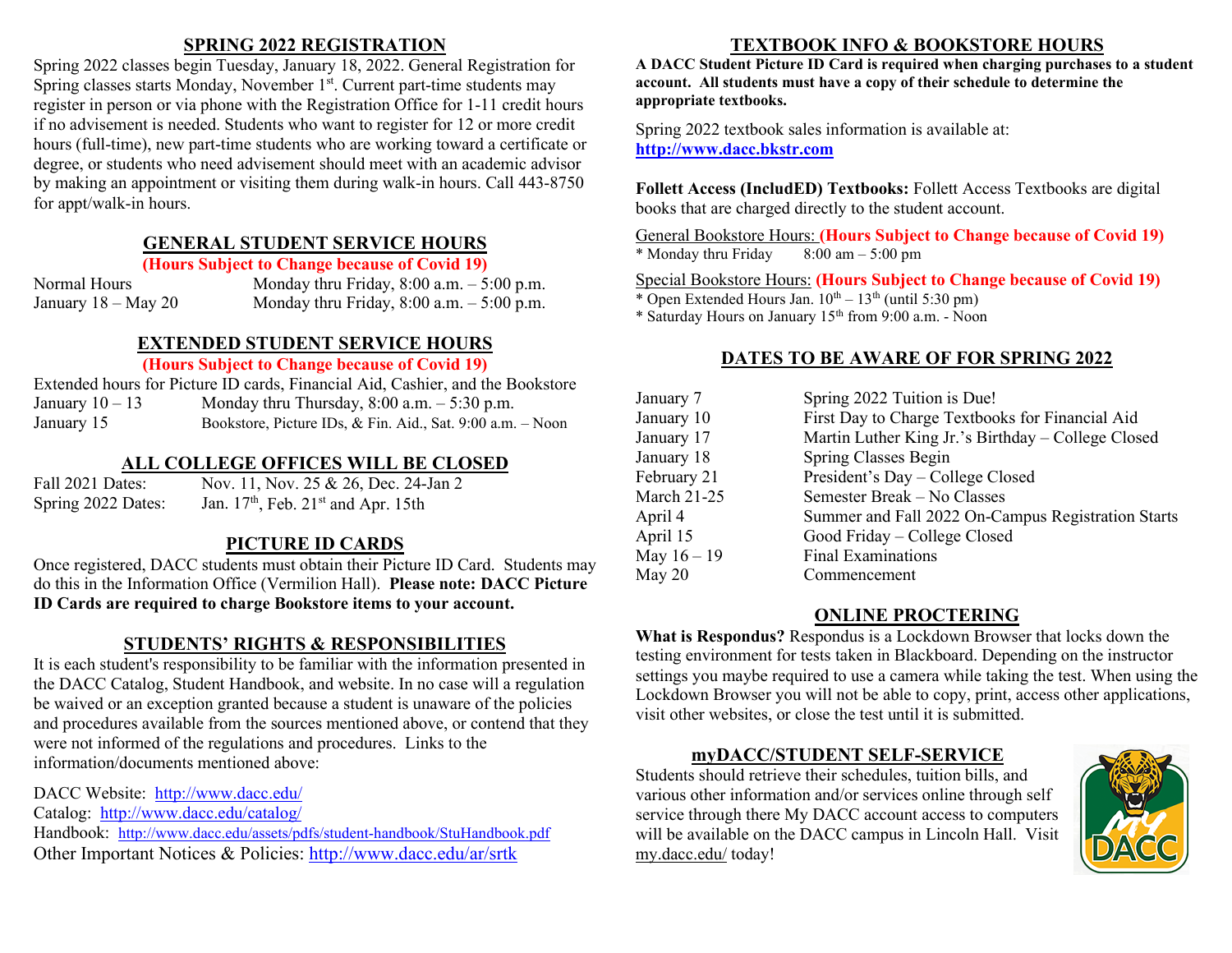#### **SCHEDULE ABBREVIATIONS**

|                                         | <b>SCHLDULL ADDRETHATIONS</b>             |                      |
|-----------------------------------------|-------------------------------------------|----------------------|
| Special/Off-Campus Sites:               | <b>Weekday Codes:</b>                     | On-Campus Buildings: |
| <b>ARM=Armstrong HS</b>                 | M=Monday                                  | CH=Cannon Hall       |
| BI=Bismarck HS                          | T=Tuesday                                 | CT=Clock Tower       |
| DT=Downtown Danville                    | W=Wednesday                               | LH=Lincoln Hall      |
| DV=Danville HS                          | TH=Thursday                               | MM=Mary Miller Ctr.  |
| GT=Georgetown HS                        | F=Friday                                  | OH=Ornamental Hort.  |
| HEX=Hoopeston Extension Site S=Saturday |                                           | PH=Prairie Hall      |
| HO=Hoopeston HS                         | $SU =$ Sunday                             | TC=Technology Ctr.   |
| MC=Middle College                       |                                           | VH=Vermilion Hall    |
| MI=Milford HS                           |                                           |                      |
| SF=Salt Fork HS                         | Misc:                                     |                      |
| SL=Schlarman Academy                    | $NA = Not$ Applicable $N = Night$ Section |                      |
| VM=Village Mall                         | TBA= To Be Announced $P =$ Pilot Section  |                      |
| VV=Westville HS                         | $SI =$ Supplemental Instruction           |                      |
|                                         | <b>Instruction Methods:</b>               |                      |
| $WEB = Web/Online$                      | $LAB = Lab$                               | $LEC = Lecture$      |
| $LLB =$ Lecture & Lab                   | $CLN = Clinical$                          | $INT = Internship$   |
|                                         |                                           |                      |

Online & Hybrid Sections:

- W Online Section that is taught completely online. Student is not required to visit campus.
- WE Online section that **requires visits to campus** for midterm and/or final exams
- WH **Online Hybrid** Section that is taught online, but also requires at least 1 visit to campus. Some sections will have scheduled on-campus meetings each week.
- WS Online Section that is taught online but also requires **virtual synchronous lectures** at the same time each week.
- WHS Online Hybrid Section that is taught online but also requires **virtual synchronous lectures** at the same time each week. Please note: Some sections will have scheduled on campus meetings each week.

# **\$\$ REFUND POLICY \$\$**

*Classes Meeting 12 Weeks or Longer:* If the course is dropped during the first 2 weeks of class, tuition and course fees paid or payable will be refunded\*. *Classes Meeting Less than 12 Weeks:* If the course is dropped during the first week of class, tuition and course fees paid or payable will be refunded\*. \***Exception:** Federal Return of Funds Rule must be applied if receiving Federal student aid

# **TUITION RATES**

| (Please Note: Tuition and Fees are subject to change)                                |                                            |  |  |  |  |  |  |  |  |
|--------------------------------------------------------------------------------------|--------------------------------------------|--|--|--|--|--|--|--|--|
| In-District                                                                          | \$145.00 per credit hour                   |  |  |  |  |  |  |  |  |
| Online Tuition Rate for Out-of-                                                      | \$217.50 per credit hour                   |  |  |  |  |  |  |  |  |
| District; 7 County Indiana, Out-of-                                                  |                                            |  |  |  |  |  |  |  |  |
| State; and International Residents                                                   |                                            |  |  |  |  |  |  |  |  |
| Out-of-District                                                                      | \$260.00 per credit hour                   |  |  |  |  |  |  |  |  |
| Indiana "7 County" Area                                                              | \$217.50 per credit hour                   |  |  |  |  |  |  |  |  |
| Out-of-State                                                                         | \$260.00 per credit hour                   |  |  |  |  |  |  |  |  |
| International                                                                        | \$260.00 per credit hour                   |  |  |  |  |  |  |  |  |
| Rad Tech/Sonography/                                                                 | Special rates apply - Call Medical Imaging |  |  |  |  |  |  |  |  |
| Echocardiography                                                                     | Dept. for rates.                           |  |  |  |  |  |  |  |  |
| <b>Truck Driving</b>                                                                 | Special rates apply - Call Pete Powell at  |  |  |  |  |  |  |  |  |
|                                                                                      | 443-8565 for rates.                        |  |  |  |  |  |  |  |  |
| Technology/Activity Fee                                                              | \$25.00 per credit hour                    |  |  |  |  |  |  |  |  |
| **<br>Individual courses may have course fees ranging from \$55 to \$150 per course. |                                            |  |  |  |  |  |  |  |  |

# **BILLING**

# **Bills can be viewed through the My DACC/Online Student Services.**

Counselors, Advisors, and Registration staff will also give you a bill at the point of registration. If payment cannot be made, please utilize one of the payment options listed below.

# **PAYMENT OPTIONS**

- 1. Pay in full with cash or check
- 2. Pay in full with Visa, MasterCard, or Discover (service fees apply)
- 3. Pay online through the MY DACC/Online Student Services
- 4. Student Financial Aid. Please note: Eligibility must be determined by payment due date.
- 5. Payment Plan (Nelnet/NBS) on the Jaguar Spot Interest Free!
- 6. Apply for Athletic and/or Academic Scholarships.
- 7. Employer paid or other 3rd party payment such as VCW, TAA, etc.

# **WITHDRAWAL POLICY**

Students may officially withdraw from their courses with a W grade until the Friday before their final examinations. Since start/end dates vary, withdrawal dates will be posted every semester. It is the student's responsibility to know the dates. Dates for each semester will be posted at the Admissions Office, all around campus, and on our website at<http://www.dacc.edu/ar/withdraw>

Go to <http://www.dacc.edu/ar/withdraw> for the withdrawal deadlines for each class in the current semester. The deadline is based on the class start and end dates. Please note, refunds are NOT given for withdrawals. **It is the student's responsibility to know the dates!**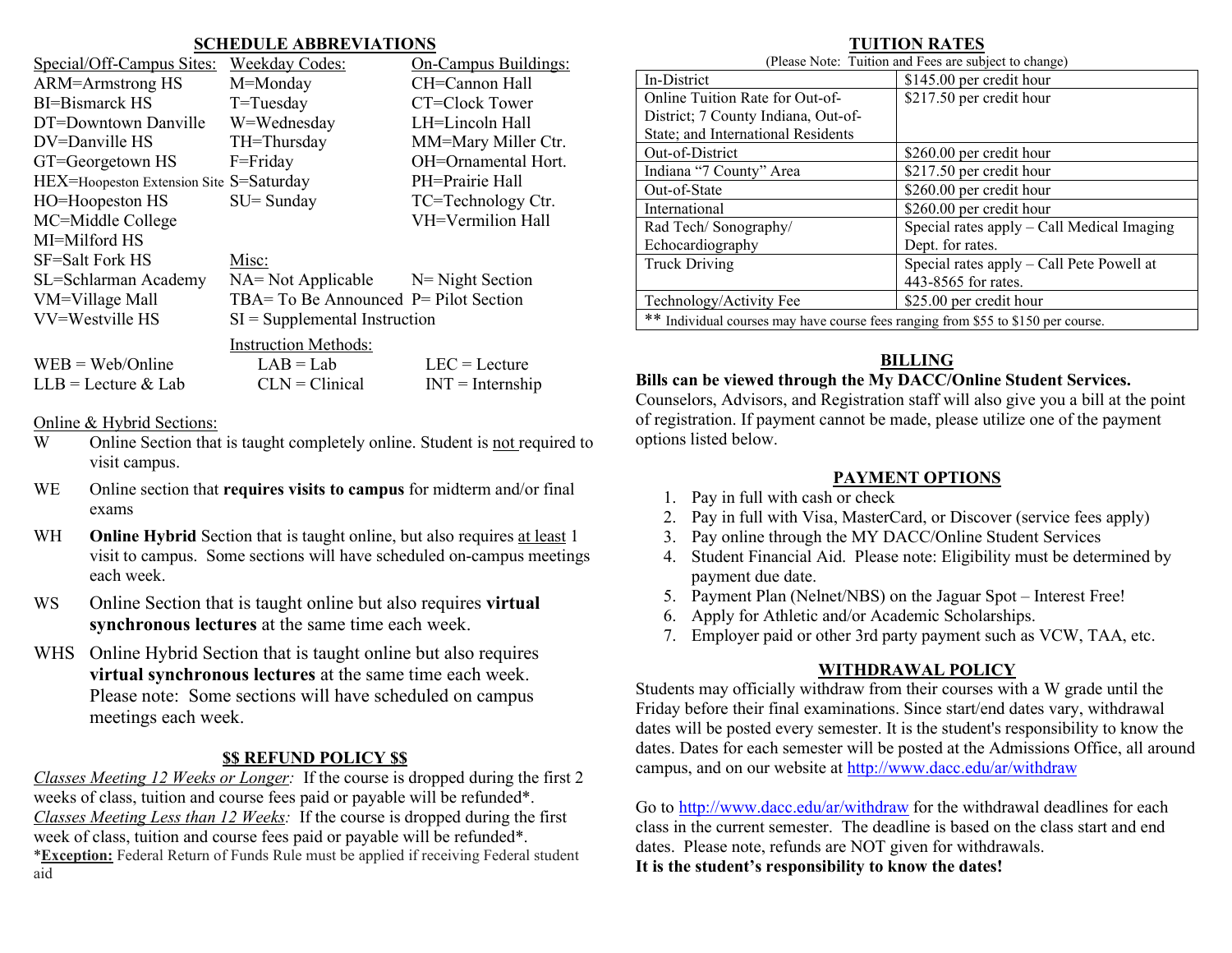| <b>DACC Spring 2022 Schedule</b> |                                  |            |                              |          |                            |                               |                            |                       |                   |               |                                 |                               |
|----------------------------------|----------------------------------|------------|------------------------------|----------|----------------------------|-------------------------------|----------------------------|-----------------------|-------------------|---------------|---------------------------------|-------------------------------|
| <b>Section Name</b>              | <b>Section Title</b>             |            | <b>Instr Meth Instructor</b> |          | <b>Start Date</b> End Date | <b>Credit</b><br><b>Hours</b> | <b>Start Time End Time</b> |                       | Days              | Course<br>Fee | <b>Follett</b><br><b>Access</b> | <b>Course Comments</b>        |
| <b>AGRI-103-C</b>                | Ag Mechanization                 | <b>LEC</b> | Marron                       | 01/18/22 | 05/19/22                   | 3                             | 10:00 AM                   | 10:50 AM              | T,TH              |               |                                 |                               |
| <b>AGRI-108-C</b>                | Intro to Precision Ag            | LAB<br>LEC | Marron                       | 01/18/22 | 05/19/22                   | 3                             | 2:00 PM<br>10:00 AM        | 3:50 PM<br>10:50 AM   | M<br>M, W, F      |               |                                 |                               |
| <b>AGRI-110-E</b>                | Intro to UAS Technology          | LEC        | Marron                       | 01/18/22 | 05/19/22                   | 3                             | 12:30 PM                   | 1:20 PM               | M, T, W, TH       |               |                                 |                               |
| <b>AGRI-111-W</b>                | Ag Safety                        | WEB        | Marron                       | 01/18/22 | 05/19/22                   | $\mathbf{1}$                  | <b>WEB</b>                 | WEB                   | <b>WEB</b>        | \$65.00       |                                 |                               |
| <b>AGRI-202-TZ</b>               | Supervised Occupational Exp.     | <b>INT</b> | Marron                       | 03/14/22 | 05/19/22                   | 3                             | <b>TBA</b>                 | <b>TBA</b>            | <b>TBA</b>        |               |                                 | 2nd 8 Week Ag Internship      |
|                                  |                                  |            |                              |          |                            |                               |                            |                       |                   |               |                                 |                               |
| <b>AGRI-207-B</b>                | <b>Agriculture Pesticides</b>    | LEC<br>LAB | Marron                       | 01/18/22 | 05/19/22                   | $\overline{4}$                | 9:00 AM<br>TBA             | 9:50 AM<br><b>TBA</b> | M.W<br><b>TBA</b> |               |                                 |                               |
| AGRI-290-TZ                      | Supervised Occupational Exp.     | INT        | Marron                       | 03/14/22 | 05/19/22                   | 3                             | TBA                        | TBA                   | <b>TBA</b>        |               |                                 | 2nd 8 Week Ag Internship      |
| <b>ARTS-103-H</b>                | Research Methods & Prof Pract    | LEC        | Johnson                      | 01/18/22 | 05/19/22                   | $\mathbf{1}$                  | 3:30 PM                    | 4:15 PM               | M                 | \$65.00       |                                 |                               |
| <b>ARTS-112-W</b>                | Art History II                   | WEB        | Johnson                      | 01/18/22 | 05/19/22                   | 3                             | <b>WEB</b>                 | WEB                   | <b>WEB</b>        | \$65.00       |                                 |                               |
| <b>ARTS-115-W</b>                | Art Appreciation                 | WEB        | Johnson                      | 01/18/22 | 05/19/22                   | 3                             | <b>WEB</b>                 | WEB                   | <b>WEB</b>        | \$65.00       |                                 |                               |
| ARTS-115-W1                      | <b>Art Appreciation</b>          | WEB        | Holden                       | 01/18/22 | 05/19/22                   | $\overline{3}$                | WEB                        | <b>WEB</b>            | WEB               | \$65.00       |                                 |                               |
| <b>ARTS-115-WW</b>               | Art Appreciation                 | WEB        | Johnson                      | 12/20/21 | 01/07/22                   | 3                             | WEB                        | WEB                   | <b>WEB</b>        | \$65.00       |                                 | This is a Winter Term course. |
| <b>ARTS-115-WZ</b>               | Art Appreciation                 | WEB        | Johnson                      | 02/14/22 | 05/19/22                   | 3                             | <b>WEB</b>                 | WEB                   | <b>WEB</b>        | \$65.00       |                                 | This is a late-start course.  |
| <b>ARTS-120-F</b>                | Basic Design 3-D I               | <b>LLB</b> | Johnson                      | 01/18/22 | 05/19/22                   | 3                             | 1:00 PM                    | 3:40 PM               | T, TH             | \$100.00      |                                 |                               |
| ARTS-121-F                       | Basic Design 3-D II              | LLB        | Johnson                      | 01/18/22 | 05/19/22                   | 3                             | 1:00 PM                    | 3:40 PM               | T, TH             | \$100.00      |                                 |                               |
| ARTS-141-E                       | Painting I                       | LLB        | Johnson                      | 01/18/22 | 05/19/22                   | 3                             | 9:30 AM                    | 12:10 PM              | T, TH             | \$100.00      |                                 |                               |
| <b>ARTS-142-E</b>                | Painting II                      | LLB        | Johnson                      | 01/18/22 | 05/19/22                   | 3                             | 9:30 AM                    | 12:10 PM              | T, TH             | \$100.00      |                                 |                               |
| <b>ARTS-152-E</b>                | Graphic Design II                | LEC        | Johnson                      | 01/18/22 | 05/19/22                   | 3                             | 12:30 PM                   | 1:45 PM               | M, W              | \$65.00       |                                 |                               |
| ARTS-153-G                       | <b>Graphic Abstraction</b>       | LEC        | Johnson                      | 01/18/22 | 05/19/22                   | 3                             | 2:00 PM                    | 3:15 PM               | M, W              | \$65.00       |                                 |                               |
| ARTS-154-H                       | Typography I                     | LEC        | Johnson                      | 01/18/22 | 05/19/22                   | 3                             | 3:30 PM                    | 4:15 PM               | M, W              | \$65.00       |                                 |                               |
| <b>AUTO-121-C</b>                | Engine Overhaul                  | LLB        | Graves II                    | 01/18/22 | 05/19/22                   | 3                             | 10:00 AM                   | 12:10 PM              | T,TH              | \$65.00       |                                 |                               |
| <b>AUTO-128-A</b>                | Fuel Systems & Emission Control  | LLB        | Wilson                       | 01/18/22 | 05/19/22                   | 5                             | 8:00 AM                    | 10:00 AM              | M, W, F           | \$65.00       |                                 |                               |
| <b>AUTO-147-A</b>                | Principles of Air Conditioning   | LLB        | Wilson                       | 01/18/22 | 05/19/22                   | $\overline{4}$                | 8:00 AM                    | 10:30 AM              | T,TH              | \$65.00       |                                 |                               |
| <b>AUTO-228-C</b>                | <b>Diagnostic Engine Testing</b> | LLB        | Wilson                       | 01/18/22 | 05/19/22                   | 5                             | 10:00 AM                   | 12:30 PM              | M, W, F           | \$65.00       |                                 |                               |
| <b>AUTO-242-G</b>                | <b>Automatic Transmissions</b>   | LLB        | Wilson                       | 01/18/22 | 05/19/22                   | 3                             | 2:00 PM                    | 4:00 PM               | T,TH              | \$65.00       |                                 |                               |
| AUTO-244-C                       | Alignment & Balance              | LLB        | Graves II                    | 01/18/22 | 05/19/22                   | $\overline{2}$                | 10:00 AM                   | 11:40 AM              | M,W               | \$65.00       |                                 |                               |
| <b>BACC-100-W</b>                | Intro to Accounting              | WEB        | Fink                         | 01/18/22 | 05/19/22                   | 3                             | WEB                        | WEB                   | <b>WEB</b>        | \$65.00       | \$112.00                        |                               |
| BACC-100-WHA                     | Intro to Accounting              | <b>LEC</b> | Springer                     | 01/18/22 | 05/19/22                   | $\overline{3}$                | 8:00 AM                    | 8:50 AM               | M,W               | \$65.00       | \$158.00                        |                               |
|                                  |                                  | WEB        |                              |          |                            |                               | <b>WEB</b>                 | WEB                   | <b>WEB</b>        |               |                                 |                               |
| <b>BACC-120-W</b>                | Principles of Finance            | WEB        | Fink                         | 01/18/22 | 05/19/22                   | 3                             | WEB                        | WEB                   | WEB               | \$65.00       | \$104.00                        |                               |
| BACC-130-W                       | <b>Payroll Accounting</b>        | WEB        | Springer                     | 01/18/22 | 05/19/22                   | 3                             | WEB                        | WEB                   | <b>WEB</b>        | \$65.00       | \$158.00                        |                               |
| BACC-229-WZ                      | Individual Income Tax Account    | WEB        | Fink                         | 02/14/22 | 05/19/22                   | 3                             | WEB                        | <b>WEB</b>            | <b>WEB</b>        | \$65.00       | \$110.00                        | This is a late-start course.  |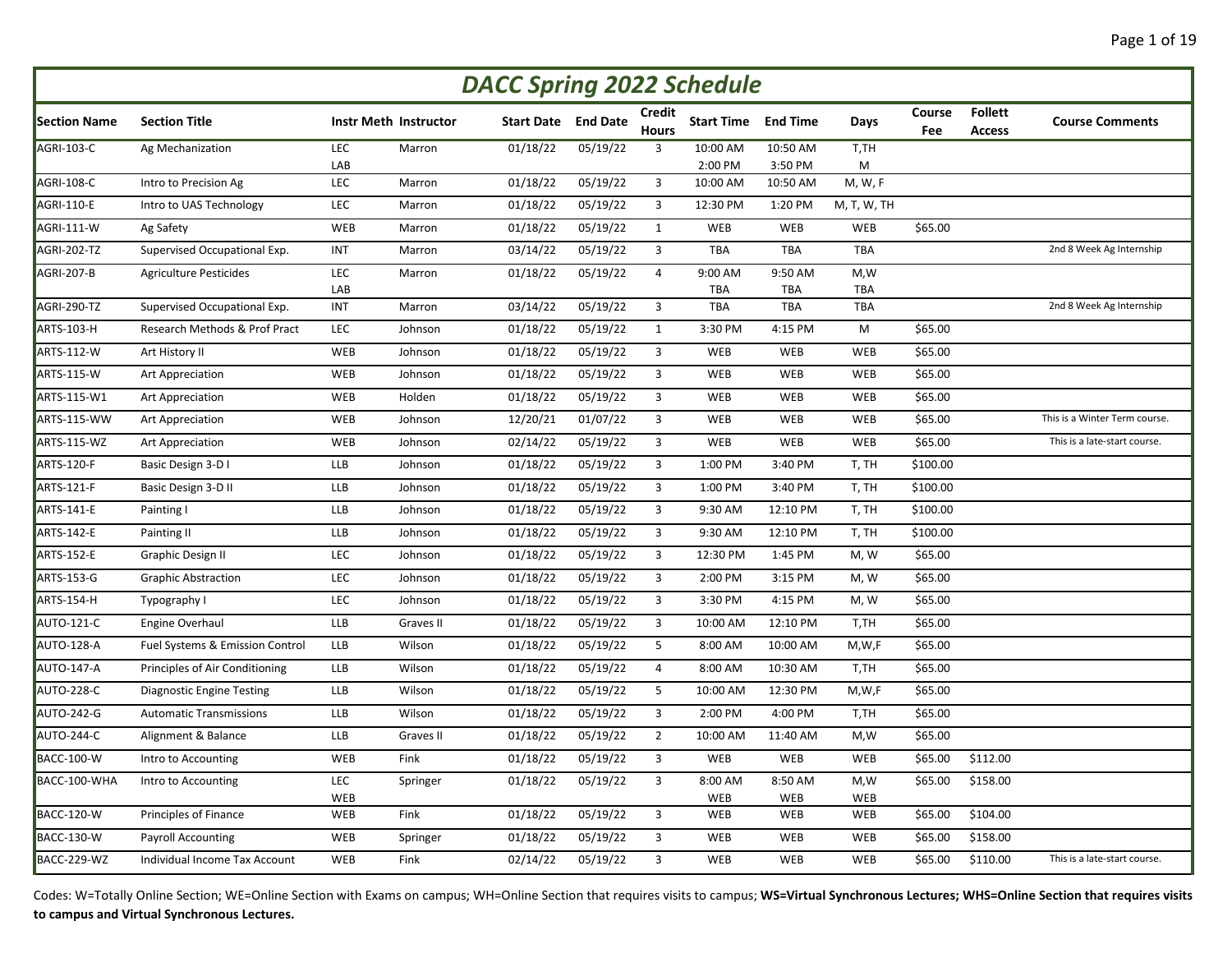| <b>DACC Spring 2022 Schedule</b> |                             |            |                              |                   |                 |                               |                            |                |                         |               |                                 |                                                    |
|----------------------------------|-----------------------------|------------|------------------------------|-------------------|-----------------|-------------------------------|----------------------------|----------------|-------------------------|---------------|---------------------------------|----------------------------------------------------|
| <b>Section Name</b>              | <b>Section Title</b>        |            | <b>Instr Meth Instructor</b> | <b>Start Date</b> | <b>End Date</b> | <b>Credit</b><br><b>Hours</b> | <b>Start Time End Time</b> |                | Days                    | Course<br>Fee | <b>Follett</b><br><b>Access</b> | <b>Course Comments</b>                             |
| <b>BIOL-001-T</b>                | Cadaver Tutorial            | LEC        | Carlon                       | 01/18/22          | 05/19/22        | 0                             | <b>TBA</b>                 | <b>TBA</b>     | <b>TBA</b>              | \$150.00      |                                 |                                                    |
| <b>BIOL-002-T</b>                | Cadaver Lab II              | LEC        | Poffinbarger                 | 01/18/22          | 05/19/22        | 0                             | TBA                        | TBA            | TBA                     | \$150.00      |                                 |                                                    |
| <b>BIOL-100-B</b>                | Life Science I              | LEC        | Carlon                       | 01/18/22          | 05/19/22        | 4                             | 9:00 AM                    | 9:50 AM        | M, W, F                 | \$65.00       |                                 | Lab is included.                                   |
|                                  |                             | LAB        |                              |                   |                 |                               | 8:00 AM                    | 9:50 AM        | TH                      |               |                                 |                                                    |
| <b>BIOL-101-B</b>                | Human Biology               | LEC        | Loveless                     | 01/18/22          | 05/19/22        | 4                             | 9:00 AM                    | 10:50 AM       | M, W, F                 | \$65.00       | \$72.00                         | Lab is included.                                   |
| <b>BIOL-101-W</b>                | Human Biology               | LAB<br>WEB | Brown                        | 01/18/22          | 05/19/22        | 4                             | 1:00 PM<br>WEB             | 2:50 PM<br>WEB | $\mathsf{T}$<br>WEB     | \$65.00       | \$72.00                         |                                                    |
| <b>BIOL-102-F</b>                | Principles of Biology       | LEC        | Loveless                     | 01/18/22          | 05/19/22        | $\overline{4}$                | 1:00 PM                    | 2:15 PM        | M, W                    | \$65.00       |                                 | Choose BIOL102 L1                                  |
| BIOL-102L-1                      | Principles of Biology Lab   | LAB        | Loveless                     | 01/18/22          | 05/19/22        | 0                             | 10:00 AM                   | 11:50 AM       | <b>TH</b>               |               |                                 |                                                    |
|                                  |                             |            |                              |                   |                 |                               |                            |                |                         |               |                                 | Lab is included.                                   |
| BIOL-102-WH                      | Principles of Biology       | WEB<br>LAB | Loveless                     | 01/18/22          | 05/19/22        | $\overline{4}$                | WEB<br>5:00 PM             | WEB<br>7:45 PM | WEB<br>W                | \$100.00      |                                 | This course requires campus visits.                |
| <b>BIOL-103-C</b>                | Principles of Biology II    | LEC        | Loveless                     | 01/18/22          |                 | $\overline{4}$                | 10:00 AM                   | 10:50 AM       |                         | \$65.00       |                                 | A lab is included.                                 |
|                                  |                             | LAB        |                              |                   | 05/19/22        |                               | 10:00 AM                   | 12:50 PM       | M, W, F<br>$\mathsf{T}$ |               |                                 |                                                    |
| <b>BIOL-104-D</b>                | Animals and Society         | LEC        | Loveless                     | 01/18/22          | 05/19/22        | $\overline{4}$                | 11:00 AM                   | 12:15 PM       | M,F                     | \$65.00       |                                 | A lab is included.                                 |
|                                  |                             | LAB        |                              |                   |                 |                               | 11:00 AM                   | 12:50 PM       | W                       |               |                                 |                                                    |
| <b>BIOL-105-D</b>                | Intro to Environment        | LEC        | Brown                        | 01/18/22          | 05/19/22        | $\overline{3}$                | 11:00 AM                   | 11:50 AM       | M, W, F                 | \$95.00       |                                 |                                                    |
| <b>BIOL-105-W1</b>               | Intro to Environment        | WEB        | Brown                        | 01/18/22          | 05/19/22        | 3                             | <b>WEB</b>                 | WEB            | <b>WEB</b>              | \$65.00       | \$95.00                         |                                                    |
| <b>BIOL-105-WR</b>               | Intro to Environment        | WEB        | Brown                        | 01/18/22          | 03/11/22        | 3                             | <b>WEB</b>                 | WEB            | WEB                     | \$65.00       | \$95.00                         | 1st 8 Weeks Course.                                |
| <b>BIOL-105-WZ</b>               | Intro to Environment        | WEB        | Loveless                     | 02/14/22          | 05/19/22        | 3                             | WEB                        | WEB            | WEB                     | \$65.00       | \$95.00                         | This is a late-start course.                       |
| <b>BIOL-105-WZ1</b>              | Intro to Environment        | WEB        | Loveless                     | 02/14/22          | 05/19/22        | 3                             | <b>WEB</b>                 | WEB            | WEB                     | \$65.00       | \$95.00                         | This is a late-start course.                       |
| BIOL-136-AR                      | Anatomy and Physiology I    | <b>LEC</b> | Poffinbarger                 | 01/18/22          | 03/11/22        | $\overline{4}$                | 8:00 AM                    | 9:50 AM        | M, W, F                 | \$65.00       |                                 | 1st 8 Weeks Course.                                |
|                                  |                             | LAB        |                              |                   |                 |                               | 8:00 AM                    | 10:20 AM       | T,TH                    |               |                                 | The lab is included.                               |
| <b>BIOL-136-C</b>                | Anatomy and Physiology I    | LEC        | Carlon                       | 01/18/22          | 05/19/22        | 4                             | 10:00 AM                   | 10:50 AM       | M, W, F                 | \$65.00       |                                 | Choose Lab 1, 2, 3, 4, or 5                        |
| <b>BIOL-136-D</b>                | Anatomy and Physiology I    | LEC        | Carlon                       | 01/18/22          | 05/19/22        | 4                             | 11:00 AM                   | 11:50 AM       | M, W, F                 | \$65.00       |                                 | Choose Lab 1, 2, 3, 4, or 5                        |
| <b>BIOL-136-F1</b>               | Anatomy and Physiology I    | LEC        | Carlon                       | 01/18/22          | 05/19/22        | $\overline{4}$                | 1:00 PM                    | 1:50 PM        | M, TH, F                | \$65.00       |                                 | Choose Lab 1, 2, 3, 4, or 5.                       |
| <b>BIOL-136L-1</b>               | Anatomy & Physiology I Lab  | LAB        | Carlon                       | 01/18/22          | 05/19/22        | 0                             | 1:00 PM                    | 3:20 PM        | $\mathsf T$             |               |                                 |                                                    |
| <b>BIOL-136L-2</b>               | Anatomy & Physiology I Lab  | LAB        | Carlon                       | 01/18/22          | 05/19/22        | 0                             | 12:00 PM                   | 2:20 PM        | W                       |               |                                 |                                                    |
| <b>BIOL-136L-3</b>               | Anatomy & Physiology I Lab  | LAB        | Carlon                       | 01/18/22          | 05/19/22        | $\mathsf{O}\phantom{0}$       | 3:30 PM                    | 5:50 PM        | $\mathsf{T}$            |               |                                 |                                                    |
| <b>BIOL-136L-4</b>               | Anatomy & Physiology I Lab  | LAB        | Carlon                       | 01/18/22          | 05/19/22        | 0                             | 2:30 PM                    | 4:50 PM        | W                       |               |                                 |                                                    |
| <b>BIOL-136L-5</b>               | Anatomy & Physiology I Lab  | LAB        | Carlon                       | 01/18/22          | 05/19/22        | 0                             | 6:00 PM                    | 8:20 PM        | $\mathsf{T}$            |               |                                 |                                                    |
| <b>BIOL-136-N</b>                | Anatomy and Physiology I    | LEC        | Carlon                       | 01/18/22          | 05/19/22        | $\overline{4}$                | 5:30 PM                    | 8:00 PM        | W                       | \$65.00       |                                 | Lab 5 is recommended,<br>but any lab is available. |
| <b>BIOL-137-AZ</b>               | Anatomy and Physiology II   | LEC        | Poffinbarger                 | 03/14/22          | 05/19/22        | $\overline{4}$                | 8:00 AM                    | 9:50 AM        | M, W, F                 | \$65.00       |                                 | 2nd 8 Weeks Course.<br>Choose Lab 1Z and 2Z.       |
| <b>BIOL-137-G</b>                | Anatomy & Physiology II     | LEC        | Poffinbarger                 | 01/18/22          | 05/19/22        | $\overline{4}$                | 2:00 PM                    | 3:15 PM        | M, W                    | \$65.00       |                                 | Choose Lab 1 or 2.                                 |
| <b>BIOL-137L-1</b>               | Anatomy & Physiology II Lab | LAB        | Poffinbarger                 | 01/18/22          | 05/19/22        | $\mathsf{O}\phantom{0}$       | 1:00 PM                    | 3:20 PM        | <b>TH</b>               |               |                                 |                                                    |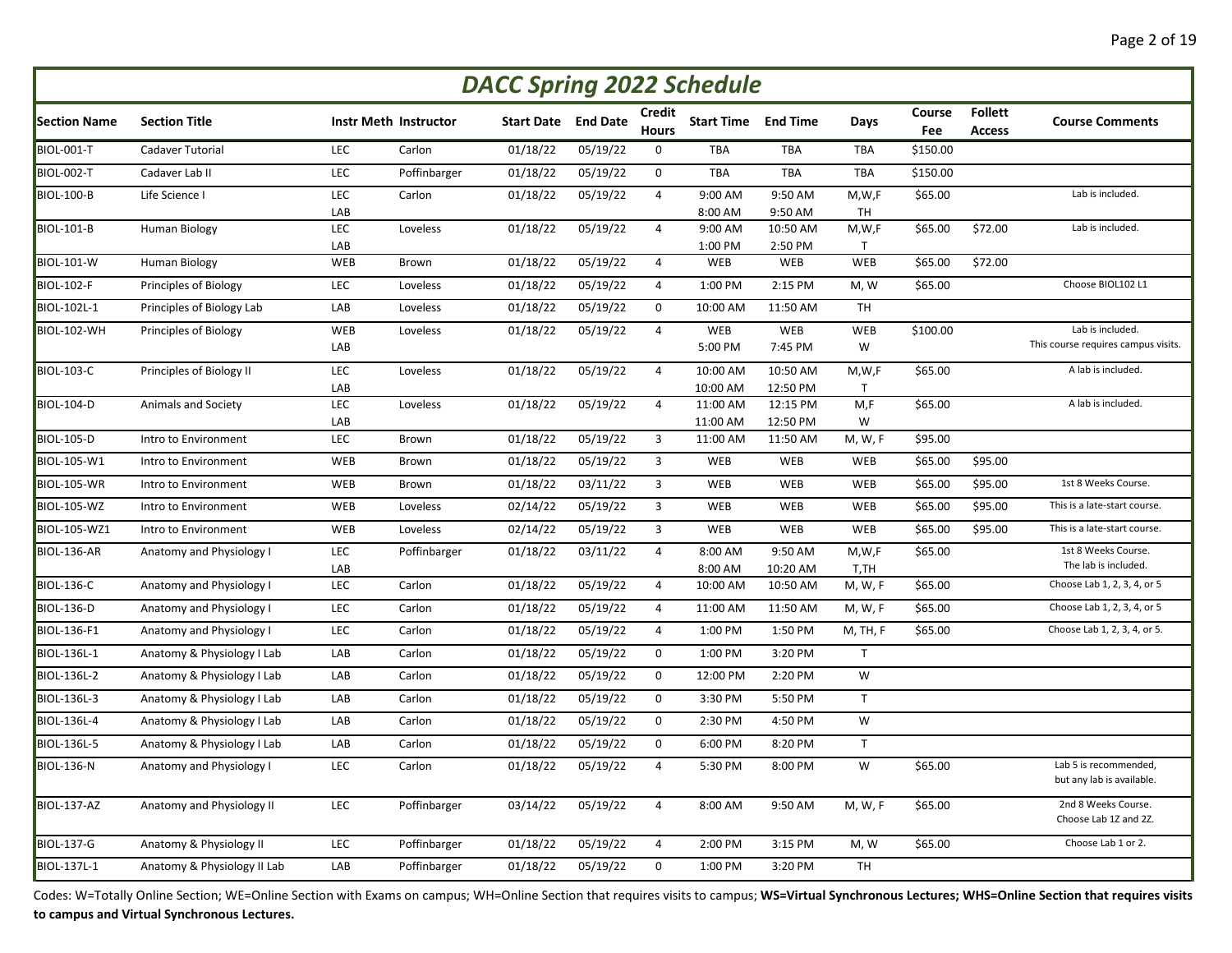| <b>DACC Spring 2022 Schedule</b> |                                      |                   |                              |          |                            |                               |                        |                 |                            |               |                                 |                                             |
|----------------------------------|--------------------------------------|-------------------|------------------------------|----------|----------------------------|-------------------------------|------------------------|-----------------|----------------------------|---------------|---------------------------------|---------------------------------------------|
| <b>Section Name</b>              | <b>Section Title</b>                 |                   | <b>Instr Meth Instructor</b> |          | <b>Start Date</b> End Date | <b>Credit</b><br><b>Hours</b> | <b>Start Time</b>      | <b>End Time</b> | Days                       | Course<br>Fee | <b>Follett</b><br><b>Access</b> | <b>Course Comments</b>                      |
| <b>BIOL-137L-1Z</b>              | Anatomy & Physiology II Lab          | LAB               | Poffinbarger                 | 03/14/22 | 05/19/22                   | 0                             | 8:00 AM                | 10:20 AM        | T, TH                      |               |                                 | 2nd 8 Weeks Course.                         |
| <b>BIOL-137L-2</b>               | Anatomy & Physiology II Lab          | LAB               | Poffinbarger                 | 01/18/22 | 05/19/22                   | 0                             | 3:30 PM                | 5:50 PM         | <b>TH</b>                  |               |                                 |                                             |
| <b>BIOL-137L-2Z</b>              | Anatomy & Physiology II Lab          | LAB               | Poffinbarger                 | 03/14/22 | 05/19/22                   | 0                             | 10:30 AM               | 12:50 PM        | T, TH                      |               |                                 | 2nd 8 Weeks Course                          |
| BIOL-137L-WH1                    | Anatomy & Physiology II Lab          | LAB               | Poffinbarger                 | 01/18/22 | 05/19/22                   | $\mathbf 0$                   | 3:30 PM                | 5:50 PM         | W                          |               |                                 |                                             |
| BIOL-137L-WH2                    | Anatomy & Physiology II Lab          | LAB               | Poffinbarger                 | 01/18/22 | 05/19/22                   | $\mathsf 0$                   | 6:00 PM                | 8:20 PM         | W                          |               |                                 |                                             |
| BIOL-137-WH                      | Anatomy & Physiology II              | WEB               | Poffinbarger                 | 01/18/22 | 05/19/22                   | $\overline{4}$                |                        |                 |                            | \$100.00      |                                 | Choose Lab WH1 or WH2                       |
| BIOL-140-AR                      | Microbiology                         | LEC               | Brown                        | 01/18/22 | 03/11/22                   | $\overline{4}$                | 8:00 AM                | 9:50 AM         | M, W, F                    | \$65.00       | \$101.00                        | 1st 8 Weeks Course.<br>Choose Lab 1R or 2R. |
| <b>BIOL-140L-1R</b>              | Microbiology Laboratory              | LAB               | Brown                        | 01/18/22 | 03/11/22                   | 0                             | 8:00 AM                | 9:50 AM         | T, TH                      |               |                                 | 1st 8 Weeks Course.                         |
| <b>BIOL-140L-2R</b>              | Microbiology Laboratory              | LAB               | Brown                        | 01/18/22 | 03/11/22                   | 0                             | 10:00 AM               | 11:50 AM        | T, TH                      |               |                                 | 1st 8 Weeks Course.                         |
| BIOL-140-WH                      | Microbiology                         | WEB<br>LAB        | Brown                        | 01/18/22 | 05/19/22                   | $\overline{4}$                | WEB<br>5:00 PM         | WEB<br>7:30 PM  | WEB<br>TH                  | \$100.00      | \$101.00                        | Lab is included.                            |
| <b>BMGT-100-WZ</b>               | <b>Basics of Business Startup</b>    | WEB               | Fink                         | 03/14/22 | 05/19/22                   | $\overline{2}$                | <b>WEB</b>             | WEB             | <b>WEB</b>                 | \$65.00       |                                 | 2nd 8 Weeks Course.                         |
| BMGT-114-W                       | Principles of Management             | WEB               | Crain                        | 01/18/22 | 05/19/22                   | 3                             | <b>WEB</b>             | WEB             | WEB                        | \$65.00       | \$125.00                        |                                             |
| BMGT-117-WHAR                    | <b>Principles of Marketing</b>       | LEC<br>WEB        | Slavik                       | 01/18/22 | 03/11/22                   | $\overline{4}$                | 8:30 AM<br><b>WEB</b>  | 9:45 AM<br>WEB  | $\mathsf{T}$<br><b>WEB</b> | \$65.00       | \$150.00                        | 1st 8 Weeks Course.                         |
| BMGT-117-WR                      | <b>Principles of Marketing</b>       | WEB               | Slavik                       | 01/18/22 | 03/11/22                   | $\overline{4}$                | <b>WEB</b>             | WEB             | WEB                        | \$65.00       | \$150.00                        | 1st 8 Weeks Course.                         |
| BMGT-201-WHCZ                    | <b>Digital Promotion Strategy</b>    | LEC<br>WEB        | Slavik                       | 03/14/22 | 05/19/22                   | 3                             | 10:00 AM<br><b>WEB</b> | 11:15 AM<br>WEB | T,TH<br>WEB                | \$65.00       | \$150.00                        | 2nd 8 Weeks Course.                         |
| <b>BMGT-212-W</b>                | Human Resources Mgt.                 | WEB               | Hargrove                     | 01/18/22 | 05/19/22                   | 3                             | WEB                    | WEB             | <b>WEB</b>                 | \$65.00       | \$126.00                        |                                             |
| BMGT-212-WHB                     | Human Resources Mgt.                 | LEC<br>WEB        | Hargrove                     | 01/18/22 | 05/19/22                   | 3                             | 9:00 AM<br><b>WEB</b>  | 9:50 AM<br>WEB  | T,TH<br>WEB                | \$65.00       | \$126.00                        |                                             |
| BMGT-213-WHAZ                    | <b>Principles of Advertising</b>     | LEC<br><b>WEB</b> | Slavik                       | 03/14/22 | 05/19/22                   | $\overline{4}$                | 8:30 AM<br>WEB         | 9:45 AM<br>WEB  | $\mathsf{T}$               | \$65.00       | \$100.00                        | 2nd 8 Weeks Course.                         |
| BMGT-213-WZ                      | <b>Principles of Advertising</b>     | WEB               | Slavik                       | 03/14/22 | 05/19/22                   | $\overline{4}$                | <b>WEB</b>             | WEB             | WEB                        | \$65.00       | \$100.00                        | 2nd 8 Weeks Course.                         |
| BMGT-215-WHAZ                    | <b>Consumer Behavior</b>             | LEC<br>WEB        | Slavik                       | 03/14/22 | 05/19/22                   | 3                             | 8:30 AM<br><b>WEB</b>  | 9:45 AM<br>WEB  | <b>TH</b><br><b>WEB</b>    | \$65.00       | \$150.00                        | 2nd 8 Weeks Course.                         |
| BMGT-215-WZ                      | Consumer Behavior                    | WEB               | Slavik                       | 03/14/22 | 05/19/22                   | 3                             | WEB                    | WEB             | WEB                        | \$65.00       | \$150.00                        | 2nd 8 Weeks Course.                         |
| BMGT-217-WR                      | Retailing & Merchandising            | WEB               | Slavik                       | 01/18/22 | 03/11/22                   | 3                             | <b>WEB</b>             | WEB             | WEB                        | \$65.00       | \$100.00                        | 1st 8 Weeks Course.                         |
| BMGT-244-WHCR                    | <b>Digital Marketing</b>             | LEC<br>WEB        | Slavik                       | 01/18/22 | 03/11/22                   | 3                             | 10:00 AM<br><b>WEB</b> | 11:15 AM<br>WEB | $\mathsf{T}$<br>WEB        | \$65.00       | \$150.00                        | 1st 8 Weeks Course.                         |
| BMGT-244-WR                      | <b>Digital Marketing</b>             | WEB               | Slavik                       | 01/18/22 | 03/11/22                   | 3                             | WEB                    | WEB             | <b>WEB</b>                 | \$65.00       | \$150.00                        | 1st 8 Weeks Course.                         |
| BOFF-114-DR                      | Keyboarding                          | LEC               | Lucas                        | 01/18/22 | 03/11/22                   | $\overline{2}$                | 11:00 AM               | 11:50 AM        | M, T, W                    | \$65.00       |                                 | 1st 8 Weeks Course.                         |
| BOFF-121-WHDR                    | <b>Fundamentals of Bus Documents</b> | LEC<br>WEB        | Hargrove                     | 01/18/22 | 03/11/22                   | 3                             | 11:00 AM<br><b>WEB</b> | 11:50 AM<br>WEB | T,TH<br>WEB                | \$65.00       | \$148.00                        | 1st 8 Weeks Course.                         |
| <b>BOFF-121-WR</b>               | <b>Fundamentals of Bus Documents</b> | <b>WEB</b>        | Hargrove                     | 01/18/22 | 03/11/22                   | $\overline{3}$                | <b>WEB</b>             | WEB             | <b>WEB</b>                 | \$65.00       | \$148.00                        | 1st 8 Weeks Course.                         |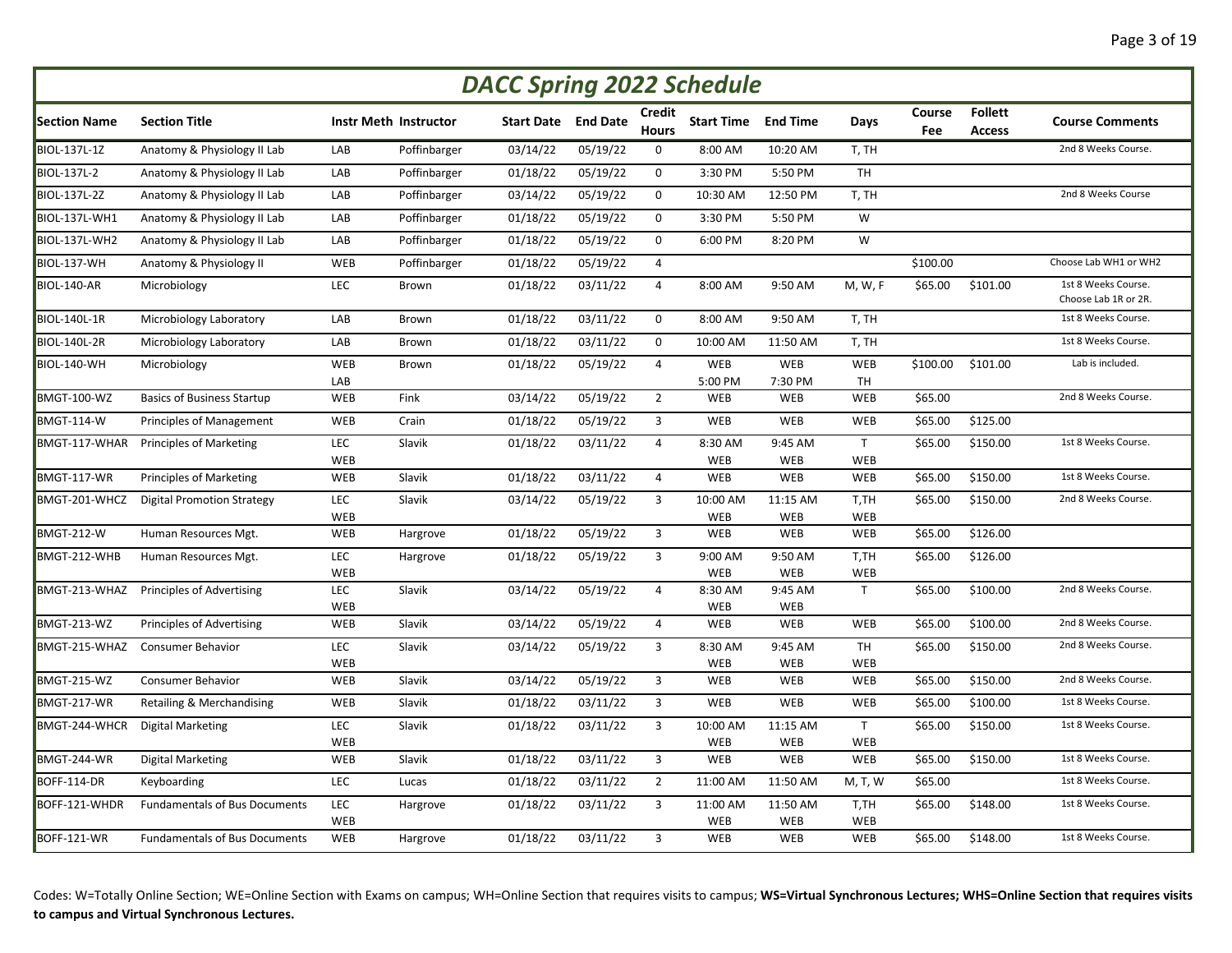| <b>DACC Spring 2022 Schedule</b> |                                           |                   |                              |          |                            |                               |                            |                |                   |               |                                 |                        |
|----------------------------------|-------------------------------------------|-------------------|------------------------------|----------|----------------------------|-------------------------------|----------------------------|----------------|-------------------|---------------|---------------------------------|------------------------|
| <b>Section Name</b>              | <b>Section Title</b>                      |                   | <b>Instr Meth Instructor</b> |          | <b>Start Date</b> End Date | <b>Credit</b><br><b>Hours</b> | <b>Start Time End Time</b> |                | Days              | Course<br>Fee | <b>Follett</b><br><b>Access</b> | <b>Course Comments</b> |
| BOFF-125-WHDZ                    | <b>Business Communication Strat</b>       | <b>LEC</b>        | Hargrove                     | 03/14/22 | 05/19/22                   | 3                             | 11:00 AM                   | 11:50 AM       | T,TH              | \$65.00       | \$99.00                         | 2nd 8 Weeks Course.    |
|                                  |                                           | WEB               |                              |          |                            |                               | <b>WEB</b>                 | WEB            | <b>WEB</b>        |               |                                 |                        |
| <b>BOFF-125-WZ</b>               | <b>Business Communication Strat</b>       | WEB               | Hargrove                     | 03/14/22 | 05/19/22                   | 3                             | WEB                        | WEB            | WEB               | \$65.00       | \$99.00                         | 2nd 8 Weeks Course.    |
| BOFF-126-WHDZ                    | Intro to Excel                            | <b>LEC</b>        | Hargrove                     | 03/14/22 | 05/19/22                   | $\overline{2}$                | 11:00 AM                   | 11:50 AM       | M,W               | \$65.00       | \$137.00                        | 2nd 8 Weeks Course.    |
| BOFF-130-WHBR                    | <b>Computer Essentials</b>                | WEB<br><b>LEC</b> | Hargrove                     | 01/18/22 | 03/11/22                   | $\overline{2}$                | <b>WEB</b><br>9:00 AM      | WEB<br>9:50 AM | <b>WEB</b><br>M,W | \$65.00       | \$105.00                        | 1st 8 Weeks Course.    |
|                                  |                                           | <b>WEB</b>        |                              |          |                            |                               | WEB                        | WEB            | <b>WEB</b>        |               |                                 |                        |
| BOFF-130-WR                      | <b>Computer Essentials</b>                | WEB               | Hargrove                     | 01/18/22 | 03/11/22                   | $\overline{2}$                | WEB                        | WEB            | WEB               | \$65.00       | \$105.00                        | 1st 8 Weeks Course.    |
| BOFF-130-WZ                      | <b>Computer Essentials</b>                | WEB               | Hargrove                     | 03/14/22 | 05/19/22                   | $\overline{2}$                | WEB                        | WEB            | <b>WEB</b>        | \$65.00       | \$105.00                        | 2nd 8 Weeks Course.    |
| BOFF-139-WHG                     | <b>Medical Office Procedures</b>          | LEC               | Milam                        | 01/18/22 | 05/19/22                   | 3                             | 2:00 PM                    | 3:15 PM        | M                 | \$65.00       | \$110.00                        |                        |
|                                  |                                           | WEB               |                              |          |                            |                               | WEB                        | WEB            | <b>WEB</b>        |               |                                 |                        |
| <b>BOFF-140-B</b>                | <b>Medical Terminology</b>                | LEC               | Milam                        | 01/18/22 | 05/19/22                   | 3                             | 9:00 AM                    | 10:15 AM       | M, W              | \$110.00      |                                 |                        |
| <b>BOFF-140-C</b>                | <b>Medical Terminology</b>                | LEC               | Harris                       | 01/18/22 | 05/19/22                   | 3                             | 10:00 AM                   | 10:50 AM       | M, W, F           |               | \$110.00                        |                        |
| <b>BOFF-140-D</b>                | <b>Medical Terminology</b>                | LEC               | Harris                       | 01/18/22 | 05/19/22                   | 3                             | 11:00 AM                   | 11:50 AM       | M, W, F           |               | \$110.00                        |                        |
| <b>BOFF-140-W</b>                | <b>Medical Terminology</b>                | WEB               | Milam                        | 01/18/22 | 05/19/22                   | $\mathbf{3}$                  | <b>WEB</b>                 | WEB            | WEB               | \$65.00       | \$110.00                        |                        |
| BOFF-140-W1                      | <b>Medical Terminology</b>                | WEB               | Milam                        | 01/18/22 | 05/19/22                   | 3                             | WEB                        | WEB            | WEB               | \$65.00       | \$110.00                        |                        |
| <b>BOFF-141-W</b>                | Intro Medical Transcription               | WEB               | Milam                        | 01/18/22 | 05/19/22                   | 3                             | <b>WEB</b>                 | WEB            | <b>WEB</b>        | \$65.00       |                                 |                        |
| <b>BOFF-151-W</b>                | <b>Records Management</b>                 | WEB               | Milam                        | 01/18/22 | 05/19/22                   | $\overline{3}$                | WEB                        | WEB            | WEB               | \$65.00       | \$110.00                        |                        |
| <b>BOFF-180-CR</b>               | <b>Graphic Design Fundamentals</b>        | LEC               | Lucas                        | 01/18/22 | 03/11/22                   | $\overline{2}$                | 10:00 AM                   | 10:50 AM       | M, T, W           | \$65.00       |                                 | 1st 8 Weeks Course.    |
| BOFF-180-WR                      | <b>Graphic Design Fundamentals</b>        | WEB               | Lucas                        | 01/18/22 | 03/11/22                   | $\overline{2}$                | <b>WEB</b>                 | WEB            | <b>WEB</b>        | \$65.00       |                                 | 1st 8 Weeks Course.    |
| BOFF-219-DZ                      | <b>Digital Publication Design</b>         | LEC               | Lucas                        | 03/14/22 | 05/19/22                   | $\mathbf{3}$                  | 11:00 AM                   | 11:50 AM       | M, T, W, TH       | \$65.00       |                                 | 2nd 8 Weeks Course.    |
| BOFF-219-WZ                      | <b>Digital Publication Design</b>         | WEB               | Lucas                        | 03/14/22 | 05/19/22                   | 3                             | <b>WEB</b>                 | WEB            | WEB               | \$65.00       |                                 | 2nd 8 Weeks Course.    |
| <b>BOFF-220-CZ</b>               | <b>Graphic Editing &amp; Illustration</b> | LEC               | Lucas                        | 03/14/22 | 05/19/22                   | $\overline{2}$                | 10:00 AM                   | 10:50 AM       | <b>M, T, W</b>    | \$65.00       |                                 | 2nd 8 Weeks Course.    |
| BOFF-225-WR                      | <b>Spreadsheet Applications</b>           | WEB               | Slavik                       | 01/18/22 | 03/11/22                   | $\mathbf{3}$                  | WEB                        | WEB            | <b>WEB</b>        | \$65.00       | \$168.00                        | 1st 8 Weeks Course.    |
| BOFF-226-WHCZ                    | <b>Database Applications</b>              | LEC               | Hargrove                     | 03/14/22 | 05/19/22                   | $\overline{2}$                | 10:00 AM                   | 10:50 AM       | M,W               | \$65.00       | \$168.00                        | 2nd 8 Weeks Course.    |
|                                  |                                           | WEB               |                              |          |                            |                               | <b>WEB</b>                 | WEB            | <b>WEB</b>        |               |                                 |                        |
| BOFF-226-WZ                      | <b>Database Applications</b>              | WEB               | Hargrove                     | 03/14/22 | 05/19/22                   | $\overline{2}$                | WEB                        | WEB            | WEB               | \$65.00       | \$168.00                        | 2nd 8 Weeks Course.    |
| BOFF-228-WHBZ                    | Intro to Word                             | LEC<br>WEB        | Hargrove                     | 03/14/22 | 05/19/22                   | $\overline{2}$                | 9:00 AM<br><b>WEB</b>      | 9:50 AM<br>WEB | M,W<br><b>WEB</b> | \$65.00       | \$137.00                        | 2nd 8 Weeks Course.    |
| BOFF-230-WZ                      | Adv Spreadsheet Applications              | WEB               | Slavik                       | 03/14/22 | 05/19/22                   | 3                             | WEB                        | WEB            | <b>WEB</b>        | \$65.00       | \$168.00                        | 2nd 8 Weeks Course.    |
| BOFF-237-WHDR                    | <b>Word Processing Applications</b>       | LEC               | Hargrove                     | 01/18/22 | 03/11/22                   | 3                             | 11:00 AM                   | 11:50 AM       | M,W               | \$65.00       | \$168.00                        | 1st 8 Weeks Course.    |
|                                  |                                           | WEB               |                              |          |                            |                               | WEB                        | WEB            | WEB               |               |                                 |                        |
| BOFF-237-WR                      | <b>Word Processing Applications</b>       | WEB               | Hargrove                     | 01/18/22 | 03/11/22                   | $\overline{3}$                | WEB                        | <b>WEB</b>     | WEB               | \$65.00       | \$168.00                        | 1st 8 Weeks Course.    |
| <b>BOFF-249-B</b>                | <b>Medical Office Procedures II</b>       | LEC               | Milam                        | 01/18/22 | 05/19/22                   | 3                             | 9:00 AM                    | 10:15 AM       | T, TH             | \$65.00       | \$110.00                        |                        |
| <b>BOFF-250-W</b>                | Administrative Systems & Proc             | WEB               | Hargrove                     | 01/18/22 | 05/19/22                   | 3                             | WEB                        | WEB            | <b>WEB</b>        | \$65.00       | \$171.00                        |                        |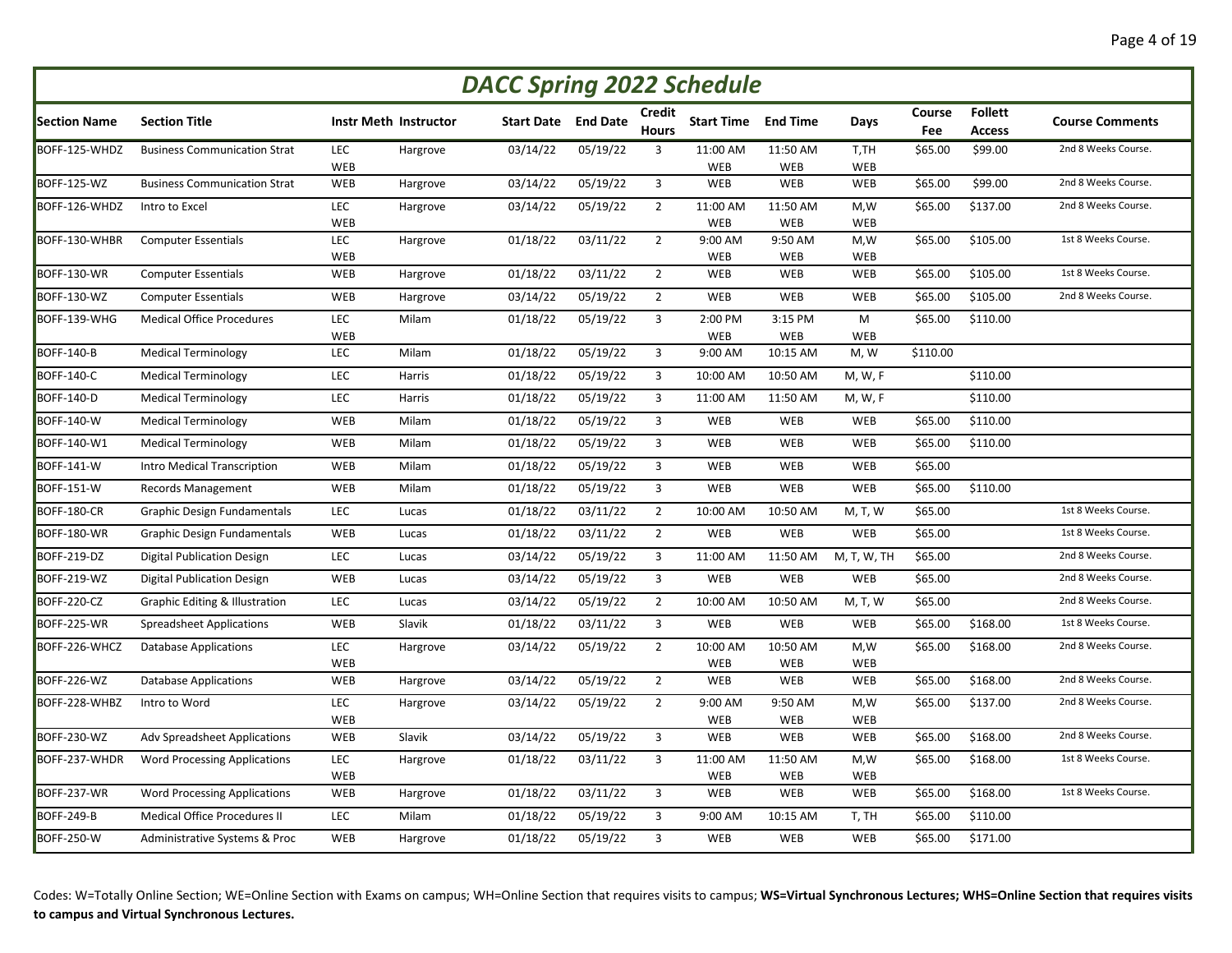| <b>DACC Spring 2022 Schedule</b> |                                  |            |                              |                   |                 |                |                            |            |                          |          |                |                                                    |
|----------------------------------|----------------------------------|------------|------------------------------|-------------------|-----------------|----------------|----------------------------|------------|--------------------------|----------|----------------|----------------------------------------------------|
| <b>Section Name</b>              | <b>Section Title</b>             |            | <b>Instr Meth Instructor</b> | <b>Start Date</b> | <b>End Date</b> | <b>Credit</b>  | <b>Start Time End Time</b> |            | Days                     | Course   | <b>Follett</b> | <b>Course Comments</b>                             |
|                                  |                                  |            |                              |                   |                 | <b>Hours</b>   |                            |            |                          | Fee      | <b>Access</b>  |                                                    |
| BOFF-250-WHA                     | Administrative Systems & Proc    | LEC        | Hargrove                     | 01/18/22          | 05/19/22        | 3              | 8:00 AM                    | 8:50 AM    | M,W                      | \$65.00  | \$171.00       |                                                    |
| <b>BOFF-260-WZ</b>               | Professional Development         | WEB<br>WEB | Slavik                       | 03/14/22          | 05/19/22        | $\overline{2}$ | <b>WEB</b><br>WEB          | WEB<br>WEB | <b>WEB</b><br>WEB        | \$65.00  |                | 2nd 8 Weeks Course.                                |
|                                  |                                  |            |                              |                   |                 |                |                            |            |                          |          |                | 2nd 8 Weeks Course.                                |
| BOFF-265-WZ                      | <b>Virtual Tech for Business</b> | WEB        | Slavik                       | 03/14/22          | 05/19/22        | 3              | WEB                        | WEB        | WEB                      | \$65.00  | \$162.00       |                                                    |
| BOFF-270-WHCR                    | <b>Marketing Analytics</b>       | LEC        | Slavik                       | 01/18/22          | 03/11/22        | $\overline{3}$ | 10:00 AM                   | 11:15 AM   | <b>TH</b>                | \$65.00  | \$150.00       | 1st 8 Weeks Course.                                |
| BOFF-270-WR                      | <b>Marketing Analytics</b>       | WEB<br>WEB | Slavik                       | 01/18/22          | 03/11/22        | 3              | <b>WEB</b><br>WEB          | WEB<br>WEB | <b>WEB</b><br><b>WEB</b> | \$65.00  | \$150.00       | 1st 8 Weeks Course.                                |
| BOFF-275-WHAR                    | Social Media Management          | LEC        | Slavik                       | 01/18/22          | 03/11/22        | 3              | 8:30 AM                    | 9:45 AM    | TH,                      | \$65.00  | \$100.00       | 1st 8 Weeks Course.                                |
|                                  |                                  | WEB        |                              |                   |                 |                | <b>WEB</b>                 | WEB        |                          |          |                |                                                    |
| BOFF-275-WR                      | Social Media Management          | WEB        | Slavik                       | 01/18/22          | 03/11/22        | $\overline{3}$ | WEB                        | WEB        | <b>WEB</b>               | \$65.00  | \$100.00       | 1st 8 Weeks Course.                                |
| CACC-101-B                       | <b>Financial Accounting</b>      | LEC        | Springer                     | 01/18/22          | 05/19/22        | $\overline{4}$ | 9:00 AM                    | 9:50 AM    | M, T, W, TH              | \$184.00 |                |                                                    |
| CACC-101-W                       | <b>Financial Accounting</b>      | WEB        | Fink                         | 01/18/22          | 05/19/22        | $\overline{4}$ | WEB                        | WEB        | WEB                      | \$65.00  | \$106.00       |                                                    |
| CACC-101-WHC                     | <b>Financial Accounting</b>      | LEC        | Springer                     | 01/18/22          | 05/19/22        | $\overline{4}$ | 10:00 AM                   | 11:50 AM   | <b>TH</b>                | \$65.00  | \$184.00       |                                                    |
|                                  |                                  | WEB        |                              |                   |                 |                | WEB                        | WEB        | <b>WEB</b>               |          |                |                                                    |
| CACC-105-C                       | <b>Managerial Accounting</b>     | LEC        | Springer                     | 01/18/22          | 05/19/22        | 3              | 10:00 AM                   | 11:15 AM   | M, W                     | \$184.00 |                |                                                    |
| <b>CACC-105-NZ</b>               | <b>Managerial Accounting</b>     | LEC        | Fink                         | 03/14/22          | 05/19/22        | 3              | 6:00 PM                    | 8:30 PM    | $\mathsf{T}$             | \$106.00 |                | 2nd 8 Weeks Course.                                |
| CACC-105-W                       | <b>Managerial Accounting</b>     | WEB        | Fink                         | 01/18/22          | 05/19/22        | 3              | WEB                        | WEB        | WEB                      | \$65.00  | \$106.00       |                                                    |
| CACC-109-C                       | Intermediate Accounting II       | LEC        | Fink                         | 01/18/22          | 05/19/22        | 3              | 10:00 AM                   | 10:50 AM   | M, W, F                  | \$118.00 |                |                                                    |
| CACC-109-W                       | Intermediate Accounting II       | <b>WEB</b> | Fink                         | 01/18/22          | 05/19/22        | 3              | <b>WEB</b>                 | WEB        | WEB                      | \$65.00  | \$118.00       |                                                    |
| CACC-166-WE                      | <b>Cost Accounting</b>           | <b>WEB</b> | Springer                     | 01/18/22          | 05/19/22        | 3              | <b>WEB</b>                 | WEB        | WEB                      | \$65.00  | \$135.00       | Requires visits to campus for Exams                |
| <b>CBUS-104-W</b>                | Intro to Business                | WEB        | Crain                        | 01/18/22          | 05/19/22        | $\overline{3}$ | WEB                        | WEB        | WEB                      | \$65.00  | \$126.00       |                                                    |
| CBUS-104-WHC                     | Intro to Business                | LEC        | Crain                        | 01/18/22          | 05/19/22        | $\overline{3}$ | 10:00 AM                   | 10:50 AM   | T,TH                     | \$65.00  | \$126.00       |                                                    |
|                                  |                                  | WEB        |                              |                   |                 |                | WEB                        | WEB        | <b>WEB</b>               |          |                |                                                    |
| CBUS-150-W                       | <b>Business Computer Systems</b> | <b>WEB</b> | Wise                         | 01/18/22          | 05/19/22        | $\overline{3}$ | <b>WEB</b>                 | WEB        | WEB                      | \$65.00  | \$182.00       | Cirrus access code included in course<br>fees.     |
| CBUS-150-WHC                     | <b>Business Computer Systems</b> | LEC        | Hunter                       | 01/18/22          | 05/19/22        | $\overline{3}$ | 10:00 AM                   | 10:50 AM   | M,W                      | \$65.00  | \$182.00       | Cirrus access code included in course              |
|                                  |                                  | WEB        |                              |                   |                 |                | <b>WEB</b>                 | WEB        | WEB                      |          |                | fees.                                              |
| CBUS-150-WHD                     | <b>Business Computer Systems</b> | LEC        | Hunter                       | 01/18/22          | 05/19/22        | $\overline{3}$ | 11:00 AM                   | 11:50 AM   | M,W                      | \$65.00  | \$182.00       | Cirrus access code included in course              |
|                                  |                                  | WEB        |                              |                   |                 |                | WEB                        | WEB        | WEB                      |          |                | fees.                                              |
| CBUS-150-WZ                      | <b>Business Computer Systems</b> | WEB        | Hunter                       | 02/14/22          | 05/19/22        | 3              | <b>WEB</b>                 | WEB        | WEB                      | \$65.00  | \$182.00       | Late Start. Cirrus access code included<br>in fees |
| <b>CBUS-203-W</b>                | <b>Business Law I</b>            | WEB        | Fink                         | 01/18/22          | 05/19/22        | 3              | WEB                        | WEB        | WEB                      | \$65.00  | \$105.00       |                                                    |
| <b>CBUS-204-W</b>                | <b>Business Law II</b>           | WEB        | Fink                         | 01/18/22          | 05/19/22        | 3              | WEB                        | WEB        | WEB                      | \$65.00  | \$105.00       |                                                    |
| CBUS-204-WHB                     | <b>Business Law II</b>           | <b>LEC</b> | Fink                         | 01/18/22          | 05/19/22        | 3              | 9:00 AM                    | 9:50 AM    | M,W                      | \$65.00  | \$105.00       |                                                    |
|                                  |                                  | WEB        |                              |                   |                 |                | WEB                        | WEB        | WEB                      |          |                |                                                    |
| CBUS-204-WHNZ                    | <b>Business Law II</b>           | LEC        | Fink                         | 03/14/22          | 05/19/22        | $\overline{3}$ | 6:00 PM                    | 8:40 PM    | <b>TH</b>                | \$65.00  | \$105.00       | 2nd 8 Weeks Course.                                |
|                                  |                                  | WEB        |                              |                   |                 |                | <b>WEB</b>                 | WEB        | WEB                      |          |                |                                                    |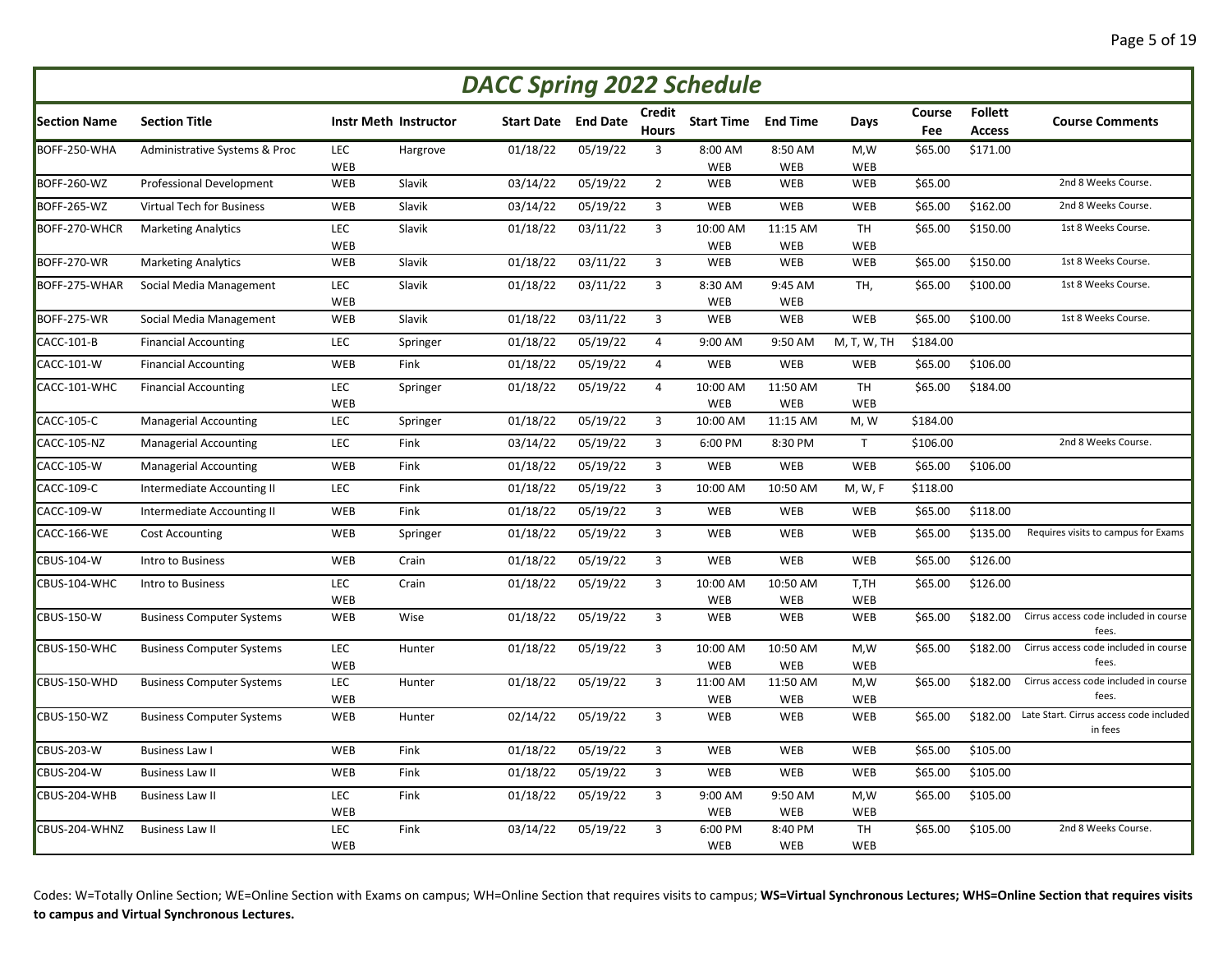| <b>DACC Spring 2022 Schedule</b> |                                    |                   |                              |                            |          |                        |                       |                       |                    |               |                                 |                                                     |
|----------------------------------|------------------------------------|-------------------|------------------------------|----------------------------|----------|------------------------|-----------------------|-----------------------|--------------------|---------------|---------------------------------|-----------------------------------------------------|
| <b>Section Name</b>              | <b>Section Title</b>               |                   | <b>Instr Meth Instructor</b> | <b>Start Date</b> End Date |          | Credit<br><b>Hours</b> | <b>Start Time</b>     | <b>End Time</b>       | Days               | Course<br>Fee | <b>Follett</b><br><b>Access</b> | <b>Course Comments</b>                              |
| <b>CECN-102-WE</b>               | Microeconomic Principles           | WEB               | Crain                        | 01/18/22                   | 05/19/22 | 3                      | <b>WEB</b>            | WEB                   | WEB                | \$65.00       | \$75.00                         | Requires visits to campus for exams                 |
| CECN-102-WER                     | Microeconomic Principles           | WEB               | Crain                        | 01/18/22                   | 03/11/22 | 3                      | WEB                   | WEB                   | WEB                | \$65.00       | \$75.00                         | 1st 8 Weeks.<br>Requires visits to campus for exams |
| CECN-102-WHB                     | Microeconomic Principles           | LEC<br>WEB        | Crain                        | 01/18/22                   | 05/19/22 | 3                      | 9:00 AM<br>WEB        | 9:50 AM<br>WEB        | T,TH<br>WEB        | \$65.00       | \$75.00                         |                                                     |
| CECN-102-WHD                     | Microeconomic Principles           | LEC<br>WEB        | Crain                        | 01/18/22                   | 05/19/22 | 3                      | 11:00 AM<br>WEB       | 11:50 AM<br>WEB       | M,W<br><b>WEB</b>  | \$65.00       | \$75.00                         |                                                     |
| CECN-103-WE                      | Macroeconomic Principles           | WEB               | Crain                        | 01/18/22                   | 05/19/22 | 3                      | WEB                   | WEB                   | WEB                | \$65.00       | \$75.00                         | Requires visits to campus for exams                 |
| CECN-103-WEZ                     | Macroeconomic Principles           | WEB               | Crain                        | 03/14/22                   | 05/19/22 | 3                      | WEB                   | WEB                   | <b>WEB</b>         | \$65.00       | \$75.00                         | 2nd 8 Weeks.<br>Requires visits to campus for exams |
| CECN-103-WHC                     | <b>Macroeconomic Principles</b>    | LEC<br>WEB        | Crain                        | 01/18/22                   | 05/19/22 | 3                      | 10:00 AM<br>WEB       | 10:50 AM<br>WEB       | M,W<br>WEB         | \$65.00       | \$75.00                         |                                                     |
| CHEM-100-E                       | Chemistry Intro (Non-Science)      | LEC<br>LAB        | Nicely                       | 01/18/22                   | 05/19/22 | $\overline{4}$         | 12:00 PM<br>12:00 PM  | 1:20 PM<br>1:50 PM    | M,F<br>W           | \$65.00       |                                 | Lab is included.                                    |
| CHEM-100-WH                      | Intro to Chem                      | WEB<br>LAB        | Nicely                       | 01/18/22                   | 05/19/22 | 4                      | <b>WEB</b><br>5:00 PM | WEB<br>6:50 PM        | WEB<br>TH          | \$100.00      |                                 | Lab is included.                                    |
| CHEM-101-B                       | <b>General Chemistry I</b>         | LEC               | Nicely                       | 01/18/22                   | 05/19/22 | 4                      | 9:00 AM               | 9:50 AM               | M, TH, F           | \$65.00       |                                 | Choose Lab 2 or 3                                   |
| CHEM-101-G                       | General Chemistry I                | LEC               | Browne                       | 01/18/22                   | 05/19/22 | 4                      | 2:00 PM               | 3:20 PM               | M, W               | \$65.00       |                                 | Choose Lab 2 or 3                                   |
| CHEM-101L-2                      | Chemistry I Laboratory             | LAB               | Browne                       | 01/18/22                   | 05/19/22 | 0                      | 2:00 PM               | 4:50 PM               | <b>TH</b>          |               |                                 |                                                     |
| CHEM-101L-3                      | Chemistry I Laboratory             | LAB               | Nicely                       | 01/18/22                   | 05/19/22 | 0                      | 7:00 AM               | 9:50 AM               | W                  |               |                                 |                                                     |
| CHEM-102-B                       | <b>General Chemistry II</b>        | LEC               | Browne                       | 01/18/22                   | 05/19/22 | 4                      | 9:00 AM               | 9:50 AM               | M, W, F            | \$65.00       |                                 | Choose Lab 1 or 2.                                  |
| CHEM-102L-1                      | Chemistry II Lab                   | LAB               | Browne                       | 01/18/22                   | 05/19/22 | $\mathbf 0$            | 7:30 AM               | 10:20 AM              | $\mathsf{T}$       |               |                                 |                                                     |
| CHEM-102L-2                      | Chemistry II Lab                   | LAB               | Browne                       | 01/18/22                   | 05/19/22 | 0                      | 2:30 PM               | 5:20 PM               | $\mathsf{T}$       |               |                                 |                                                     |
| CHEM-105-C                       | Intro to Forensic Chemistry        | LEC<br>LAB        | Nicely                       | 01/18/22                   | 05/19/22 | 4                      | 10:00 AM<br>12:00 PM  | 10:50 AM<br>1:50 PM   | M, W, F<br>TH      | \$65.00       |                                 | Lab is included.                                    |
| CHEM-134-C                       | <b>Organic Chemistry II</b>        | LEC<br>LAB        | Browne                       | 01/18/22                   | 05/19/22 | 5                      | 10:00 AM<br>7:30 AM   | 10:50 AM<br>11:20 AM  | M,W,F<br>TH        | \$65.00       |                                 | Lab is included.                                    |
| CRIM-101-W                       | <b>Criminal Law</b>                | WEB               | Williams                     | 01/18/22                   | 05/19/22 | 3                      | WEB                   | WEB                   | WEB                | \$65.00       |                                 |                                                     |
| CRIM-170-C                       | <b>Community Based Corrections</b> | LEC               | Williams                     | 01/18/22                   | 05/19/22 | 3                      | 10:00 AM              | 11:15 AM              | M, W               | \$65.00       |                                 |                                                     |
| CRIM-200-C                       | Intro to Criminalistics            | LEC               | Williams                     | 01/18/22                   | 05/19/22 | 4                      | 10:00 AM              | 11:40 AM              | T, TH              | \$65.00       |                                 |                                                     |
| CRIM-204-W                       | Criminology                        | WEB               | Williams                     | 01/18/22                   | 05/19/22 | 3                      | <b>WEB</b>            | WEB                   | WEB                | \$65.00       |                                 |                                                     |
| CRIM-207-GZ                      | Verbal Defense Techniques          | LEC               | Williams                     | 03/14/22                   | 05/19/22 | $\overline{2}$         | 2:30 PM               | 4:40 PM               | T, TH              | \$65.00       |                                 | 2nd 8 Weeks Course.                                 |
| <b>CRIM-208-T</b>                | Criminal Justice Internship        | INT               | Williams                     | 01/18/22                   | 05/19/22 | 3                      | WEB                   | WEB                   | WEB                |               |                                 |                                                     |
| CSCI-100-W                       | Intro to C++                       | WEB               | Hunter                       | 01/18/22                   | 05/19/22 | 3                      | WEB                   | WEB                   | WEB                | \$65.00       |                                 |                                                     |
| CSCI-100-WHA                     | Intro to C++                       | LEC<br><b>WEB</b> | Hunter                       | 01/18/22                   | 05/19/22 | $\overline{3}$         | 8:00 AM<br><b>WEB</b> | 8:50 AM<br><b>WEB</b> | T,TH<br><b>WEB</b> | \$65.00       |                                 |                                                     |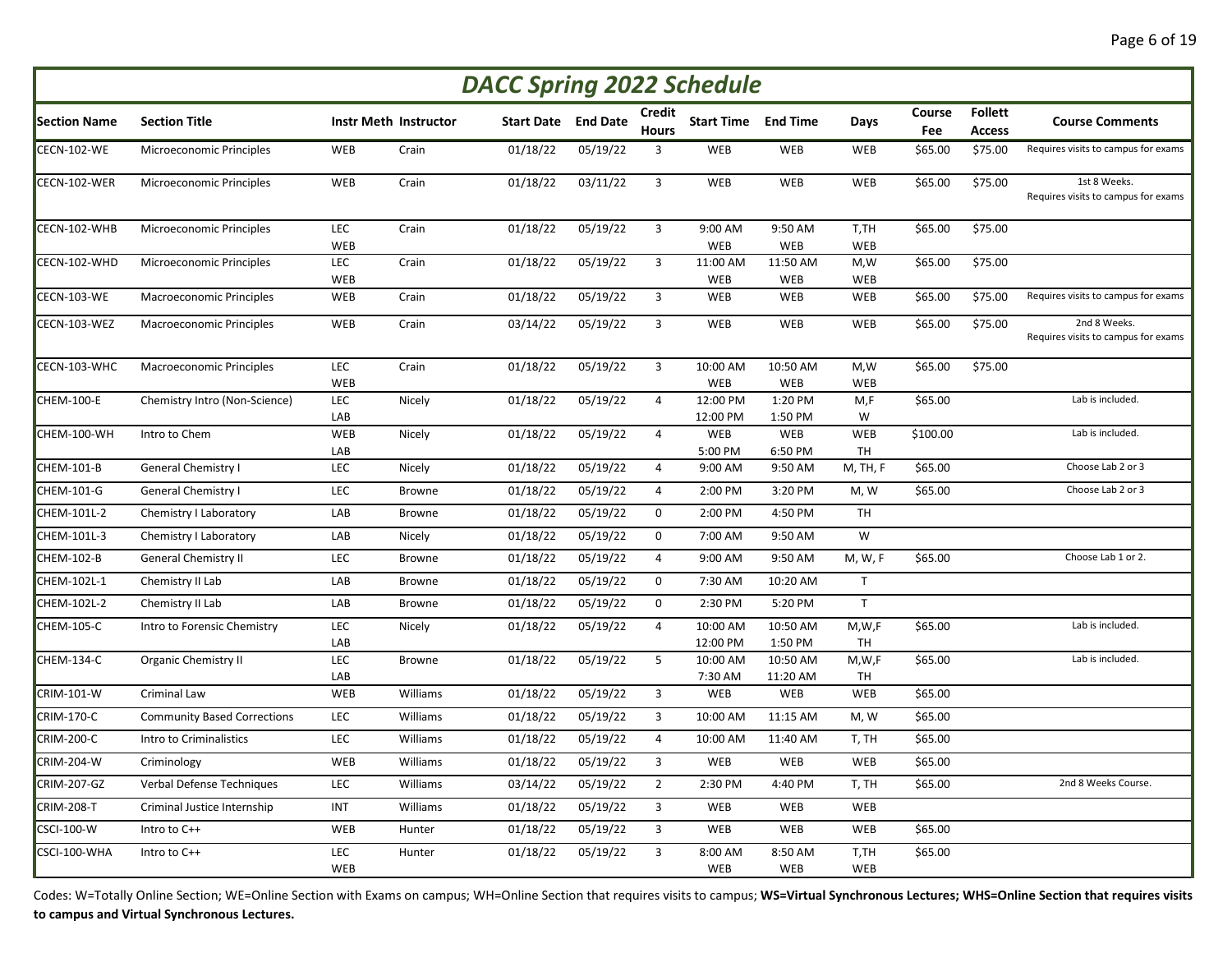| <b>DACC Spring 2022 Schedule</b> |                                    |                   |                              |          |                            |                        |                            |                 |                 |               |                                 |                                                                      |
|----------------------------------|------------------------------------|-------------------|------------------------------|----------|----------------------------|------------------------|----------------------------|-----------------|-----------------|---------------|---------------------------------|----------------------------------------------------------------------|
| <b>Section Name</b>              | <b>Section Title</b>               |                   | <b>Instr Meth Instructor</b> |          | <b>Start Date</b> End Date | Credit<br><b>Hours</b> | <b>Start Time End Time</b> |                 | Days            | Course<br>Fee | <b>Follett</b><br><b>Access</b> | <b>Course Comments</b>                                               |
| <b>CSCI-101-W</b>                | Intro to Python Programming        | WEB               | Hunter                       | 01/18/22 | 05/19/22                   | 3                      | WEB                        | WEB             | <b>WEB</b>      | \$65.00       |                                 |                                                                      |
| CSCI-101-WHD                     | Intro to Python Programming        | LEC<br><b>WEB</b> | Hunter                       | 01/18/22 | 05/19/22                   | $\overline{3}$         | 11:00 AM<br><b>WEB</b>     | 11:50 AM<br>WEB | M,W<br>WEB      | \$65.00       |                                 |                                                                      |
| CSCI-105-WHB                     | Intro to 3D Computer Graphics      | LEC<br>WEB        | Hunter                       | 01/18/22 | 05/19/22                   | $\overline{3}$         | 9:00 AM<br><b>WEB</b>      | 9:50 AM<br>WEB  | M,W<br>WEB      | \$65.00       |                                 |                                                                      |
| <b>CSCI-150-W</b>                | Database Concepts: SQL             | WEB               | Hunter                       | 01/18/22 | 05/19/22                   | 3                      | WEB                        | WEB             | WEB             | \$65.00       |                                 |                                                                      |
| CSCI-150-WHB                     | Database Concepts: SQL             | LEC<br>WEB        | Hunter                       | 01/18/22 | 05/19/22                   | 3                      | 9:00 AM<br><b>WEB</b>      | 10:50 AM<br>WEB | F<br><b>WEB</b> | \$65.00       |                                 |                                                                      |
| <b>CSCI-151-W</b>                | Database Design                    | WEB               | Hunter                       | 01/18/22 | 05/19/22                   | $\overline{3}$         | WEB                        | WEB             | <b>WEB</b>      | \$65.00       |                                 |                                                                      |
| <b>CSCI-200-W</b>                | Advanced C++                       | WEB               | Hunter                       | 01/18/22 | 05/19/22                   | $\overline{3}$         | WEB                        | WEB             | WEB             | \$65.00       |                                 |                                                                      |
| CSCI-200-WHD                     | Advanced C++                       | LEC<br>WEB        | Hunter                       | 01/18/22 | 05/19/22                   | $\overline{3}$         | 11:00 AM<br>WEB            | 11:50 AM<br>WEB | T,TH<br>WEB     | \$65.00       |                                 |                                                                      |
| <b>CSCI-201-W</b>                | Advanced Python Programming        | WEB               | Hunter                       | 01/18/22 | 05/19/22                   | $\overline{3}$         | WEB                        | WEB             | <b>WEB</b>      | \$65.00       |                                 |                                                                      |
| CSCI-201-WHC                     | <b>Advanced Python Programming</b> | LEC<br>WEB        | Hunter                       | 01/18/22 | 05/19/22                   | $\overline{3}$         | 10:00 AM<br>WEB            | 10:50 AM<br>WEB | T,TH<br>WEB     | \$65.00       |                                 |                                                                      |
| <b>CSCI-203-W</b>                | Advanced Java Programming          | WEB               | Hunter                       | 01/18/22 | 05/19/22                   | $\overline{3}$         | WEB                        | WEB             | WEB             | \$65.00       |                                 |                                                                      |
| CSCI-203-WHB                     | Advanced Java Programming          | LEC<br>WEB        | Hunter                       | 01/18/22 | 05/19/22                   | $\overline{3}$         | 9:00 AM<br><b>WEB</b>      | 9:50 AM<br>WEB  | M,W<br>WEB      | \$65.00       |                                 |                                                                      |
| CSCI-205-WHC                     | Programming Integrated Project     | LEC<br>WEB        | Hunter                       | 01/18/22 | 05/19/22                   | $\overline{3}$         | 10:00 AM<br><b>WEB</b>     | 10:50 AM<br>WEB | W<br>WEB        | \$65.00       |                                 |                                                                      |
| <b>CULA-415-H</b>                | <b>Methods and Principles</b>      | LLB               | Wheeler                      | 01/18/22 | 05/19/22                   | $\overline{3}$         | 3:00 PM                    | 7:00 PM         | $\mathsf{T}$    | \$100.00      |                                 |                                                                      |
| <b>CULA-425-H</b>                | Bakeshop II                        | <b>LLB</b>        | Wheeler                      | 01/18/22 | 05/19/22                   | $\overline{3}$         | 3:00 PM                    | 7:00 PM         | M               | \$100.00      |                                 |                                                                      |
| <b>CULA-450-H</b>                | <b>Nutrition and Menu Planning</b> | <b>LLB</b>        | Wheeler                      | 01/18/22 | 05/19/22                   | $\overline{3}$         | 3:00 PM                    | 7:00 PM         | W               | \$100.00      |                                 |                                                                      |
| <b>CULA-465-C</b>                | <b>Catering Fundamentals</b>       | <b>LLB</b>        | Wheeler                      | 01/18/22 | 05/19/22                   | $\overline{3}$         | 10:30 AM                   | 12:30 PM        | T,TH            | \$100.00      |                                 |                                                                      |
| <b>DEVE-098-C</b>                | Dev. English 098                   | LEC               | Peck                         | 01/18/22 | 05/19/22                   | $\overline{4}$         | 10:00 AM                   | 11:50 AM        | T, TH           | \$65.00       |                                 |                                                                      |
| DEVM-098-A1                      | Dev. Mathematics 098               | LEC               | Weldon                       | 01/18/22 | 05/19/22                   | $\overline{4}$         | 8:00 AM                    | 9:50 AM         | T, TH           | \$65.00       |                                 | Meets in computer lab.                                               |
| DEVM-098-WE                      | Dev. Mathematics 098               | WEB               | Weldon                       | 01/18/22 | 05/19/22                   | $\overline{4}$         | WEB                        | WEB             | WEB             | \$65.00       |                                 | Requires visits to campus for exams.                                 |
| DEVM-099-A1                      | Dev. Math 099                      | <b>LEC</b>        | Weldon                       | 01/18/22 | 05/19/22                   | $\overline{4}$         | 8:00 AM                    | 9:50 AM         | T, TH           | \$65.00       |                                 | Meets in computer lab.                                               |
| DEVM-099-WE                      | Dev. Math 099                      | WEB               | Weldon                       | 01/18/22 | 05/19/22                   | 4                      | WEB                        | WEB             | WEB             | \$65.00       |                                 | Requires visits to campus for exams.                                 |
| <b>DEVM-100-C</b>                | Dev. Mathematics--Prealgebra       | LEC               | Weldon                       | 01/18/22 | 05/19/22                   | $\overline{4}$         | 10:00 AM                   | 11:50 AM        | T, TH           |               |                                 |                                                                      |
| DEVM-100-WE                      | Dev. Mathematics--Prealgebra       | WEB               | Weldon                       | 01/18/22 | 05/19/22                   | $\overline{4}$         | WEB                        | WEB             | WEB             | \$65.00       |                                 | Requires visits to campus for exams.                                 |
| DEVM-100-WEZ                     | Dev. Mathematics--Prealgebra       | WEB               | Weldon                       | 02/14/22 | 05/19/22                   | $\overline{4}$         | WEB                        | WEB             | WEB             | \$65.00       |                                 | This is a late-start course.<br>Requires visits to campus for exams. |
| <b>DEVR-098-E</b>                | Dev. Reading Skills                | LEC               | Peck                         | 01/18/22 | 05/19/22                   | $\overline{4}$         | 12:00 PM                   | 1:50 PM         | T, TH           |               |                                 |                                                                      |
| <b>DEVR-098-W</b>                | Dev. Reading Skills                | WEB               | Hensgen                      | 01/18/22 | 05/19/22                   | $\overline{4}$         | WEB                        | WEB             | <b>WEB</b>      | \$65.00       |                                 |                                                                      |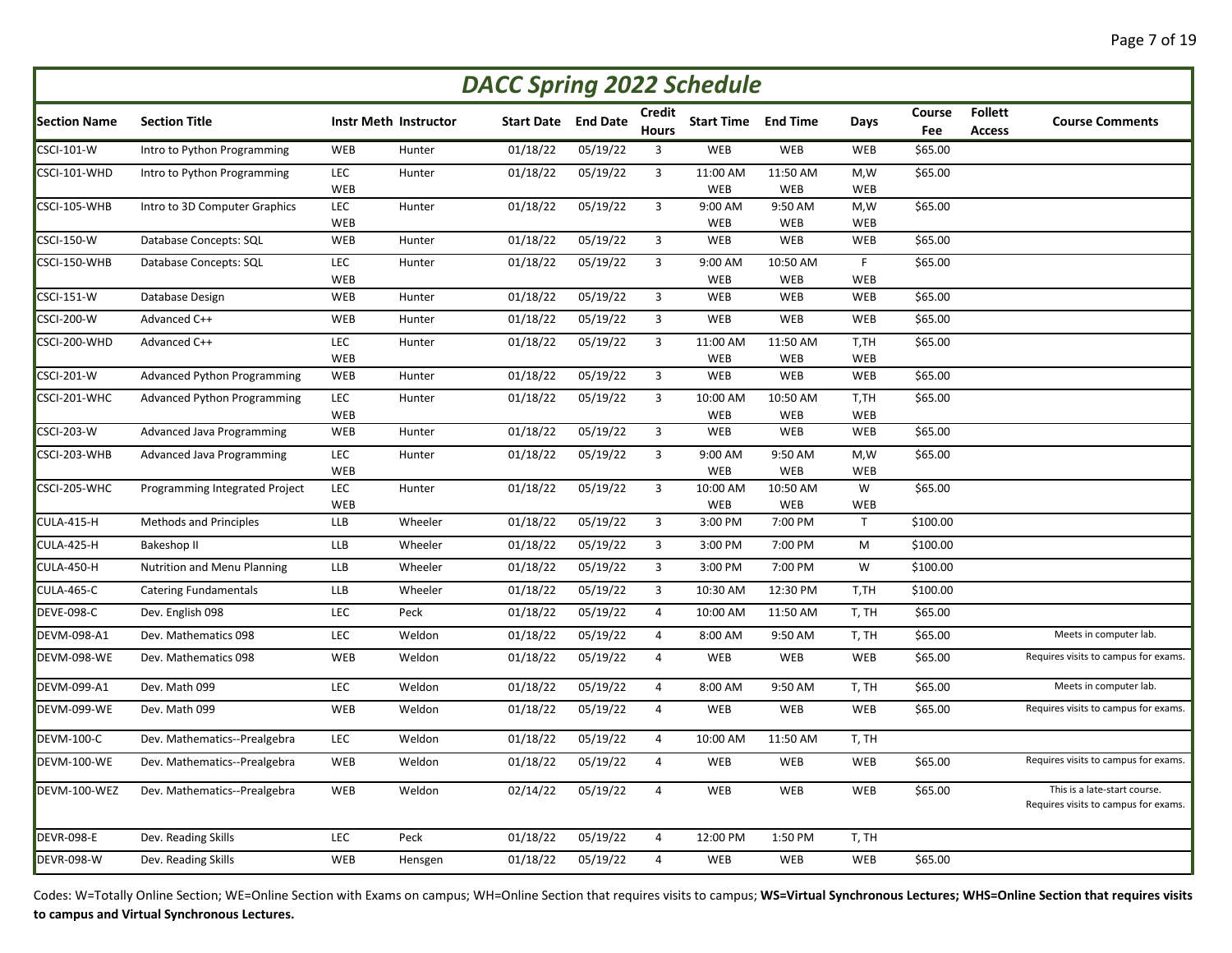| <b>DACC Spring 2022 Schedule</b> |                                      |                   |                              |                   |                 |                               |                            |                 |                |               |                                 |                                                       |
|----------------------------------|--------------------------------------|-------------------|------------------------------|-------------------|-----------------|-------------------------------|----------------------------|-----------------|----------------|---------------|---------------------------------|-------------------------------------------------------|
| <b>Section Name</b>              | <b>Section Title</b>                 |                   | <b>Instr Meth Instructor</b> | <b>Start Date</b> | <b>End Date</b> | <b>Credit</b><br><b>Hours</b> | <b>Start Time End Time</b> |                 | Days           | Course<br>Fee | <b>Follett</b><br><b>Access</b> | <b>Course Comments</b>                                |
| <b>DRAF-162-W</b>                | Technology in Adv Mfg                | WEB               | Hunter                       | 01/18/22          | 05/19/22        | 3                             | WEB                        | WEB             | <b>WEB</b>     | 565.00        |                                 |                                                       |
| DRAF-166-WHD                     | Intro to Autocad                     | <b>LEC</b><br>WEB | Hunter                       | 01/18/22          | 05/19/22        | 3                             | 11:00 AM<br><b>WEB</b>     | 11:50 AM<br>WEB | T,TH<br>WEB    | \$65.00       |                                 |                                                       |
| DRAF-170-WHCR                    | Geom Dimensioning & Tolerancin       | <b>LLB</b><br>WEB | Flessner                     | 01/18/22          | 03/11/22        | 3                             | 10:00 AM                   | 11:15 AM        | M,W            | \$65.00       |                                 | 1st 8 Weeks Course.                                   |
| DRAF-180-WHCZ                    | Metrology - Quality Inspection       | <b>LLB</b><br>WEB | Flessner                     | 03/14/22          | 05/19/22        | 3                             | 10:00 AM                   | 11:15 AM        | M,W            | \$65.00       |                                 | 2nd 8 Weeks Course.                                   |
| DRAF-266-WHC                     | <b>Applied Autocad</b>               | LEC<br>WEB        | Hunter                       | 01/18/22          | 05/19/22        | 3                             | 10:00 AM<br><b>WEB</b>     | 10:50 AM<br>WEB | T,TH<br>WEB    | \$65.00       |                                 |                                                       |
| DRAF-276-T                       | <b>Advanced Autocad Apps I</b>       | LLB               | Hunter                       | 01/18/22          | 05/19/22        | 3                             | <b>TBA</b>                 | TBA             | TBA            | \$65.00       |                                 |                                                       |
| <b>ECHO-103-A</b>                | <b>Clinical Education I</b>          | <b>CLN</b>        | Moreland                     | 01/03/22          | 05/18/22        | 13                            | 7:30 AM                    | 4:00 PM         | M, T, W, TH, F | \$100.00      |                                 |                                                       |
| <b>ECHO-107-W</b>                | Echocardiographic Procedure II       | WEB               | Moreland                     | 01/18/22          | 05/19/22        | $\overline{2}$                | WEB                        | WEB             | <b>WEB</b>     |               |                                 |                                                       |
| <b>EDUC-104-N</b>                | <b>Creative Learning Experiences</b> | LEC               | Alvarez                      | 01/18/22          | 05/19/22        | 4                             | 6:00 PM                    | 9:40 PM         | M              | \$65.00       |                                 |                                                       |
| <b>EDUC-208-F</b>                | Language Development                 | LLB               | Alvarez                      | 01/18/22          | 05/19/22        | 3                             | 2:30 PM                    | 4:50 PM         | <b>TH</b>      | \$65.00       |                                 |                                                       |
| <b>EDUC-211-W</b>                | <b>Educational Psychology</b>        | WEB               | McConnell                    | 01/18/22          | 05/19/22        | 3                             | <b>WEB</b>                 | WEB             | WEB            | \$65.00       |                                 |                                                       |
| <b>EDUC-250-C</b>                | Math/Science for Young Childr        | LEC               | Alvarez                      | 01/18/22          | 05/19/22        | $\overline{3}$                | 10:00 AM                   | 11:15 AM        | T, TH          |               |                                 |                                                       |
| <b>ELEC-104-W</b>                | Prin. of Adv. Manufacturing          | WEB               | Hunter                       | 01/18/22          | 05/19/22        | 3                             | <b>WEB</b>                 | WEB             | WEB            | \$65.00       |                                 |                                                       |
| ELEC-165-T                       | Intro to Ac Circuits                 | LLB               | Jun                          | 01/18/22          | 05/19/22        | $\overline{3}$                | <b>TBA</b>                 | TBA             | TBA            | \$65.00       |                                 |                                                       |
| <b>ELEC-167-T</b>                | <b>Electronic Circuits I</b>         | LLB               | Jun                          | 01/18/22          | 05/19/22        | $\overline{4}$                | <b>TBA</b>                 | <b>TBA</b>      | <b>TBA</b>     | \$65.00       |                                 |                                                       |
| ELEC-250-A                       | <b>Pneumatics &amp; Controls</b>     | LEC               | Hansbraugh                   | 01/18/22          | 05/19/22        | $\overline{4}$                | 8:00 AM                    | 9:15 AM         | T, TH          | \$65.00       |                                 |                                                       |
| ELEC-255-N                       | Service Electronics                  | LLB               | Daugherty                    | 01/18/22          | 05/19/22        | $\overline{2}$                | 5:00 PM                    | 7:30 PM         | M              | \$65.00       |                                 |                                                       |
| ELEC-269-B                       | Programmable Controllers             | <b>LEC</b>        | Jun                          | 01/18/22          | 05/19/22        | $\overline{3}$                | 9:00 AM                    | 10:50 AM        | M, W           | \$65.00       |                                 | Must be signed up for<br>ELEC 269L Lab.               |
| ELEC-269L-1                      | Electronics   Lab                    | LAB               | Jun                          | 01/18/22          | 05/19/22        | $\mathbf 0$                   | 9:00 AM                    | 10:50 AM        | M, W           |               |                                 |                                                       |
| ELEC-273-B                       | <b>Digital Electronics</b>           | <b>LEC</b>        | Jun                          | 01/18/22          | 05/19/22        | $\overline{4}$                | 9:00 AM                    | 11:15 AM        | T, TH          | \$65.00       |                                 | Must sign up for<br>ELEC 273L Lab.                    |
| <b>ELEC-273L-1</b>               | Electronics   Lab                    | LAB               | Jun                          | 01/18/22          | 05/19/22        | $\mathbf 0$                   | 9:00 AM                    | 11:15 AM        | T, TH          |               |                                 |                                                       |
| ELEC-276-T                       | <b>Advanced Automation Technique</b> | <b>LLB</b>        | Jun                          | 01/18/22          | 05/19/22        | 5                             | <b>TBA</b>                 | <b>TBA</b>      | <b>TBA</b>     | \$65.00       |                                 |                                                       |
| ELEC-277-T                       | Siemens Programmable Controll        | <b>LLB</b>        | Jun                          | 01/18/22          | 05/19/22        | 3                             | <b>TBA</b>                 | <b>TBA</b>      | TBA            | \$65.00       |                                 |                                                       |
| <b>ENGL-101-B</b>                | Rhetoric and Composition I           | <b>LEC</b>        | Berthel                      | 01/18/22          | 05/19/22        | 3                             | 9:00 AM                    | 9:50 AM         | M, W, F        | \$65.00       |                                 |                                                       |
| <b>ENGL-101-C</b>                | Rhetoric and Composition I           | LEC               | Berthel                      | 01/18/22          | 05/19/22        | 3                             | 10:00 AM                   | 10:50 AM        | M, W, F        | \$65.00       |                                 |                                                       |
| ENGL-101-C1                      | <b>Rhetoric and Composition I</b>    | LEC               | Berthel                      | 01/18/22          | 05/19/22        | 3                             | 10:00 AM                   | 11:15 AM        | T, TH          | \$65.00       |                                 |                                                       |
| <b>ENGL-101-D</b>                | Rhetoric and Composition I           | <b>LEC</b>        | Berthel                      | 01/18/22          | 05/19/22        | 3                             | 11:30 AM                   | 12:45 PM        | T, TH          | \$65.00       |                                 |                                                       |
| ENGL-101-HEXN                    | Rhetoric and Composition I           | LEC               | Pemberton                    | 01/18/22          | 05/19/22        | $\overline{3}$                | 6:00 PM                    | 8:40 PM         | $\mathsf{T}$   | \$65.00       |                                 | Course will be taught at Hoopeston<br>Ext. DACC site. |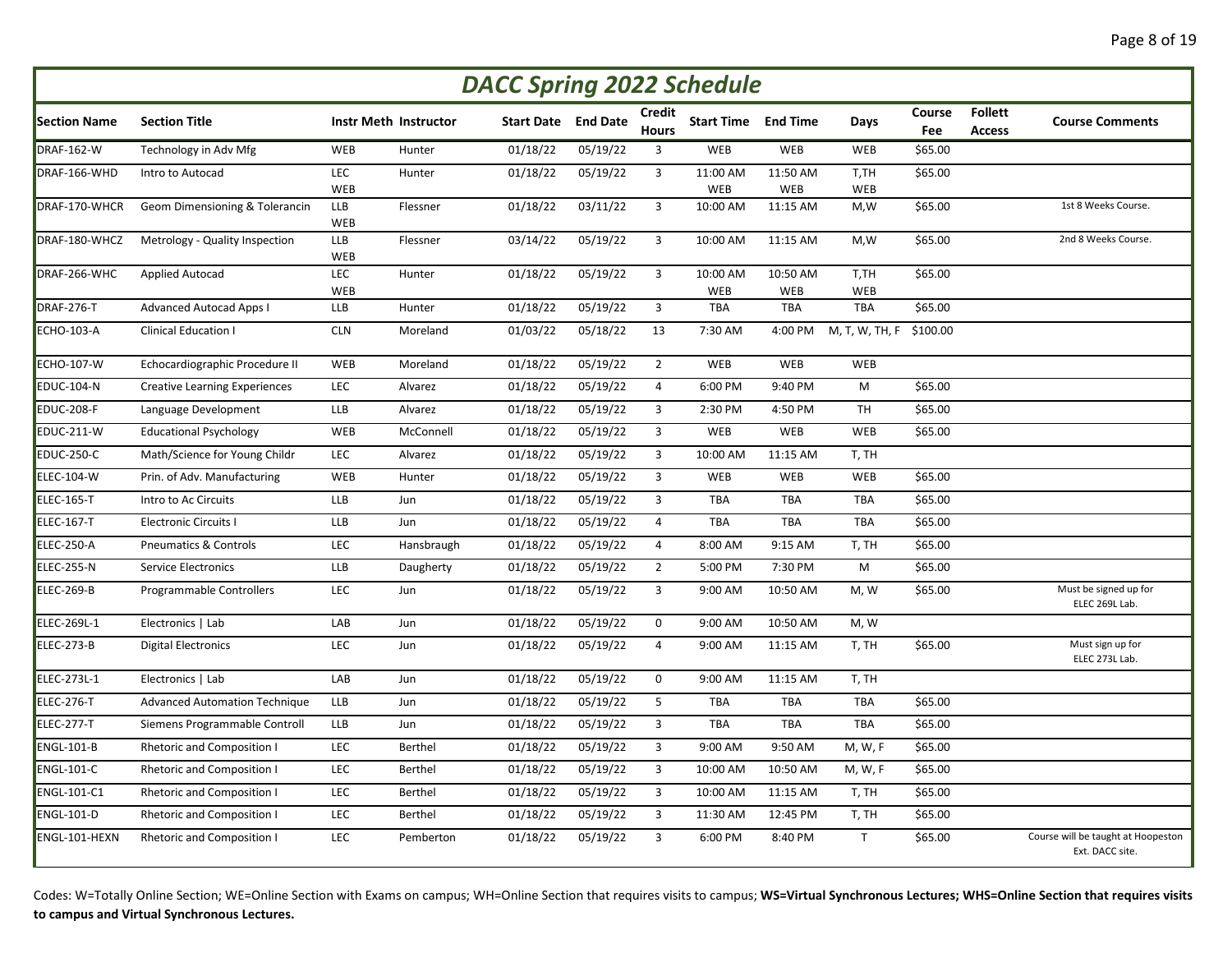| <b>DACC Spring 2022 Schedule</b> |                                    |            |                              |          |                            |                        |            |                            |            |               |                                 |                                                       |
|----------------------------------|------------------------------------|------------|------------------------------|----------|----------------------------|------------------------|------------|----------------------------|------------|---------------|---------------------------------|-------------------------------------------------------|
| <b>Section Name</b>              | <b>Section Title</b>               |            | <b>Instr Meth Instructor</b> |          | <b>Start Date</b> End Date | Credit<br><b>Hours</b> |            | <b>Start Time End Time</b> | Days       | Course<br>Fee | <b>Follett</b><br><b>Access</b> | <b>Course Comments</b>                                |
| <b>ENGL-101-W</b>                | <b>Rhetoric and Composition I</b>  | WEB        | Jarmer                       | 01/18/22 | 05/19/22                   | 3                      | WEB        | WEB                        | <b>WEB</b> | \$65.00       |                                 |                                                       |
| <b>ENGL-101-W1</b>               | <b>Rhetoric and Composition I</b>  | WEB        | Jarmer                       | 01/18/22 | 05/19/22                   | 3                      | WEB        | WEB                        | <b>WEB</b> | \$65.00       |                                 |                                                       |
| ENGL-101-WR                      | <b>Rhetoric and Composition I</b>  | WEB        | <b>Davis</b>                 | 01/18/22 | 03/11/22                   | 3                      | <b>WEB</b> | WEB                        | <b>WEB</b> | \$65.00       |                                 | 1st 8 Weeks Course.                                   |
| <b>ENGL-101-WZ</b>               | <b>Rhetoric and Composition I</b>  | WEB        | Davis                        | 02/14/22 | 05/19/22                   | 3                      | WEB        | WEB                        | WEB        | \$65.00       |                                 | This is a late-start course.                          |
| <b>ENGL-102-A</b>                | <b>Rhetoric and Composition II</b> | LEC        | Chappell                     | 01/18/22 | 05/19/22                   | 3                      | 8:30 AM    | 9:45 AM                    | T, TH      | \$65.00       |                                 |                                                       |
| <b>ENGL-102-C</b>                | Rhetoric and Composition II        | LEC        | Gallagher                    | 01/18/22 | 05/19/22                   | $\overline{3}$         | 10:00 AM   | 10:50 AM                   | M, W, F    | \$65.00       |                                 |                                                       |
| <b>ENGL-102-D</b>                | <b>Rhetoric and Composition II</b> | LEC        | Gallagher                    | 01/18/22 | 05/19/22                   | $\overline{3}$         | 11:00 AM   | 11:50 AM                   | M, W, F    | \$65.00       |                                 |                                                       |
| <b>ENGL-102-D1</b>               | Rhetoric and Composition II        | LEC        | Chappell                     | 01/18/22 | 05/19/22                   | $\overline{3}$         | 11:30 AM   | 12:45 PM                   | T, TH      | \$65.00       |                                 |                                                       |
| <b>ENGL-102-E</b>                | Rhetoric and Composition II        | LEC        | Berthel                      | 01/18/22 | 05/19/22                   | 3                      | 12:00 PM   | 12:50 PM                   | M, W, F    | \$65.00       |                                 |                                                       |
| ENGL-102-HEXN                    | <b>Rhetoric and Composition II</b> | LEC        | Pemberton                    | 01/18/22 | 05/19/22                   | 3                      | 6:00 PM    | 8:40 PM                    | W          | \$65.00       |                                 | Course will be taught at Hoopeston<br>Ext. DACC site. |
| <b>ENGL-102-W</b>                | <b>Rhetoric and Composition II</b> | WEB        | Gallagher                    | 01/18/22 | 05/19/22                   | $\overline{3}$         | WEB        | WEB                        | <b>WEB</b> | \$65.00       |                                 |                                                       |
| ENGL-102-WZ                      | <b>Rhetoric and Composition II</b> | WEB        | <b>Davis</b>                 | 03/14/22 | 05/19/22                   | 3                      | <b>WEB</b> | WEB                        | <b>WEB</b> | \$65.00       |                                 | 2nd 8 Weeks Course.                                   |
| <b>ENGL-105-W</b>                | <b>Creative Writing</b>            | WEB        | Jarmer                       | 01/18/22 | 05/19/22                   | 3                      | WEB        | WEB                        | WEB        | \$65.00       |                                 |                                                       |
| ENGL-121-A                       | <b>Communication Skills</b>        | LEC        | Peck                         | 01/18/22 | 05/19/22                   | 3                      | 8:30 AM    | 9:45 AM                    | T, TH      | \$65.00       |                                 |                                                       |
| <b>ENGL-121-C</b>                | <b>Communication Skills</b>        | LEC        | Chappell                     | 01/18/22 | 05/19/22                   | 3                      | 10:00 AM   | 11:15 AM                   | T, TH      | \$65.00       |                                 |                                                       |
| ENGL-121-W                       | <b>Communication Skills</b>        | WEB        | Jarmer                       | 01/18/22 | 05/19/22                   | $\overline{3}$         | WEB        | WEB                        | <b>WEB</b> | \$65.00       |                                 |                                                       |
| <b>ENGL-121-W1</b>               | <b>Communication Skills</b>        | WEB        | Jarmer                       | 01/18/22 | 05/19/22                   | $\overline{3}$         | <b>WEB</b> | WEB                        | WEB        | \$65.00       |                                 |                                                       |
| GEOG-134-WR                      | World Regional Geography           | WEB        | Pate                         | 01/18/22 | 03/11/22                   | 3                      | WEB        | WEB                        | <b>WEB</b> | \$65.00       |                                 | 1st 8 Weeks Course.                                   |
| GSCI-105-B                       | Human Body-Structure & Functi      | LEC        | Thompson                     | 01/18/22 | 05/19/22                   | 3                      | 9:00 AM    | 9:50 AM                    | M, W, F    |               |                                 |                                                       |
| <b>HIST-112-W</b>                | <b>Western Civilization II</b>     | WEB        | Pate                         | 01/18/22 | 05/19/22                   | 3                      | <b>WEB</b> | WEB                        | <b>WEB</b> | \$65.00       |                                 |                                                       |
| <b>HIST-151-W</b>                | U.S. History to 1865               | WEB        | Pate                         | 01/18/22 | 05/19/22                   | 3                      | WEB        | WEB                        | <b>WEB</b> | \$65.00       |                                 |                                                       |
| HIST-151-WW                      | U.S. History to 1865               | WEB        | Pate                         | 12/20/21 | 01/07/22                   | 3                      | WEB        | WEB                        | <b>WEB</b> | \$65.00       |                                 | This is a Winter Term course.                         |
| <b>HIST-152-W</b>                | U.S. History Since 1865            | WEB        | Pate                         | 01/18/22 | 05/19/22                   | 3                      | WEB        | WEB                        | <b>WEB</b> | \$65.00       |                                 |                                                       |
| HIST-152-WZ                      | U.S. History Since 1865            | WEB        | Pate                         | 02/14/22 | 05/19/22                   | 3                      | WEB        | WEB                        | <b>WEB</b> | \$65.00       |                                 | This is a late-start course.                          |
| <b>HIST-160-WZ</b>               | History of Illinois                | WEB        | Pate                         | 03/14/22 | 05/19/22                   | $\overline{3}$         | <b>WEB</b> | WEB                        | <b>WEB</b> | \$65.00       |                                 | 2nd 8 Weeks Course.                                   |
| <b>HIST-215-W</b>                | <b>History: Special Topics</b>     | WEB        | Pate                         | 01/18/22 | 05/19/22                   | 3                      | WEB        | WEB                        | <b>WEB</b> | \$65.00       |                                 |                                                       |
| <b>HITT-110-N</b>                | Coding in Ambulatory Care Set      | <b>LLB</b> | Duke                         | 01/18/22 | 05/19/22                   | 4                      | 3:30 PM    | 5:30 PM                    | T, TH      |               |                                 |                                                       |
| <b>HITT-115-N</b>                | Patho Physiology and Pharmaco      | LEC        | Kirkpatrick                  | 01/18/22 | 05/19/22                   | 4                      | 4:00 PM    | 6:00 PM                    | T, TH      |               |                                 |                                                       |
| <b>HITT-115-W</b>                | Patho Physiology and Pharmaco      | WEB        | Carter                       | 01/18/22 | 05/19/22                   | 4                      | WEB        | WEB                        | <b>WEB</b> | \$65.00       |                                 |                                                       |
| <b>HITT-125-W</b>                | Clinical Practicum I               | <b>CLN</b> | Wright                       | 01/18/22 | 05/19/22                   | $\overline{2}$         | WEB        | WEB                        | <b>WEB</b> | \$55.00       |                                 |                                                       |
| <b>HITT-235-H</b>                | <b>Advanced Coding</b>             | <b>LLB</b> | Wright                       | 01/18/22 | 05/19/22                   | 3                      | 4:30 PM    | 6:20 PM                    | M, W       |               |                                 |                                                       |
| <b>HITT-240-W</b>                | Supervision-Health Info Tech       | WEB        | Carter                       | 01/18/22 | 05/19/22                   | $\overline{3}$         | WEB        | WEB                        | <b>WEB</b> | \$65.00       |                                 |                                                       |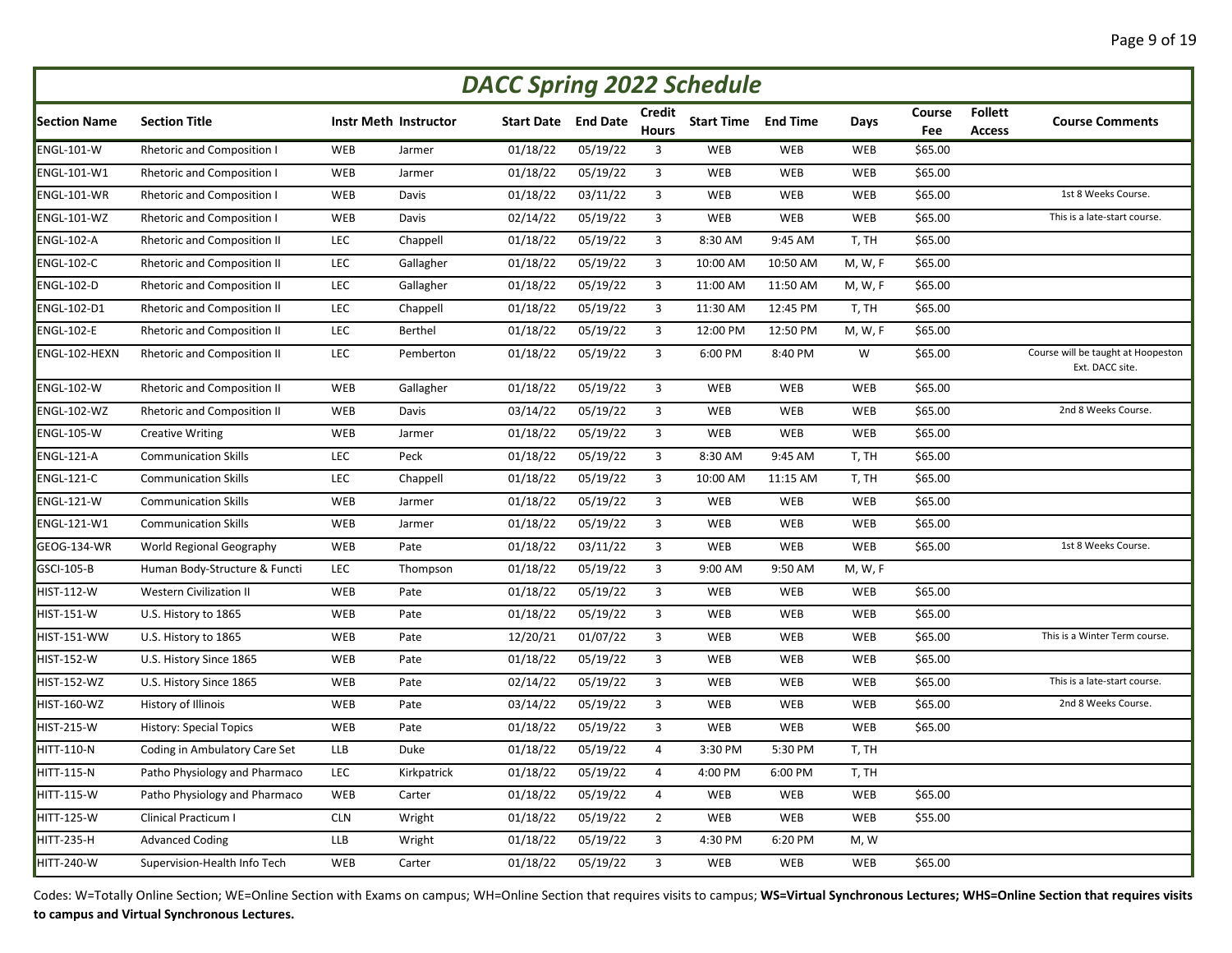|                     | <b>DACC Spring 2022 Schedule</b> |            |                              |                            |          |                         |                            |            |              |               |                          |                                    |  |  |
|---------------------|----------------------------------|------------|------------------------------|----------------------------|----------|-------------------------|----------------------------|------------|--------------|---------------|--------------------------|------------------------------------|--|--|
| <b>Section Name</b> | <b>Section Title</b>             |            | <b>Instr Meth Instructor</b> | <b>Start Date</b> End Date |          | Credit<br><b>Hours</b>  | <b>Start Time End Time</b> |            | Days         | Course<br>Fee | <b>Follett</b><br>Access | <b>Course Comments</b>             |  |  |
| HITT-245-W          | <b>Current Trends Hit</b>        | WEB        | Johnson                      | 01/18/22                   | 05/19/22 | 3                       | <b>WEB</b>                 | WEB        | <b>WEB</b>   | \$65.00       |                          |                                    |  |  |
| <b>HITT-250-A</b>   | Clinical Practicum III           | <b>CLN</b> | Wright                       | 01/18/22                   | 05/19/22 | $\overline{2}$          | TBA                        | TBA        | TBA          | \$55.00       |                          |                                    |  |  |
| <b>HITT-255-W</b>   | Alt Healthcare Settings Ins      | WEB        | Wright                       | 01/18/22                   | 05/19/22 | $\overline{3}$          | WEB                        | WEB        | WEB          | \$65.00       |                          |                                    |  |  |
| <b>HITT-260-N</b>   | Qa and Healthcare Statistics     | LEC        | Johnson                      | 01/18/22                   | 05/19/22 | 3                       | 3:00 PM                    | 4:15 PM    | M, W         |               |                          |                                    |  |  |
| <b>HLTH-101-WZ</b>  | Contemporary Health              | WEB        | Witherspoon                  | 02/14/22                   | 05/19/22 | $\overline{\mathbf{3}}$ | WEB                        | WEB        | WEB          | \$65.00       |                          | This is a late-start course.       |  |  |
| <b>HLTH-102-B</b>   | First Aid and Personal Safety    | <b>LLB</b> | McMahon                      | 01/18/22                   | 05/19/22 | $\overline{2}$          | 9:00 AM                    | 9:50 AM    | W, F         | \$65.00       |                          | Meets in lecture room for 1st day. |  |  |
| <b>HLTH-102-C</b>   | First Aid and Personal Safety    | <b>LLB</b> | McMahon                      | 01/18/22                   | 05/19/22 | $\overline{2}$          | 10:00 AM                   | 10:50 AM   | W, F         | \$65.00       |                          | Meets in lecture room for 1st day. |  |  |
| <b>HLTH-102-WH</b>  | First Aid and Personal Safety    | LAB        | McMahon                      | 01/18/22                   | 05/19/22 | $\overline{2}$          | 5:00 PM                    | 7:00 PM    | $\mathsf{T}$ |               |                          |                                    |  |  |
|                     |                                  | WEB        |                              |                            |          |                         | WEB                        | WEB        | WEB          |               |                          |                                    |  |  |
| <b>HLTH-130-W</b>   | Nutrition                        | WEB        | Allen                        | 01/18/22                   | 05/19/22 | $\overline{3}$          | WEB                        | WEB        | WEB          | \$65.00       | \$119.00                 |                                    |  |  |
| HLTH-130-W1         | Nutrition                        | WEB        | Allen                        | 01/18/22                   | 05/19/22 | $\overline{3}$          | WEB                        | WEB        | <b>WEB</b>   | \$65.00       | \$119.00                 |                                    |  |  |
| HORT-176-CR         | Landscape & Hort Therapy Desig   | <b>LLB</b> | Krabbe                       | 01/18/22                   | 04/01/22 | $\overline{3}$          | 10:40 AM                   | 12:10 PM   | T,TH         | \$65.00       |                          | 1st 11 Weeks Course                |  |  |
| HORT-191-CR         | Pest Control Maintenance         | <b>LLB</b> | Krabbe                       | 01/18/22                   | 04/01/22 | $\overline{3}$          | 10:40 AM                   | 12:10 PM   | M,W          | \$65.00       |                          | 1st 11 Weeks Course                |  |  |
| <b>HORT-192-BR</b>  | Tree & Shrub Maintenance         | <b>LLB</b> | Krabbe                       | 01/18/22                   | 04/01/22 | $\overline{3}$          | 9:00 AM                    | 10:30 AM   | M,W          | \$65.00       |                          | 1st 11 Weeks Course                |  |  |
| <b>HORT-202-TZ</b>  | Horticulture Internship I        | <b>INT</b> | Krabbe                       | 04/04/22                   | 05/13/22 | $\overline{3}$          | TBA                        | <b>TBA</b> | TBA          |               |                          | 6 Week Internship for HORT         |  |  |
| <b>HORT-220-BR</b>  | Local Foods                      | <b>LEC</b> | Krabbe                       | 01/18/22                   | 04/01/22 | $\overline{3}$          | 9:00 AM                    | 12:20 PM   | F.           | \$65.00       |                          | 1st 11 Weeks Course                |  |  |
| HORT-265-BR         | Sustainable Marketing & Mgmt     | LEC        | Krabbe                       | 01/18/22                   | 04/01/22 | $\overline{\mathbf{3}}$ | 9:00 AM                    | 10:30 AM   | T, TH        | \$65.00       |                          | 1st 11 Weeks Course                |  |  |
| <b>HORT-287-GR</b>  | Floral Design II                 | <b>LLB</b> | Krabbe                       | 01/18/22                   | 04/01/22 | $\overline{3}$          | 2:00 PM                    | 3:30 PM    | T,TH         | \$65.00       |                          | 1st 11 Weeks Course                |  |  |
| HUMN-101-W          | Intro to Humanities              | WEB        | McConnell                    | 01/18/22                   | 05/19/22 | $\overline{3}$          | WEB                        | WEB        | <b>WEB</b>   | \$65.00       |                          | This course is totally online.     |  |  |
| <b>HUMN-103-E</b>   | <b>Fantasy and Mythology</b>     | LEC        | Gallagher                    | 01/18/22                   | 05/19/22 | $\overline{3}$          | 12:00 PM                   | 12:50 PM   | M, W, F      |               |                          |                                    |  |  |
| <b>HVAC-200-N</b>   | <b>Advanced Air Condiitoning</b> | <b>LLB</b> | Daugherty                    | 01/18/22                   | 05/19/22 | $\overline{3}$          | 5:00 PM                    | 6:20 PM    | $\mathsf{T}$ | \$65.00       |                          |                                    |  |  |
| <b>HVAC-220-N</b>   | Refrigeration                    | <b>LLB</b> | Daugherty                    | 01/18/22                   | 05/19/22 | $\overline{3}$          | 6:20 PM                    | 8:40 PM    | $\mathsf{T}$ | \$65.00       |                          |                                    |  |  |
| <b>HVAC-260-N</b>   | Air Handling                     | <b>LLB</b> | Daugherty                    | 01/18/22                   | 05/19/22 | $\overline{3}$          | 5:00 PM                    | 7:30 PM    | W            | \$65.00       |                          |                                    |  |  |
| <b>INFO-133-W</b>   | Cisco I                          | WEB        | Wise                         | 01/18/22                   | 05/19/22 | $\overline{3}$          | <b>WEB</b>                 | WEB        | WEB          | \$65.00       |                          |                                    |  |  |
| <b>INFO-153-W</b>   | A+ Certification Prep            | WEB        | Wise                         | 01/18/22                   | 05/19/22 | $\overline{3}$          | WEB                        | WEB        | WEB          | \$65.00       |                          |                                    |  |  |
| <b>INFO-163-W</b>   | <b>Client Operating Systems</b>  | WEB        | Wise                         | 01/18/22                   | 05/19/22 | $\overline{3}$          | WEB                        | WEB        | WEB          | \$65.00       |                          |                                    |  |  |
| <b>INFO-173-W</b>   | Linux Operating System           | WEB        | Wise                         | 01/18/22                   | 05/19/22 | $\overline{3}$          | WEB                        | WEB        | WEB          | \$65.00       |                          |                                    |  |  |
| <b>INFO-174-W</b>   | Intro to Web Design: HTML/CSS    | WEB        | Hunter                       | 01/18/22                   | 05/19/22 | $\overline{3}$          | WEB                        | WEB        | <b>WEB</b>   | \$65.00       |                          |                                    |  |  |
| <b>INFO-183-W</b>   | Cisco II                         | WEB        | Wise                         | 01/18/22                   | 05/19/22 | $\overline{3}$          | WEB                        | WEB        | <b>WEB</b>   | \$65.00       |                          |                                    |  |  |
| INFO-183-WHD        | Cisco II                         | <b>LLB</b> | Wise                         | 01/18/22                   | 05/19/22 | $\overline{3}$          | 11:00 AM                   | 11:50 AM   | T,TH         | \$65.00       |                          |                                    |  |  |
| INFO-190-WHD        | Worksite Seminar                 | <b>LLB</b> | Wise                         | 01/18/22                   | 05/19/22 | $\mathbf{1}$            | 11:00 AM                   | 11:50 AM   | F.           | \$65.00       |                          |                                    |  |  |
| <b>INFO-203-W</b>   | Cisco Network Academy III        | WEB        | Wise                         | 01/18/22                   | 05/19/22 | 3                       | <b>WEB</b>                 | WEB        | <b>WEB</b>   | \$65.00       |                          |                                    |  |  |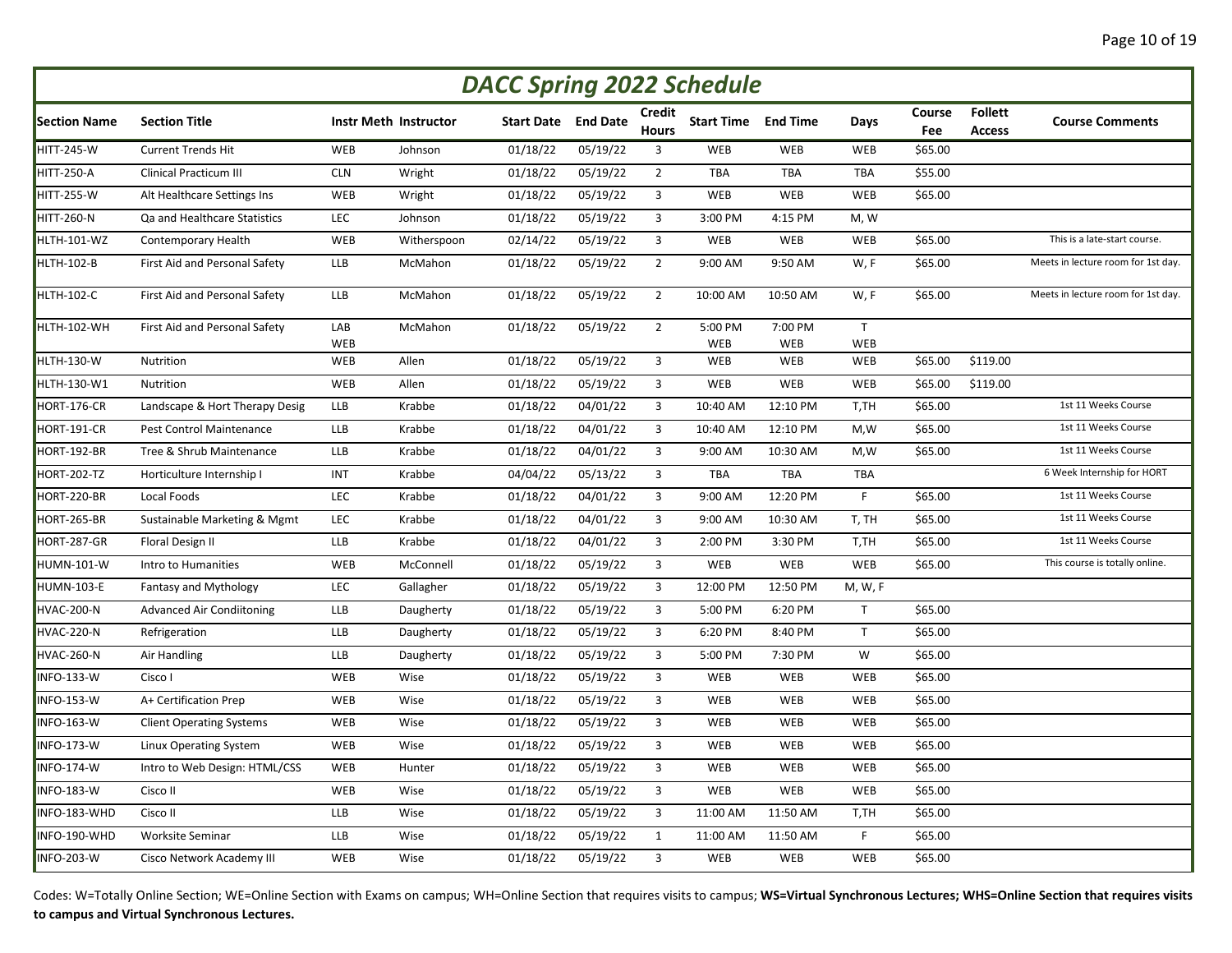|                     | <b>DACC Spring 2022 Schedule</b><br><b>Follett</b><br><b>Credit</b><br>Course |            |                              |          |                            |                |                            |                        |                   |         |               |                                      |  |  |
|---------------------|-------------------------------------------------------------------------------|------------|------------------------------|----------|----------------------------|----------------|----------------------------|------------------------|-------------------|---------|---------------|--------------------------------------|--|--|
| <b>Section Name</b> | <b>Section Title</b>                                                          |            | <b>Instr Meth Instructor</b> |          | <b>Start Date</b> End Date | <b>Hours</b>   | <b>Start Time End Time</b> |                        | Days              | Fee     | <b>Access</b> | <b>Course Comments</b>               |  |  |
| INFO-213-W          | <b>Server Operating Systems</b>                                               | WEB        | Wise                         | 01/18/22 | 05/19/22                   | 3              | WEB                        | WEB                    | WEB               | \$65.00 |               |                                      |  |  |
| INFO-213-WHC        | <b>Server Operating Systems</b>                                               | LEC<br>WEB | Wise                         | 01/18/22 | 05/19/22                   | 3              | 10:00 AM<br>WEB            | 10:50 AM<br>WEB        | T,TH<br>WEB       | \$65.00 |               |                                      |  |  |
| <b>INFO-235-W</b>   | Cloud Technology                                                              | WEB        | Wise                         | 01/18/22 | 05/19/22                   | 3              | WEB                        | WEB                    | WEB               | \$65.00 |               |                                      |  |  |
| INFO-235-WHB        | Cloud Technology                                                              | LEC<br>WEB | Wise                         | 01/18/22 | 05/19/22                   | $\overline{3}$ | 9:00 AM<br>WEB             | 9:50 AM<br>WEB         | T,TH<br>WEB       | \$65.00 |               |                                      |  |  |
| <b>INFO-238-W</b>   | Intro to Game Programming                                                     | WEB        | Hunter                       | 02/14/22 | 05/19/22                   | $\overline{3}$ | WEB                        | WEB                    | WEB               | \$65.00 |               | This is a late-start course.         |  |  |
| <b>INFO-245-D</b>   | <b>Employment Seminar</b>                                                     | LEC        | Wilson                       | 01/18/22 | 05/19/22                   | $\mathbf{1}$   | 11:00 AM                   | 11:50 AM               | T                 |         |               |                                      |  |  |
| <b>INFO-245-T</b>   | <b>Employment Seminar</b>                                                     | LEC        | Hansbraugh                   | 01/18/22 | 05/19/22                   | 1              | <b>TBA</b>                 | <b>TBA</b>             | <b>TBA</b>        |         |               |                                      |  |  |
| <b>INFO-245-W</b>   | <b>Employment Seminar</b>                                                     | WEB        | Wise                         | 01/18/22 | 05/19/22                   | 1              | WEB                        | WEB                    | <b>WEB</b>        | \$65.00 |               |                                      |  |  |
| <b>INFO-253-W</b>   | Managing a Network Environment                                                | WEB        | Wise                         | 01/18/22 | 05/19/22                   | $\mathbf{3}$   | WEB                        | WEB                    | WEB               | \$65.00 |               |                                      |  |  |
| <b>INFO-263-W</b>   | <b>Network Security</b>                                                       | WEB        | Wise                         | 01/18/22 | 05/19/22                   | $\overline{3}$ | <b>WEB</b>                 | WEB                    | <b>WEB</b>        | \$65.00 |               |                                      |  |  |
| INFO-263-WHC        | <b>Network Security</b>                                                       | LEC<br>WEB | Wise                         | 01/18/22 | 05/19/22                   | 3              | 10:00 AM<br><b>WEB</b>     | 10:50 AM<br><b>WEB</b> | M,W<br><b>WEB</b> | \$65.00 |               |                                      |  |  |
| <b>INFO-273-W</b>   | Cisco IV                                                                      | WEB        | Wise                         | 01/18/22 | 05/19/22                   | 3              | WEB                        | WEB                    | WEB               | \$65.00 |               |                                      |  |  |
| INFO-273-WHD        | Cisco IV                                                                      | LEC<br>WEB | Wise                         | 01/18/22 | 05/19/22                   | $\mathbf{3}$   | 11:00 AM<br>WEB            | 11:50 AM<br>WEB        | M,W<br><b>WEB</b> | \$65.00 |               |                                      |  |  |
| INFO-276-W          | Developing Mobile Phone Apps                                                  | WEB        | Hunter                       | 01/18/22 | 05/19/22                   | 3              | WEB                        | WEB                    | <b>WEB</b>        | \$65.00 |               |                                      |  |  |
| INFO-276-WHC        | Developing Mobile Phone Apps                                                  | LEC<br>WEB | Hunter                       | 01/18/22 | 05/19/22                   | 3              | 10:00 AM<br>WEB            | 10:50 AM<br>WEB        | M<br><b>WEB</b>   | \$65.00 |               |                                      |  |  |
| <b>INFO-284-W</b>   | Web Programming: Javascript                                                   | WEB        | Hunter                       | 01/18/22 | 05/19/22                   | $\mathbf{3}$   | WEB                        | WEB                    | WEB               | \$65.00 |               |                                      |  |  |
| INFO-284-WHB        | Web Programming: Javascript                                                   | LEC<br>WEB | Hunter                       | 01/18/22 | 05/19/22                   | 3              | 9:00 AM<br>WEB             | 9:50 AM<br>WEB         | T,TH<br>WEB       | \$65.00 |               |                                      |  |  |
| <b>INFO-290-T</b>   | Supervised Occupational Exp.                                                  | <b>INT</b> | Wise                         | 01/18/22 | 05/19/22                   | 3              | WEB                        | WEB                    | <b>WEB</b>        |         |               | Internship for Info Systems Students |  |  |
| <b>INFO-294-W</b>   | <b>Wireless Networking</b>                                                    | WEB        | Wise                         | 01/18/22 | 05/19/22                   | $\overline{3}$ | WEB                        | WEB                    | WEB               | \$65.00 |               |                                      |  |  |
| <b>INST-101-BR</b>  | Success in College                                                            | LEC        | Marron                       | 01/18/22 | 03/11/22                   | $\mathbf{1}$   | 9:00 AM                    | 9:50 AM                | T, TH             |         |               | 1st 8 Weeks Course.                  |  |  |
| <b>INST-101-CR</b>  | Success in College                                                            | LEC        | Hargrove                     | 01/18/22 | 03/11/22                   | $\mathbf{1}$   | 10:00 AM                   | 10:50 AM               | M, W              |         |               | 1st 8 Weeks Course.                  |  |  |
| <b>INST-101-DR</b>  | Success in College                                                            | LEC        | Milam                        | 01/18/22 | 03/11/22                   | $\mathbf{1}$   | 11:00 AM                   | 11:50 AM               | T, TH             |         |               | 1st 8 Weeks Course.                  |  |  |
| INST-101-DZ         | Success in College                                                            | LEC        | Milam                        | 03/14/22 | 05/19/22                   | 1              | 11:00 AM                   | 11:50 AM               | T, TH             |         |               | 2nd 8 Weeks Course.                  |  |  |
| <b>INST-101-E</b>   | Success in College                                                            | LEC        | Sconce                       | 01/18/22 | 05/19/22                   | $\mathbf{1}$   | 12:00 PM                   | 12:50 PM               | T                 |         |               |                                      |  |  |
| <b>INST-101-WR</b>  | Success in College                                                            | LEC        | <b>Brown</b>                 | 01/18/22 | 03/11/22                   | 1              | WEB                        | WEB                    | WEB               | \$65.00 |               | 1st 8 Weeks Course.                  |  |  |
| INST-101-WR2        | Success in College                                                            | LEC        | Crain                        | 01/18/22 | 03/11/22                   | 1              | WEB                        | WEB                    | WEB               | \$65.00 |               | 1st 8 Weeks Course.                  |  |  |
| <b>INST-101-WZ</b>  | Success in College                                                            | LEC        | Brown                        | 03/14/22 | 05/19/22                   | $\mathbf{1}$   | WEB                        | WEB                    | WEB               | \$65.00 |               | 2nd 8 Weeks Course.                  |  |  |
| <b>INST-110-W</b>   | <b>Online Learning Orientation</b>                                            | WEB        | Hoover                       | 11/01/21 | 05/19/22                   | $\mathsf 0$    | WEB                        | WEB                    | WEB               |         |               |                                      |  |  |
| $NST-110-WZ$        | <b>Online Learning Orientation</b>                                            | WEB        | Hoover                       | 11/01/21 | 05/19/22                   | $\mathbf 0$    | WEB                        | WEB                    | <b>WEB</b>        |         |               |                                      |  |  |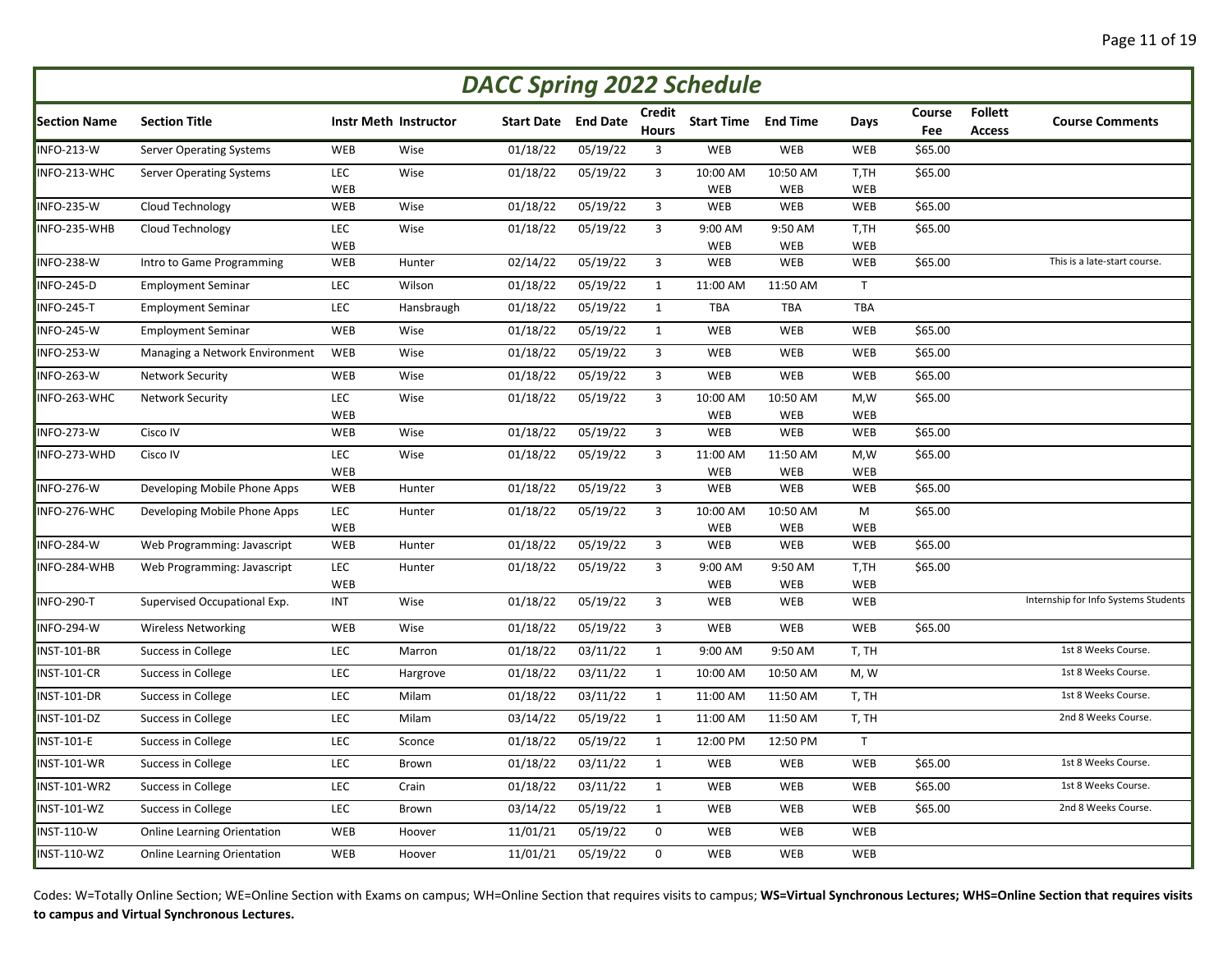|                     | <b>DACC Spring 2022 Schedule</b>     |            |                              |          |                            |                               |                            |          |                                  |               |                                 |                                                       |  |  |
|---------------------|--------------------------------------|------------|------------------------------|----------|----------------------------|-------------------------------|----------------------------|----------|----------------------------------|---------------|---------------------------------|-------------------------------------------------------|--|--|
| <b>Section Name</b> | <b>Section Title</b>                 |            | <b>Instr Meth Instructor</b> |          | <b>Start Date</b> End Date | <b>Credit</b><br><b>Hours</b> | <b>Start Time End Time</b> |          | Days                             | Course<br>Fee | <b>Follett</b><br><b>Access</b> | <b>Course Comments</b>                                |  |  |
| JRNM-112-W          | Intro to Mass Media                  | WEB        | Wyckoff                      | 01/18/22 | 05/19/22                   | 3                             | WEB                        | WEB      | <b>WEB</b>                       | \$65.00       |                                 |                                                       |  |  |
| LITR-105-W          | Intro to Film                        | WEB        | Holden                       | 01/18/22 | 05/19/22                   | 3                             | WEB                        | WEB      | WEB                              | \$65.00       |                                 |                                                       |  |  |
| LITR-111-W          | Non-Western Literature               | WEB        | Jarmer                       | 01/18/22 | 05/19/22                   | 3                             | WEB                        | WEB      | WEB                              | \$65.00       |                                 |                                                       |  |  |
| LITR-114-D          | American Literature II               | LEC        | Gallagher                    | 01/18/22 | 05/19/22                   | $\overline{3}$                | 11:30 AM                   | 12:45 PM | T, TH                            |               |                                 |                                                       |  |  |
| <b>MATH-107-A</b>   | App Mathematical Concepts            | LEC        | Anderson                     | 01/18/22 | 05/19/22                   | 5                             | 8:00 AM                    | 8:50 AM  | M, T, W, TH, F \$131.00          |               |                                 |                                                       |  |  |
| <b>MATH-107-C</b>   | App Mathematical Concepts            | LEC        | Larson                       | 01/18/22 | 05/19/22                   | 5                             | 10:00 AM                   |          | 10:50 AM M, T, W, TH, F \$131.00 |               |                                 |                                                       |  |  |
| <b>MATH-107-D</b>   | App Mathematical Concepts            | LEC        | Larson                       | 01/18/22 | 05/19/22                   | 5                             | 11:00 AM                   |          | 11:50 AM M, T, W, TH, F \$131.00 |               |                                 |                                                       |  |  |
| MATH-107-HEXN       | App Mathematical Concepts            | LEC        | Konieczki                    | 01/18/22 | 05/19/22                   | 5                             | 4:00 PM                    | 5:40 PM  | M, T, W                          | \$131.00      |                                 | Course will be taught at Hoopeston<br>Ext. DACC site. |  |  |
| MATH-107-WE         | App Mathematical Concepts            | WEB        | Larson                       | 01/18/22 | 05/19/22                   | 5                             | WEB                        | WEB      | WEB                              | \$65.00       | \$131.00                        | Requires campus visits for exam.                      |  |  |
| MATH-107-WR         | <b>Applied Mathematical Concepts</b> | WEB        | Hardwidge                    | 01/18/22 | 03/11/22                   | 5                             | WEB                        | WEB      | WEB                              | \$65.00       | \$131.00                        | 1st 8 Weeks Course.                                   |  |  |
| <b>MATH-108-D</b>   | Intermediate Algebra                 | LEC        | Hardwidge                    | 01/18/22 | 05/19/22                   | 4                             | 11:00 AM                   | 11:50 AM | M, W, TH, F                      |               |                                 |                                                       |  |  |
| <b>MATH-108-F</b>   | Intermediate Algebra                 | LEC        | Hardwidge                    | 01/18/22 | 05/19/22                   | $\overline{a}$                | 1:00 PM                    | 1:50 PM  | M, W, TH, F                      |               |                                 |                                                       |  |  |
| MATH-108-WE         | Intermediate Algebra                 | WEB        | Anderson                     | 01/18/22 | 05/19/22                   | $\overline{4}$                | WEB                        | WEB      | WEB                              | \$65.00       |                                 | Requires campus visits for exam.                      |  |  |
| <b>MATH-111-A</b>   | College Algebra                      | LEC        | Thompson                     | 01/18/22 | 05/19/22                   | 5                             | 8:00 AM                    | 8:50 AM  | M, T, W, TH, F                   |               |                                 |                                                       |  |  |
| <b>MATH-111-C</b>   | College Algebra                      | LEC        | Chen                         | 01/18/22 | 05/19/22                   | 5                             | 10:00 AM                   |          | 10:50 AM M, T, W, TH, F          |               |                                 |                                                       |  |  |
| MATH-111-WE         | College Algebra                      | WEB        | Chen                         | 01/18/22 | 05/19/22                   | 5                             |                            |          |                                  | \$65.00       |                                 | Requires campus visits for exam.                      |  |  |
| MATH-114-G          | Trigonometry                         | LEC        | Chen                         | 01/18/22 | 05/19/22                   | $\overline{3}$                | 2:00 PM                    | 3:15 PM  | T, TH                            |               |                                 |                                                       |  |  |
| <b>MATH-115-C</b>   | <b>Survey of Statistics</b>          | <b>LLB</b> | Rayburn                      | 01/18/22 | 05/19/22                   | 3                             | 10:00 AM                   | 10:50 AM | T,W,TH,F                         | \$65.00       |                                 |                                                       |  |  |
| <b>MATH-115-E</b>   | <b>Survey of Statistics</b>          | <b>LLB</b> | Rayburn                      | 01/18/22 | 05/19/22                   | $\overline{3}$                | 12:00 PM                   | 12:50 PM | T,W,TH,F                         | \$65.00       |                                 |                                                       |  |  |
| MATH-115-F          | <b>Survey of Statistics</b>          | <b>LLB</b> | Larson                       | 01/18/22 | 05/19/22                   | $\overline{\mathbf{3}}$       | 1:00 PM                    | 1:50 PM  | M,T,W,TH                         | \$65.00       |                                 | This section is for nursing students.                 |  |  |
| MATH-115-GHEX       | <b>Survey of Statistics</b>          | <b>LLB</b> | York                         | 01/18/22 | 05/19/22                   | 3                             | 2:00 PM                    | 2:50 PM  | M,T,W,TH                         | \$65.00       |                                 | Course will be taught at Hoopeston<br>Ext. DACC site. |  |  |
| MATH-115-W1         | <b>Survey of Statistics</b>          | WEB        | York                         | 01/18/22 | 05/19/22                   | $\overline{3}$                | WEB                        | WEB      | WEB                              | \$65.00       |                                 |                                                       |  |  |
| <b>MATH-115-W2</b>  | <b>Survey of Statistics</b>          | WEB        | Rayburn                      | 01/18/22 | 05/19/22                   | $\mathbf{3}$                  | WEB                        | WEB      | WEB                              | \$65.00       |                                 |                                                       |  |  |
| MATH-115-WHB        | <b>Survey of Statistics</b>          | <b>LLB</b> | York                         | 01/18/22 | 05/19/22                   | $\overline{3}$                | 9:00 AM                    | 9:50 AM  | T,TH                             | \$65.00       |                                 |                                                       |  |  |
| MATH-115-WW         | <b>Survey of Statistics</b>          | <b>WEB</b> | York                         | 12/20/21 | 01/07/22                   | $\mathbf{3}$                  | WEB                        | WEB      | <b>WEB</b>                       | \$65.00       |                                 | This is a Winter Term course.                         |  |  |
| MATH-115-WZ1        | Survey of Statistics                 | <b>WEB</b> | York                         | 03/14/22 | 05/19/22                   | $\overline{3}$                | <b>WEB</b>                 | WEB      | <b>WEB</b>                       | \$65.00       |                                 | 2nd 8 Weeks Course.                                   |  |  |
| <b>MATH-116-D</b>   | Math in Society                      | <b>LEC</b> | Anderson                     | 01/18/22 | 05/19/22                   | 3                             | 11:00 AM                   | 11:50 AM | M, W, F                          |               |                                 |                                                       |  |  |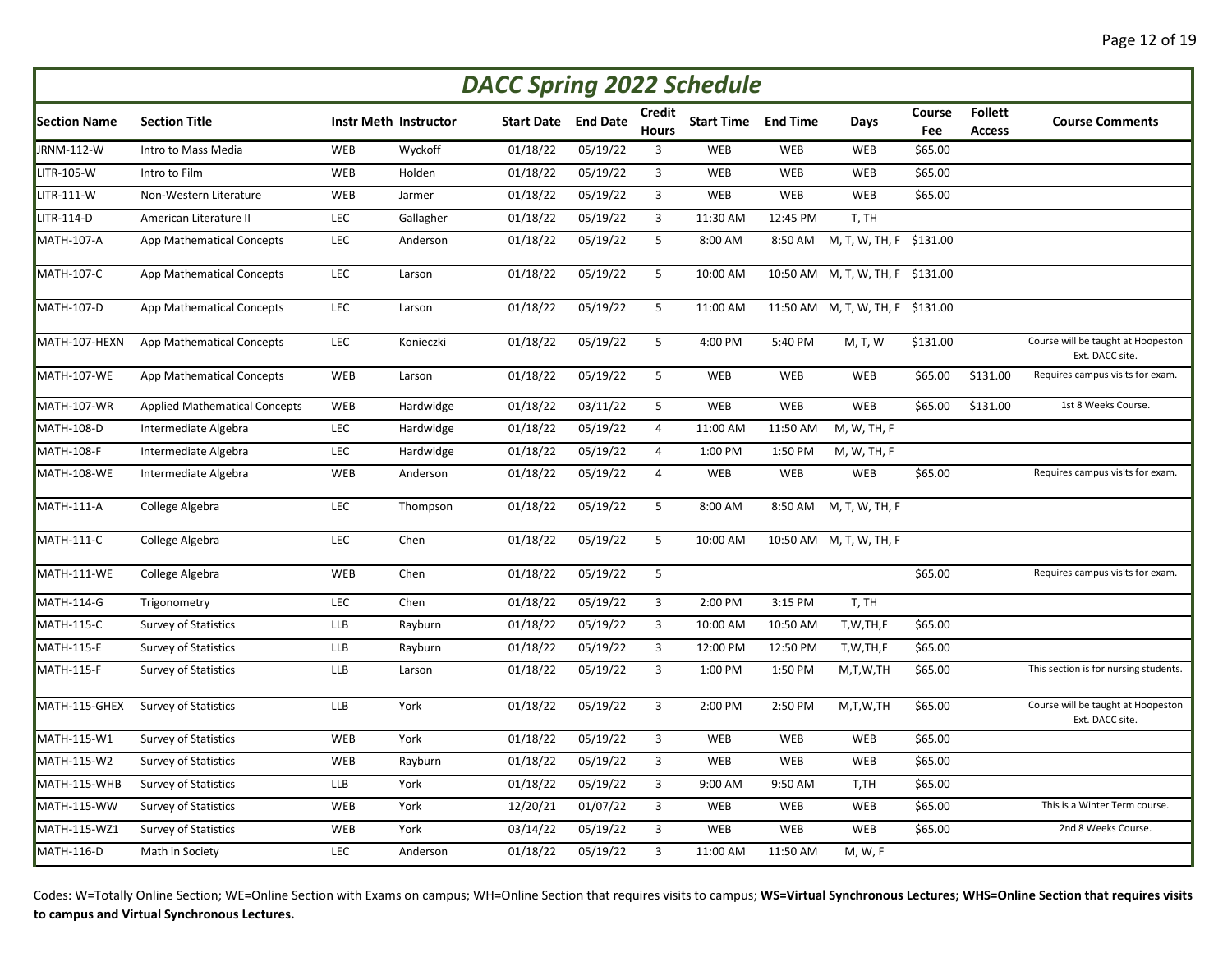| <b>DACC Spring 2022 Schedule</b> |                                  |            |                       |                   |                 |                               |                            |                        |                            |               |                                 |                                  |  |
|----------------------------------|----------------------------------|------------|-----------------------|-------------------|-----------------|-------------------------------|----------------------------|------------------------|----------------------------|---------------|---------------------------------|----------------------------------|--|
| <b>Section Name</b>              | <b>Section Title</b>             |            | Instr Meth Instructor | <b>Start Date</b> | <b>End Date</b> | <b>Credit</b><br><b>Hours</b> | <b>Start Time End Time</b> |                        | Days                       | Course<br>Fee | <b>Follett</b><br><b>Access</b> | <b>Course Comments</b>           |  |
| <b>MATH-119-F</b>                | Mathematics of Elem Educ II      | LEC        | Anderson              | 01/18/22          | 05/19/22        | 3                             | 1:00 PM                    | 1:50 PM                | M, W, F                    |               |                                 |                                  |  |
| <b>MATH-120-A</b>                | Calculus & Ana Geometry I        | LEC        | York                  | 01/18/22          | 05/19/22        | 5                             | 8:00 AM                    | 8:50 AM                | M, T, W, TH, F             |               |                                 |                                  |  |
| <b>MATH-125-F</b>                | Intro Analysis I                 | LEC        | Rayburn               | 01/18/22          | 05/19/22        | 4                             | 1:00 PM                    | 1:50 PM                | T, W, TH, F                |               |                                 |                                  |  |
| <b>MATH-130-E</b>                | Calculus & Ana Geom II           | LEC        | Chen                  | 01/18/22          | 05/19/22        | 5                             | 12:00 PM                   |                        | 12:50 PM M, T, W, TH, F    |               |                                 |                                  |  |
| <b>MATH-135-B</b>                | Intro Analysis II                | LEC        | Rayburn               | 01/18/22          | 05/19/22        | $\overline{3}$                | 9:00 AM                    | 9:50 AM                | T, W, TH                   |               |                                 |                                  |  |
| <b>MATH-137-E</b>                | Intro to Linear Algebra          | LEC        | York                  | 01/18/22          | 05/19/22        | $\overline{4}$                | 12:00 PM                   | 1:40 PM                | T, TH                      |               |                                 |                                  |  |
| <b>MATH-161-C</b>                | <b>Statistics</b>                | <b>LLB</b> | York                  | 01/18/22          | 05/19/22        | 3                             | 10:00 AM                   | 10:50 AM               | M,T,W,TH                   | \$65.00       |                                 |                                  |  |
| MATH-161-W                       | <b>Statistics</b>                | WEB        | York                  | 01/18/22          | 05/19/22        | $\overline{3}$                | <b>WEB</b>                 | WEB                    | <b>WEB</b>                 | \$65.00       |                                 |                                  |  |
| <b>MATH-211-D</b>                | <b>Differential Equations</b>    | LEC        | Chen                  | 01/18/22          | 05/19/22        | $\mathbf{3}$                  | 11:00 AM                   | 11:50 AM               | M, W, F                    |               |                                 |                                  |  |
| MATT-104-WE                      | <b>Business Mathematics</b>      | WEB        | Springer              | 01/18/22          | 05/19/22        | $\mathbf{3}$                  | <b>WEB</b>                 | WEB                    | WEB                        | \$65.00       | \$97.00                         | Requires campus visits for exam. |  |
| MATT-104-WHA                     | <b>Business Mathematics</b>      | LEC<br>WEB | Springer              | 01/18/22          | 05/19/22        | $\overline{3}$                | 8:00 AM<br>WEB             | 8:50 AM<br>WEB         | T,TH<br>WEB                | \$65.00       | \$97.00                         |                                  |  |
| MATT-104-WHCR                    | <b>Business Mathematics</b>      | LEC<br>WEB | Springer              | 01/18/22          | 03/11/22        | 3                             | 10:00 AM<br><b>WEB</b>     | 11:50 AM<br>WEB        | $\mathsf{T}$<br><b>WEB</b> | \$65.00       | \$97.00                         | 1st 8 Weeks Course.              |  |
| MATT-132-WHD                     | <b>Elementary Technical Math</b> | LEC<br>WEB | Jun                   | 01/18/22          | 05/19/22        | $\overline{4}$                | 11:30 AM<br>WEB            | 12:20 PM<br>WEB        | T,TH<br>WEB                | \$65.00       | \$131.00                        |                                  |  |
| MATT-133-WHD                     | <b>Technical Mathematics I</b>   | LEC<br>WEB | Jun                   | 01/18/22          | 05/19/22        | $\overline{4}$                | 11:00 AM<br><b>WEB</b>     | 11:50 AM<br>WEB        | M,W<br>WEB                 | \$65.00       | \$131.00                        |                                  |  |
| MEDA-100-F                       | Pharmacology                     | LEC        | Milam                 | 01/18/22          | 05/19/22        | 3                             | 1:00 PM                    | 2:15 PM                | T, TH                      | \$110.00      |                                 |                                  |  |
| MEDA-120-G                       | <b>Clinical Procedures I</b>     | LEC        | Milam                 | 01/18/22          | 05/19/22        | $\overline{3}$                | 2:30 PM                    | 4:20 PM                | T, TH                      | \$65.00       | \$97.00                         |                                  |  |
| <b>MEDA-150-E</b>                | Pharmacology II                  | LEC        | Milam                 | 01/18/22          | 05/19/22        | $\overline{3}$                | 12:30 PM                   | 1:45 PM                | M, W                       | \$110.00      |                                 |                                  |  |
| MEDA-170-C                       | <b>Clinical Procedures II</b>    | LEC        | Milam                 | 01/18/22          | 05/19/22        | 3                             | 10:30 AM                   | 12:20 PM               | M, W                       | \$65.00       | \$97.00                         |                                  |  |
| MEDA-200-T                       | Clinical/Office Internship       | INT        | Milam                 | 01/18/22          | 05/19/22        | 3                             | <b>TBA</b>                 | TBA                    | <b>TBA</b>                 |               |                                 |                                  |  |
| MEDA-210-W                       | <b>Medical Ethics</b>            | WEB        | Milam                 | 01/18/22          | 05/19/22        | $\mathbf{3}$                  | <b>WEB</b>                 | WEB                    | WEB                        | \$65.00       | \$110.00                        |                                  |  |
| MEDA-220-C                       | <b>Clinical Procedures III</b>   | LEC        | Milam                 | 01/18/22          | 05/19/22        | $\overline{3}$                | 10:30 AM                   | 12:20 PM               | T, TH                      | \$65.00       |                                 |                                  |  |
| MFRG-100-C                       | Industrial Safety (OSHA 30)      | LEC        | Flessner              | 01/18/22          | 05/19/22        | $\mathbf{3}$                  | 10:00 AM                   | 11:15 AM               | T, TH                      |               |                                 |                                  |  |
| MFRG-105-W                       | Intro to Maintenance             | WEB        | Hunter                | 01/18/22          | 05/19/22        | $\mathbf{3}$                  | <b>WEB</b>                 | WEB                    | WEB                        | \$65.00       |                                 |                                  |  |
| MFRG-110-WHB                     | Maintenance Tools and Procedu    | WEB<br>LAB | Hunter                | 01/18/22          | 05/19/22        | $\overline{3}$                | WEB<br>9:00 AM             | <b>WEB</b><br>11:30 AM | $\mathsf F$                | \$65.00       |                                 |                                  |  |
| MFRG-161-A                       | Machining II                     | <b>LLB</b> | Flessner              | 01/18/22          | 05/19/22        | $\overline{3}$                | 8:00 AM                    | 11:30 AM               | F                          | \$65.00       |                                 |                                  |  |
| MFRG-162-T                       | Machine Tools III                | <b>LLB</b> | Flessner              | 01/18/22          | 05/19/22        | 3                             | <b>TBA</b>                 | <b>TBA</b>             | <b>TBA</b>                 | \$65.00       |                                 |                                  |  |
| MFRG-163-T                       | Machine Tools IV                 | <b>LLB</b> | Flessner              | 01/18/22          | 05/19/22        | 3                             | <b>TBA</b>                 | <b>TBA</b>             | TBA                        | \$65.00       |                                 |                                  |  |
| MFRG-164-T                       | Machining V                      | <b>LLB</b> | Flessner              | 01/18/22          | 05/19/22        | $\overline{3}$                | TBA                        | TBA                    | TBA                        | \$65.00       |                                 |                                  |  |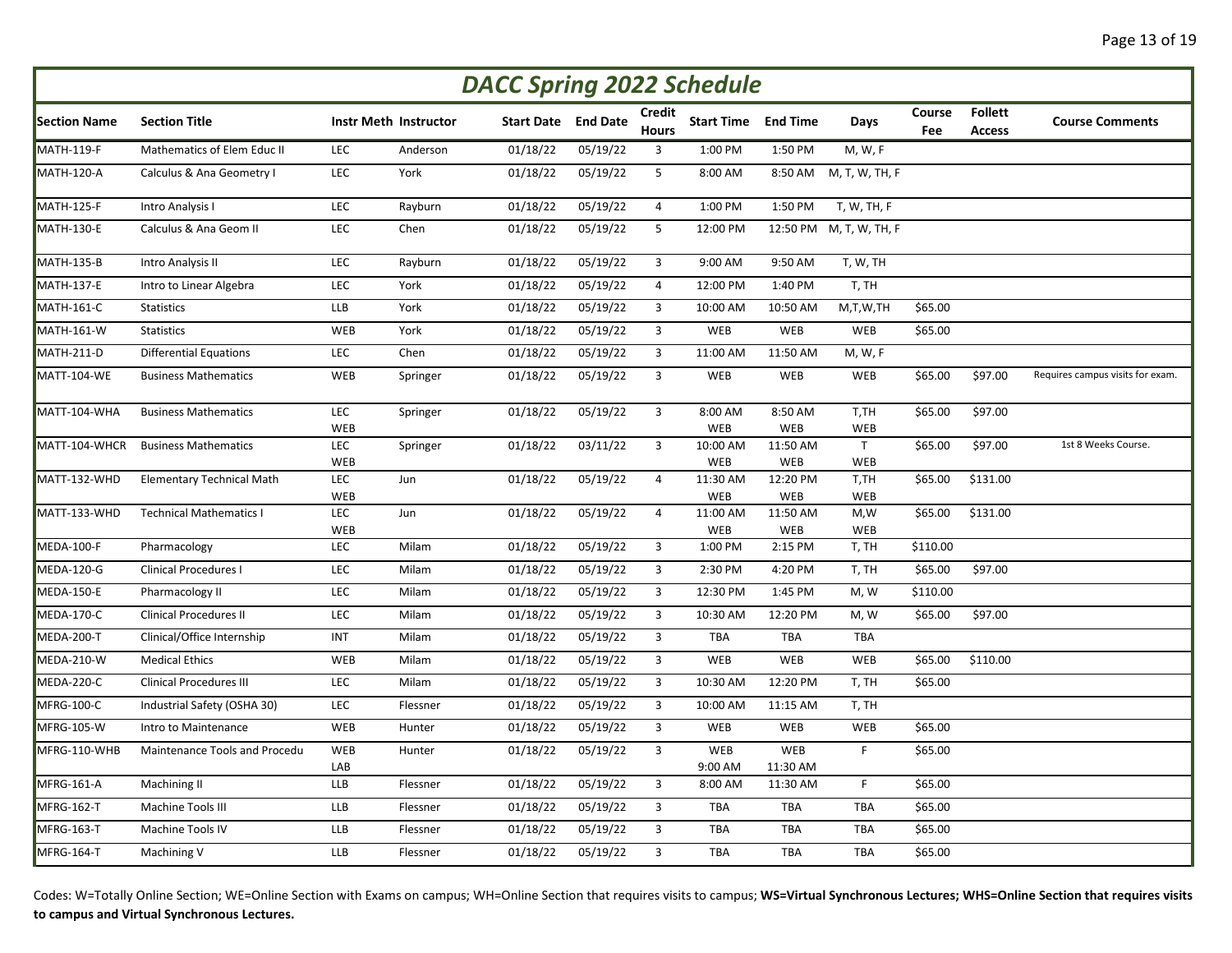|                     | <b>DACC Spring 2022 Schedule</b> |                   |                              |                            |          |                        |                            |                        |              |               |                                 |                                        |  |  |
|---------------------|----------------------------------|-------------------|------------------------------|----------------------------|----------|------------------------|----------------------------|------------------------|--------------|---------------|---------------------------------|----------------------------------------|--|--|
| <b>Section Name</b> | <b>Section Title</b>             |                   | <b>Instr Meth Instructor</b> | <b>Start Date</b> End Date |          | Credit<br><b>Hours</b> | <b>Start Time End Time</b> |                        | Days         | Course<br>Fee | <b>Follett</b><br><b>Access</b> | <b>Course Comments</b>                 |  |  |
| MFRG-168-WHA        | CNC Setup & Operations           | <b>LLB</b>        | Flessner                     | 01/18/22                   | 05/19/22 | $\overline{4}$         | 8:00 AM                    | 9:40 AM                | M,W          | \$65.00       |                                 |                                        |  |  |
| MFRG-170-T          | <b>Applied Cnc Programming</b>   | <b>LLB</b>        | Flessner                     | 01/18/22                   | 05/19/22 | 4                      | TBA                        | <b>TBA</b>             | <b>TBA</b>   | \$65.00       |                                 |                                        |  |  |
| MFRG-185-T          | Supervised Occupational Exp.     | INT               | Flessner                     | 01/18/22                   | 05/19/22 | $\overline{3}$         | <b>TBA</b>                 | <b>TBA</b>             | <b>TBA</b>   |               |                                 |                                        |  |  |
| MFRG-200-W          | Industrial Tech Mgt & Quality    | WEB               | Hunter                       | 01/18/22                   | 05/19/22 | $\overline{3}$         | WEB                        | WEB                    | WEB          | \$65.00       |                                 |                                        |  |  |
| <b>MFRG-230-C</b>   | Electrical Diagnosis & Repair    | <b>LLB</b>        | Hansbraugh                   | 01/18/22                   | 05/19/22 | 4                      | 10:30 AM                   | 12:30 PM               | T,TH         | \$65.00       |                                 |                                        |  |  |
| MFRG-231-B          | <b>Hydraulics</b>                | LEC               | Hansbraugh                   | 01/18/22                   | 05/19/22 | $\overline{4}$         | 9:00 AM                    | 12:30 PM               | $\mathsf{F}$ | \$65.00       |                                 | Must be signed up for<br>MFRG 231L Lab |  |  |
| MFRG-231L-1         | Manufacturing   Lab              | LAB               | Hansbraugh                   | 01/18/22                   | 05/19/22 | $\mathbf 0$            | 2:00 PM                    | 4:00 PM                | $\mathsf{T}$ |               |                                 |                                        |  |  |
| MFRG-280-A          | CAD/CAM                          | <b>LLB</b>        | Flessner                     | 01/18/22                   | 05/19/22 | 3                      | 8:00 AM                    | 9:40 AM                | T,TH         | \$65.00       |                                 |                                        |  |  |
| MFRG-285-T          | S.O.E. Industrial                | INT               | Flessner                     | 01/18/22                   | 05/19/22 | 3                      | TBA                        | TBA                    | TBA          |               |                                 |                                        |  |  |
| <b>MUSI-100-F</b>   | <b>Rudiments of Music</b>        | LEC               | Simonson                     | 01/18/22                   | 05/19/22 | 3                      | 1:00 PM                    | 1:50 PM                | M, W, F      |               |                                 |                                        |  |  |
| <b>MUSI-115-E</b>   | <b>Music Appreciation</b>        | LEC               | Simonson                     | 01/18/22                   | 05/19/22 | $\overline{3}$         | 12:00 PM                   | 12:50 PM               | M, W, F      |               |                                 |                                        |  |  |
| <b>MUSI-115-W</b>   | <b>Music Appreciation</b>        | WEB               | Simonson                     | 01/18/22                   | 05/19/22 | $\overline{3}$         | WEB                        | WEB                    | <b>WEB</b>   | \$65.00       |                                 |                                        |  |  |
| <b>MUSI-120-D</b>   | Intro to American Music          | LEC               | Simonson                     | 01/18/22                   | 05/19/22 | 3                      | 11:30 PM                   | 12:45 PM               | T, TH        |               |                                 |                                        |  |  |
| <b>MUSI-125-W</b>   | Music History II                 | WEB               | Simonson                     | 01/18/22                   | 05/19/22 | $\overline{3}$         | WEB                        | WEB                    | <b>WEB</b>   | \$65.00       |                                 |                                        |  |  |
| <b>MUSI-126-F</b>   | Non-Western Music                | LEC               | Simonson                     | 01/18/22                   | 05/19/22 | $\mathsf 3$            | 1:00 PM                    | 2:15 PM                | T, TH        |               |                                 |                                        |  |  |
| MUSI-152-G          | <b>College Singers</b>           | LAB               | Simonson                     | 01/18/22                   | 05/19/22 | $\mathbf{1}$           | 2:00 PM                    | 2:50 PM                | M, W         |               |                                 |                                        |  |  |
| MUSI-153-G          | Pep Band                         | LAB               | Meadows                      | 01/18/22                   | 05/19/22 | $\mathbf{1}$           | 2:30 PM                    | 3:20 PM                | T, TH        |               |                                 |                                        |  |  |
| NURS-192-A1         | <b>Concepts of Nursing</b>       | LEC               | Carter                       | 01/18/22                   | 05/19/22 | 12                     | 8:30 AM                    | 11:50 AM               | M,TH         | \$150.00      |                                 |                                        |  |  |
|                     |                                  | LAB               |                              |                            |          |                        | 8:30 AM                    | 2:00 PM                | $\mathsf{T}$ |               |                                 |                                        |  |  |
| <b>NURS-192-A2</b>  | <b>Concepts of Nursing</b>       | <b>CLN</b><br>LEC | Commons                      | 01/18/22                   | 05/19/22 | 12                     | 7:30 AM<br>8:30 AM         | 3:00 PM<br>11:50 AM    | W<br>M,TH    | \$150.00      |                                 |                                        |  |  |
|                     |                                  | LAB               |                              |                            |          |                        | 8:30 AM                    | 2:00 PM                | W            |               |                                 |                                        |  |  |
|                     |                                  | <b>CLN</b>        |                              |                            |          |                        | 7:30 AM                    | 3:00 PM                | $\mathsf{T}$ |               |                                 |                                        |  |  |
| NURS-194-A1R        | <b>Adult Nursing</b>             | LEC               | Childers                     | 01/18/22                   | 04/01/22 | 8                      | 8:30 AM                    | 12:30 PM               | T,W          | \$150.00      |                                 | 1st 11 Weeks Course                    |  |  |
| <b>NURS-194-A2R</b> |                                  | <b>CLN</b><br>LEC |                              |                            |          | 8                      | 6:45 AM<br>8:30 AM         | 12:35 PM<br>12:30 PM   | TH           | \$150.00      |                                 | 1st 11 Weeks Course                    |  |  |
|                     | <b>Adult Nursing</b>             | <b>CLN</b>        | Johnson                      | 01/18/22                   | 04/01/22 |                        | 6:45 AM                    | 12:35 PM               | T,W<br>F.    |               |                                 |                                        |  |  |
| NURS-195-A1Z        | Maternal-Child Health Nursing    | LEC               | Sroufek                      | 04/04/22                   | 05/19/22 | $\overline{4}$         | 8:30 AM                    | 12:00 PM               | M,T          | \$150.00      |                                 |                                        |  |  |
|                     |                                  | <b>CLN</b>        |                              |                            |          |                        | <b>TBA</b>                 | <b>TBA</b>             | W            |               |                                 |                                        |  |  |
| <b>NURS-195-A2Z</b> | Maternal-Child Health Nursing    | LEC               | Shaffer                      | 04/04/22                   | 05/19/22 | 4                      | 8:30 AM                    | 12:00 PM               | M,T          | \$150.00      |                                 |                                        |  |  |
| <b>NURS-297-A</b>   | <b>Advanced Nursing II</b>       | <b>CLN</b><br>LEC | Johnson                      | 01/18/22                   | 05/19/22 | 6                      | TBA<br>8:30 AM             | <b>TBA</b><br>12:15 PM | TH<br>M      | \$150.00      |                                 |                                        |  |  |
|                     |                                  | <b>CLN</b>        |                              |                            |          |                        | TBA                        | <b>TBA</b>             | TH           |               |                                 |                                        |  |  |
| <b>NURS-298-A1R</b> | <b>Advanced Nursing III</b>      | LEC               | Sroufek                      | 01/18/22                   | 04/01/22 | 8                      | 8:30 AM                    | 12:30 PM               | M,T          | \$150.00      |                                 | 1st 11 Weeks Course                    |  |  |
|                     |                                  | <b>CLN</b>        |                              |                            |          |                        | <b>TBA</b>                 | <b>TBA</b>             | W            |               |                                 |                                        |  |  |
| <b>NURS-298-A2R</b> | <b>Advanced Nursing III</b>      | LEC               | Shaffer                      | 01/18/22                   | 04/01/22 | 8                      | 8:30 AM                    | 12:30 PM               | M,T          | \$150.00      |                                 | 1st 11 Weeks Course                    |  |  |
|                     |                                  | <b>CLN</b>        |                              |                            |          |                        | <b>TBA</b>                 | <b>TBA</b>             | <b>TH</b>    |               |                                 |                                        |  |  |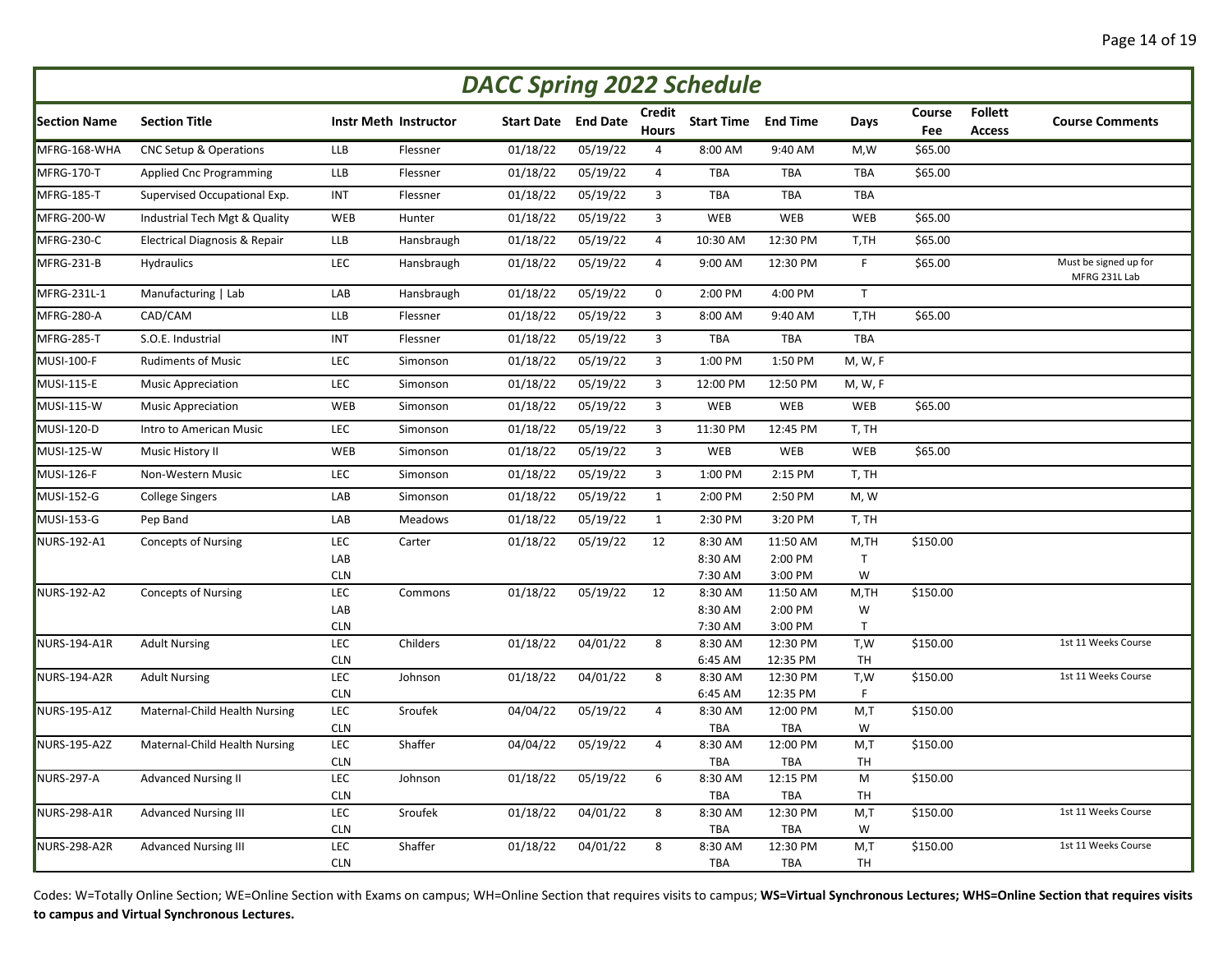|                     | <b>DACC Spring 2022 Schedule</b>  |                   |                              |          |                            |                        |                            |                        |                  |               |                                 |                                                        |  |  |
|---------------------|-----------------------------------|-------------------|------------------------------|----------|----------------------------|------------------------|----------------------------|------------------------|------------------|---------------|---------------------------------|--------------------------------------------------------|--|--|
| <b>Section Name</b> | <b>Section Title</b>              |                   | <b>Instr Meth Instructor</b> |          | <b>Start Date</b> End Date | Credit<br><b>Hours</b> | <b>Start Time End Time</b> |                        | Days             | Course<br>Fee | <b>Follett</b><br><b>Access</b> | <b>Course Comments</b>                                 |  |  |
| <b>NURS-299-A1Z</b> | <b>Advanced Nursing IV</b>        | LEC               | Childers                     | 04/04/22 | 05/19/22                   | $\overline{4}$         | 8:30 AM                    | 11:50 AM               | T,W              | \$150.00      |                                 |                                                        |  |  |
| <b>NURS-299-A2Z</b> | <b>Advanced Nursing IV</b>        | <b>CLN</b><br>LEC | Johnson                      | 04/04/22 | 05/19/22                   | $\overline{4}$         | TBA<br>8:30 AM             | <b>TBA</b><br>11:50 AM | <b>TH</b><br>T,W | \$150.00      |                                 |                                                        |  |  |
|                     |                                   | <b>CLN</b>        |                              |          |                            |                        | <b>TBA</b>                 | <b>TBA</b>             | F.               |               |                                 |                                                        |  |  |
| PEMW-113-AR         | <b>Weight Training</b>            | LLB               | Voyles                       | 01/18/22 | 03/11/22                   | $\mathbf{1}$           | 6:30 AM                    | 7:45 AM                | M, W, F          | \$65.00       |                                 | 1st 8 Weeks Course.                                    |  |  |
| PEMW-113-AZ         | <b>Weight Training</b>            | LLB               | Voyles                       | 03/14/22 | 05/19/22                   | $\mathbf{1}$           | 6:30 AM                    | 7:45 AM                | M, W, F          | \$65.00       |                                 | 2nd 8 Weeks Course.                                    |  |  |
| PEMW-114-AR         | Intermediate Weight Training      | LLB               | Voyles                       | 01/18/22 | 03/11/22                   | $\mathbf{1}$           | 6:30 AM                    | 7:45 AM                | M, W, F          | \$65.00       |                                 | 1st 8 Weeks Course.                                    |  |  |
| PEMW-114-AZ         | Intermediate Weight Training      | <b>LLB</b>        | Voyles                       | 03/14/22 | 05/19/22                   | $\mathbf{1}$           | 6:30 AM                    | 7:45 AM                | M, W, F          | \$65.00       |                                 | 2nd 8 Weeks Course.                                    |  |  |
| PEMW-115-AR         | <b>Advanced Weight Training</b>   | <b>LLB</b>        | Voyles                       | 01/18/22 | 03/11/22                   | $\mathbf{1}$           | 6:30 AM                    | 7:45 AM                | M, W, F          | \$65.00       |                                 | 1st 8 Weeks Course.                                    |  |  |
| PEMW-115-AZ         | <b>Advanced Weight Training</b>   | <b>LLB</b>        | Voyles                       | 03/14/22 | 05/19/22                   | $\mathbf{1}$           | 6:30 AM                    | 7:45 AM                | M, W, F          | \$65.00       |                                 | 2nd 8 Weeks Course.                                    |  |  |
| PEMW-119-AR         | <b>Expert Weight Training</b>     | <b>LLB</b>        | Voyles                       | 01/18/22 | 03/11/22                   | $\mathbf{1}$           | 6:30 AM                    | 7:45 AM                | M, W, F          | \$65.00       |                                 | 1st 8 Weeks Course.                                    |  |  |
| PEMW-119-AZ         | <b>Expert Weight Training</b>     | <b>LLB</b>        | Voyles                       | 03/14/22 | 05/19/22                   | $\mathbf{1}$           | 6:30 AM                    | 7:45 AM                | M, W, F          | \$65.00       |                                 | 2nd 8 Weeks Course.                                    |  |  |
| PEMW-134-WR         | <b>Fitness Center Orientation</b> | WEB               | Lopez-Cervantes              | 12/01/21 | 01/21/22                   | $\mathbf 0$            | WEB                        | WEB                    | <b>WEB</b>       |               |                                 |                                                        |  |  |
| PEMW-134-WZ         | <b>Fitness Center Orientation</b> | WEB               | Lopez-Cervantes              | 12/01/21 | 03/18/22                   | $\mathbf 0$            | <b>WEB</b>                 | WEB                    | <b>WEB</b>       |               |                                 |                                                        |  |  |
| PEMW-135-AR         | <b>Fitness Center I</b>           | <b>LLB</b>        | Lopez-Cervantes              | 01/18/22 | 03/11/22                   | $\mathbf{1}$           | TBA                        | <b>TBA</b>             | TBA              | \$55.00       |                                 | 1st 8 Weeks Course.                                    |  |  |
| PEMW-135-AZ         | <b>Fitness Center I</b>           | <b>LLB</b>        | Lopez-Cervantes              | 03/14/22 | 05/19/22                   | $\mathbf{1}$           | <b>TBA</b>                 | TBA                    | <b>TBA</b>       | \$55.00       |                                 | 2nd 8 Weeks Course.                                    |  |  |
| PEMW-135-HSFR       | Fitness Center I                  | <b>LLB</b>        | Lopez-Cervantes              | 01/18/22 | 03/11/22                   | $\mathbf{1}$           | <b>TBA</b>                 | <b>TBA</b>             | <b>TBA</b>       | \$20.00       |                                 | 1st 8 Weeks Course,<br><b>Hoopeston Sculpt Fitness</b> |  |  |
| PEMW-135-HSFZ       | Fitness Center I                  | LLB               | Lopez-Cervantes              | 03/14/22 | 05/19/22                   | $\mathbf{1}$           | <b>TBA</b>                 | TBA                    | TBA              | \$20.00       |                                 | 2nd 8 Weeks Course, Hoopeston<br><b>Sculpt Fitness</b> |  |  |
| PEMW-136-AR         | Fitness Center II                 | LLB               | Lopez-Cervantes              | 01/18/22 | 03/11/22                   | $\mathbf{1}$           | <b>TBA</b>                 | TBA                    | <b>TBA</b>       | \$55.00       |                                 | 1st 8 Weeks Course.                                    |  |  |
| PEMW-136-AZ         | <b>Fitness Center II</b>          | <b>LLB</b>        | Lopez-Cervantes              | 03/14/22 | 05/19/22                   | $\mathbf{1}$           | <b>TBA</b>                 | <b>TBA</b>             | <b>TBA</b>       | \$55.00       |                                 | 2nd 8 Weeks Course.                                    |  |  |
| PEMW-136-HSFR       | Fitness Center II                 | LLB               | Lopez-Cervantes              | 01/18/22 | 03/11/22                   | $\mathbf{1}$           | <b>TBA</b>                 | TBA                    | <b>TBA</b>       | \$20.00       |                                 | 1st 8 Weeks Course,<br><b>Hoopeston Sculpt Fitness</b> |  |  |
| PEMW-136-HSFZ       | Fitness Center II                 | LLB               | Lopez-Cervantes              | 03/14/22 | 05/19/22                   | $\mathbf{1}$           | <b>TBA</b>                 | TBA                    | TBA              | \$20.00       |                                 | 2nd 8 Weeks Course,<br><b>Hoopeston Sculpt Fitness</b> |  |  |
| PEMW-137-AR         | Fitness Center III                | LLB               | Lopez-Cervantes              | 01/18/22 | 03/11/22                   | $\mathbf{1}$           | <b>TBA</b>                 | <b>TBA</b>             | <b>TBA</b>       | \$55.00       |                                 | 1st 8 Weeks Course.                                    |  |  |
| PEMW-137-AZ         | Fitness Center III                | LLB               | Lopez-Cervantes              | 03/14/22 | 05/19/22                   | $\mathbf{1}$           | <b>TBA</b>                 | TBA                    | <b>TBA</b>       | \$55.00       |                                 | 2nd 8 Weeks Course.                                    |  |  |
| PEMW-137-HSFR       | <b>Fitness Center III</b>         | <b>LLB</b>        | Lopez-Cervantes              | 01/18/22 | 03/11/22                   | $\mathbf{1}$           | <b>TBA</b>                 | <b>TBA</b>             | <b>TBA</b>       | \$20.00       |                                 | 1st 8 Weeks Course,<br><b>Hoopeston Sculpt Fitness</b> |  |  |
| PEMW-137-HSFZ       | Fitness Center III                | <b>LLB</b>        | Lopez-Cervantes              | 03/14/22 | 05/19/22                   | $\mathbf{1}$           | <b>TBA</b>                 | TBA                    | <b>TBA</b>       | \$20.00       |                                 | 2nd 8 Weeks Course,<br><b>Hoopeston Sculpt Fitness</b> |  |  |
| PEMW-138-AR         | <b>Fitness Center IV</b>          | LLB               | Lopez-Cervantes              | 01/18/22 | 03/11/22                   | $\mathbf{1}$           | <b>TBA</b>                 | TBA                    | <b>TBA</b>       | \$55.00       |                                 | 1st 8 Weeks Course.                                    |  |  |
| PEMW-138-AZ         | <b>Fitness Center IV</b>          | <b>LLB</b>        | Lopez-Cervantes              | 03/14/22 | 05/19/22                   | $\mathbf{1}$           | <b>TBA</b>                 | <b>TBA</b>             | <b>TBA</b>       | \$55.00       |                                 | 2nd 8 Weeks Course.                                    |  |  |
| PEMW-138-HSFR       | Fitness Center IV                 | LLB               | Lopez-Cervantes              | 01/18/22 | 03/11/22                   | $\mathbf{1}$           | TBA                        | TBA                    | TBA              | \$20.00       |                                 | 1st 8 Weeks Course,<br><b>Hoopeston Sculpt Fitness</b> |  |  |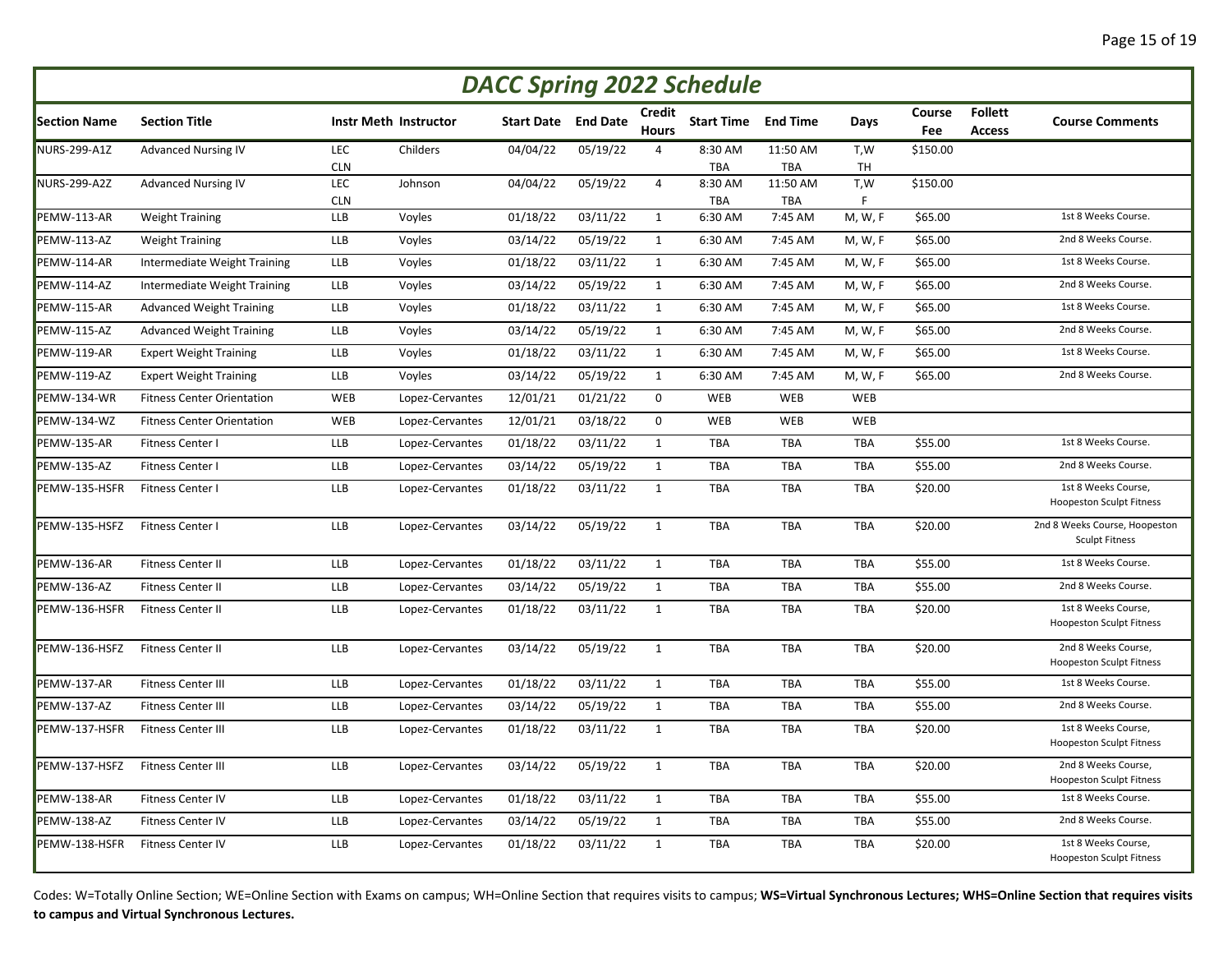|                     | <b>DACC Spring 2022 Schedule</b>    |                          |                              |                        |                 |                        |                            |                       |                      |               |                                 |                                                                                                        |  |  |
|---------------------|-------------------------------------|--------------------------|------------------------------|------------------------|-----------------|------------------------|----------------------------|-----------------------|----------------------|---------------|---------------------------------|--------------------------------------------------------------------------------------------------------|--|--|
| <b>Section Name</b> | <b>Section Title</b>                |                          | <b>Instr Meth Instructor</b> | Start Date             | <b>End Date</b> | Credit<br><b>Hours</b> | <b>Start Time End Time</b> |                       | Days                 | Course<br>Fee | <b>Follett</b><br><b>Access</b> | <b>Course Comments</b>                                                                                 |  |  |
| PEMW-138-HSFZ       | <b>Fitness Center IV</b>            | <b>LLB</b>               | Lopez-Cervantes              | 03/14/22               | 05/19/22        | $\mathbf{1}$           | <b>TBA</b>                 | TBA                   | <b>TBA</b>           | \$20.00       |                                 | 2nd 8 Weeks Course,<br><b>Hoopeston Sculpt Fitness</b>                                                 |  |  |
| <b>PEMW-150-D</b>   | <b>Teaching Elementary Games</b>    | <b>LEC</b>               |                              | 01/18/22               | 05/19/22        | $\overline{2}$         | 11:00 AM                   | 11:50 AM              | T,TH                 |               |                                 |                                                                                                        |  |  |
| PHIL-101-W          | Intro to Philosophy                 | WEB                      | Holden                       | 01/18/22               | 05/19/22        | 3                      | <b>WEB</b>                 | WEB                   | WEB                  | \$65.00       |                                 |                                                                                                        |  |  |
| <b>PHIL-103-W</b>   | Ethics                              | <b>WEB</b>               | Holden                       | 01/18/22               | 05/19/22        | 3                      | <b>WEB</b>                 | WEB                   | WEB                  | \$65.00       |                                 |                                                                                                        |  |  |
| PHMB-110-W          | <b>Coding Outpatient Procedures</b> | WEB                      | Duke                         | 01/18/22               | 05/19/22        | $\overline{4}$         | WEB                        | WEB                   | WEB                  | \$65.00       |                                 |                                                                                                        |  |  |
| <b>PHMB-200-W</b>   | Billing Public Health Servs &p      | WEB                      | Wright                       | 01/18/22               | 05/19/22        | $\mathbf{3}$           | <b>WEB</b>                 | WEB                   | WEB                  | \$65.00       |                                 |                                                                                                        |  |  |
| <b>PHYS-102-G</b>   | Wave Motion/Electricity/Optics      | LEC<br>LAB               | Chen                         | 01/18/22               | 05/19/22        | 5                      | 2:00 PM<br>2:00 PM         | 3:50 PM<br>2:50 PM    | M,F<br>W             | \$65.00       |                                 | A lab is included.                                                                                     |  |  |
| <b>PHYS-106-C</b>   | Physics-Mechanics                   | LEC<br>LAB               | Thompson                     | 01/18/22               | 05/19/22        | $\overline{4}$         | 11:00 AM<br>10:00 AM       | 11:50 AM<br>11:50 AM  | M,T,W,TH<br>F        | \$65.00       |                                 | A lab is included.                                                                                     |  |  |
| <b>PHYS-108-G</b>   | Wave Motion/Optics/Modern Phy       | LEC<br>LAB               | Hardwidge                    | 01/18/22               | 05/19/22        | 4                      | 2:00 PM<br>2:00 PM         | 2:50 PM<br>3:50 PM    | M, W, F<br><b>TH</b> | \$65.00       |                                 | Lab is included.                                                                                       |  |  |
| PHYS-141-B          | Physical Science I                  | LEC                      | Thompson                     | 01/18/22               | 05/19/22        | $\overline{4}$         | 9:00 AM                    | 9:50 AM               | M, W, F              | \$65.00       |                                 | Choose Lab 1 or 2.                                                                                     |  |  |
| PHYS-141L-1         | Physical Science I Laboratory       | LAB                      | Thompson                     | 01/18/22               | 05/19/22        | 0                      | 9:00 AM                    | 10:50 AM              | $\mathsf{T}$         |               |                                 |                                                                                                        |  |  |
| PHYS-141L-2         | Physical Science I Laboratory       | LAB                      | Thompson                     | 01/18/22               | 05/19/22        | 0                      | 12:00 PM                   | 1:50 PM               | T                    |               |                                 |                                                                                                        |  |  |
| <b>PHYS-142-B</b>   | Physical Science II                 | <b>LEC</b><br>LAB        | Hardwidge                    | 01/18/22               | 05/19/22        | $\overline{4}$         | 9:00 AM<br>8:00 AM         | 9:50 AM<br>9:50 AM    | M, W, F<br>TH        | \$65.00       |                                 | A lab is included.                                                                                     |  |  |
| PHYS-142-WSZ        | <b>Physical Science II</b>          | <b>WEB</b><br><b>LLB</b> | Sturgeon                     | 03/14/22               | 05/19/22        | 4                      | <b>WEB</b><br>6:00 PM      | <b>WEB</b><br>8:00 PM | <b>WEB</b><br>T      | \$65.00       |                                 | 2nd 8 Weeks Course. Weekly Meetings are<br>Online Synchronous. Exams are online on<br>Tuesdays 6pm-8pm |  |  |
| <b>PHYS-143-W</b>   | Intro to Astronomy                  | <b>WEB</b>               | Thompson                     | $\frac{1}{01}{18}{22}$ | 05/19/22        | 3                      | <b>WEB</b>                 | WEB                   | WEB                  | \$65.00       |                                 |                                                                                                        |  |  |
| PHYS-211-F          | <b>Applied Mechanics-Dynamics</b>   | <b>LEC</b>               | Chen                         | 01/18/22               | 05/19/22        | $\overline{3}$         | 1:00 PM                    | 1:50 PM               | M, W, F              |               |                                 |                                                                                                        |  |  |
| POLI-150-B          | American Government                 | LEC                      | Hantz                        | 01/18/22               | 05/19/22        | 3                      | 9:00 AM                    | 9:50 AM               | M, W, F              | \$65.00       |                                 |                                                                                                        |  |  |
| <b>POLI-150-C</b>   | American Government                 | LEC                      | Hantz                        | 01/18/22               | 05/19/22        | $\overline{3}$         | 10:00 AM                   | 10:50 AM              | M, W, F              | \$65.00       |                                 |                                                                                                        |  |  |
| POLI-150-W          | American Government                 | WEB                      | Hantz                        | 01/18/22               | 05/19/22        | 3                      | WEB                        | WEB                   | WEB                  | \$65.00       |                                 |                                                                                                        |  |  |
| <b>POLI-150-WZ</b>  | American Government                 | WEB                      | Hantz                        | 02/14/22               | 05/19/22        | 3                      | <b>WEB</b>                 | WEB                   | WEB                  | \$65.00       |                                 | This is a late-start course.                                                                           |  |  |
| POLI-160-W          | <b>International Relations</b>      | WEB                      | Hantz                        | 01/18/22               | 05/19/22        | 3                      | WEB                        | WEB                   | WEB                  | \$65.00       |                                 |                                                                                                        |  |  |
| <b>POLI-231-W</b>   | <b>State and Local Government</b>   | WEB                      | Hantz                        | 01/18/22               | 05/19/22        | 3                      | <b>WEB</b>                 | WEB                   | WEB                  | \$65.00       |                                 |                                                                                                        |  |  |
| <b>POLI-240-WW</b>  | Non-Western Comparative Gov.        | WEB                      | Hantz                        | 12/20/21               | 01/07/22        | 3                      | WEB                        | WEB                   | WEB                  | \$65.00       |                                 | This is a Winter Term course.                                                                          |  |  |
| <b>POLI-270-W</b>   | Spec Topic: Internatl Terrori       | WEB                      | Hantz                        | 01/18/22               | 05/19/22        | 3                      | <b>WEB</b>                 | WEB                   | <b>WEB</b>           | \$65.00       |                                 |                                                                                                        |  |  |
| <b>PSYC-100-A</b>   | Intro to Psychology                 | LEC                      | Stamm                        | 01/18/22               | 05/19/22        | 3                      | 8:30 AM                    | 9:45 AM               | T, TH                |               |                                 |                                                                                                        |  |  |
| <b>PSYC-100-C</b>   | Intro to Psychology                 | LEC                      | Miller                       | 01/18/22               | 05/19/22        | 3                      | 10:00 AM                   | 10:50 AM              | M, W, F              |               |                                 |                                                                                                        |  |  |
| PSYC-100-D          | Intro to Psychology                 | LEC                      | Miller                       | 01/18/22               | 05/19/22        | 3                      | 11:00 AM                   | 11:50 AM              | M, W, F              |               |                                 |                                                                                                        |  |  |
| PSYC-100-D1         | Intro to Psychology                 | LEC                      | Stamm                        | 01/18/22               | 05/19/22        | 3                      | 10:00 AM                   | 11:15 AM              | T, TH                |               |                                 |                                                                                                        |  |  |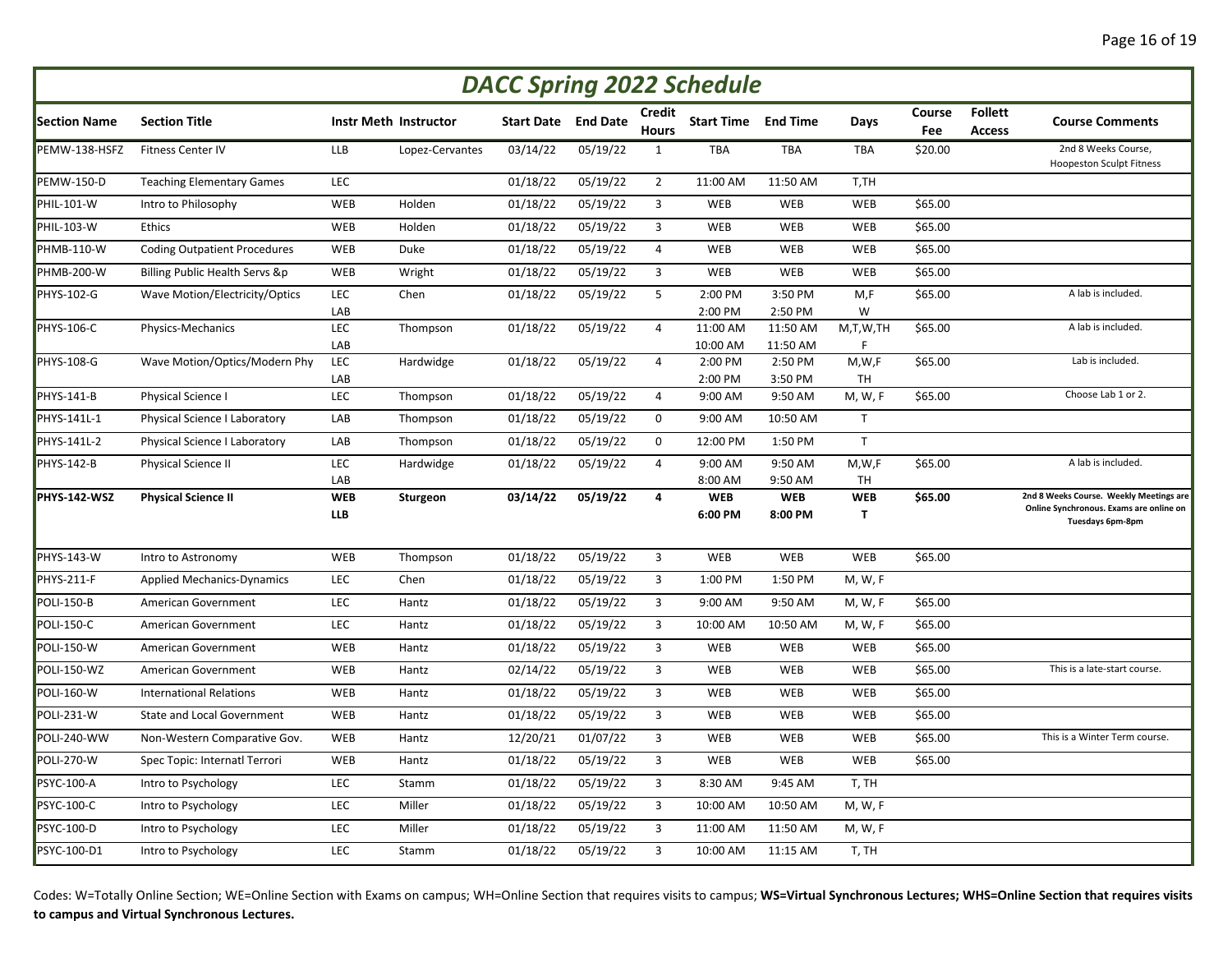|                     | <b>DACC Spring 2022 Schedule</b> |            |                       |                   |                 |                         |                    |                    |            |               |                                 |                                                       |  |  |
|---------------------|----------------------------------|------------|-----------------------|-------------------|-----------------|-------------------------|--------------------|--------------------|------------|---------------|---------------------------------|-------------------------------------------------------|--|--|
| <b>Section Name</b> | <b>Section Title</b>             |            | Instr Meth Instructor | <b>Start Date</b> | <b>End Date</b> | Credit<br><b>Hours</b>  | Start Time         | <b>End Time</b>    | Days       | Course<br>Fee | <b>Follett</b><br><b>Access</b> | <b>Course Comments</b>                                |  |  |
| PSYC-100-DR         | Intro to Psychology              | LEC        | Wade                  | 01/18/22          | 03/11/22        | $\overline{3}$          | 11:00 AM           | 12:50 PM           | M, W, F    |               |                                 | 1st 8 Weeks Course.                                   |  |  |
| PSYC-100-HEXG       | Intro to Psychology              | LEC        | Wade                  | 01/18/22          | 05/19/22        | $\overline{3}$          | 2:00 PM            | 3:15 PM            | T, TH      | \$65.00       |                                 | Course will be taught at Hoopeston<br>Ext. DACC site. |  |  |
| PSYC-100-W          | Intro to Psychology              | WEB        | Miller                | 01/18/22          | 05/19/22        | 3                       | WEB                | WEB                | <b>WEB</b> | \$65.00       |                                 |                                                       |  |  |
| PSYC-100-W1         | Intro to Psychology              | WEB        | Wade                  | 01/18/22          | 05/19/22        | 3                       | WEB                | WEB                | <b>WEB</b> | \$65.00       |                                 |                                                       |  |  |
| <b>PSYC-100-WW</b>  | Intro to Psychology              | WEB        | Wade                  | 12/20/21          | 01/07/22        | $\overline{3}$          | WEB                | WEB                | <b>WEB</b> | \$65.00       |                                 | This is a Winter Term course.                         |  |  |
| <b>PSYC-100-WZ</b>  | Intro to Psychology              | WEB        | Wade                  | 02/14/22          | 05/19/22        | $\overline{3}$          | WEB                | WEB                | <b>WEB</b> | \$65.00       |                                 | This is a late-start course.                          |  |  |
| <b>PSYC-101-W</b>   | Child Development                | WEB        | Pate                  | 01/18/22          | 05/19/22        | 3                       | WEB                | WEB                | <b>WEB</b> | \$65.00       |                                 |                                                       |  |  |
| <b>PSYC-120-F</b>   | Intro to Substance Abuse         | LEC        | Miller                | 01/18/22          | 05/19/22        | $\mathbf{3}$            | 1:00 PM            | 1:50 PM            | M, W, F    |               |                                 |                                                       |  |  |
| PSYC-210-D          | Psychology of Human Developme    | LEC        | Miller                | 01/18/22          | 05/19/22        | 3                       | 11:30 AM           | 12:45 PM           | T, TH      |               |                                 |                                                       |  |  |
| PSYC-240-FR         | Social Psychology                | LEC        | Wade                  | 01/18/22          | 03/11/22        | $\overline{3}$          | 1:00 PM            | 2:50 PM            | M, W       |               |                                 | 1st 8 Weeks Course.                                   |  |  |
| PSYC-250-A          | Personality                      | LEC        | Wade                  | 01/18/22          | 05/19/22        | 3                       | 8:30 AM            | 9:45 AM            | T, TH      |               |                                 |                                                       |  |  |
| PSYC-260-FZ         | Social Psychology of Aging       | LEC        | Wade                  | 03/14/22          | 05/19/22        | $\overline{\mathbf{3}}$ | 1:00 PM            | 2:50 PM            | M, W       |               |                                 | 2nd 8 Weeks Course.                                   |  |  |
| <b>RDTC-105-E</b>   | Radiologic Procedures II         | LEC        | Howard                | 01/18/22          | 05/19/22        | 3                       | 1:30 PM            | 2:20 PM            | T,TH       |               |                                 |                                                       |  |  |
|                     |                                  | LAB        |                       |                   |                 |                         | 11:30 AM           | 2:30 PM            | F          |               |                                 |                                                       |  |  |
| RDTC-106-G          | Radiologic Physics III           | LEC        | Harrison              | 01/18/22          | 05/19/22        | $\overline{3}$          | 2:30 PM            | 3:20 PM            | T,TH       |               |                                 |                                                       |  |  |
|                     |                                  | LAB        |                       |                   |                 |                         | 8:30 AM            | 11:30 AM           | F          |               |                                 |                                                       |  |  |
| <b>RDTC-107-H</b>   | <b>Radiation Biophysics</b>      | LEC        | Sturgeon              | 01/18/22          | 05/19/22        | $\overline{2}$          | 3:30 PM<br>3:30 PM | 4:20 PM<br>4:30 PM | T,TH, T,TH |               |                                 |                                                       |  |  |
| RDTC-110-A          | <b>Clinical Education II</b>     | <b>CLN</b> | Harrison              | 01/18/22          | 05/19/22        | $\overline{2}$          | 7:30 AM            | 4:00 PM            | M, W       |               |                                 |                                                       |  |  |
| RDTC-205-E          | <b>Image Analysis</b>            | LEC        | Howard                | 01/18/22          | 05/19/22        | $\mathbf{3}$            | 12:30 PM           | 1:50 PM            | M, W       |               |                                 |                                                       |  |  |
| RDTC-206-G          | Special Topics in Radiologic     | LEC        | Howard                | 01/18/22          | 05/19/22        | $\overline{2}$          | 2:00 PM            | 2:50 PM            | M, W       |               |                                 |                                                       |  |  |
| RDTC-209-A          | Clinical Internship Vi           | <b>CLN</b> | Harrison              | 01/18/22          | 05/19/22        | $\mathbf{3}$            | 7:30 AM            | 4:00 PM            | T, TH, F   |               |                                 |                                                       |  |  |
| ROBO-100-WHB        | Introduction to Robotics         | LEC        | Hunter                | 01/18/22          | 05/19/22        | $\mathbf{3}$            | 9:00 AM            | 9:50 AM            | T,TH       | \$100.00      |                                 |                                                       |  |  |
|                     |                                  | WEB        |                       |                   |                 |                         | WEB                | WEB                | WEB        |               |                                 |                                                       |  |  |
| SOCY-100-B          | Intro to Sociology               | LEC        | Wade                  | 01/18/22          | 05/19/22        | $\mathbf{3}$            | 9:00 AM            | 9:50 AM            | M, W, F    |               |                                 |                                                       |  |  |
| SOCY-100-C          | Intro to Sociology               | LEC        | Wade                  | 01/18/22          | 05/19/22        | $\mathbf{3}$            | 10:00 AM           | 10:50 AM           | M, W, F    |               |                                 |                                                       |  |  |
| SOCY-100-C1         | Intro to Sociology               | LEC        | Wade                  | 01/18/22          | 05/19/22        | $\overline{\mathbf{3}}$ | 10:00 AM           | 11:15 AM           | T, TH      |               |                                 |                                                       |  |  |
| SOCY-100-DZ         | Intro to Sociology               | LEC        | Wade                  | 03/14/22          | 05/19/22        | $\overline{3}$          | 11:00 AM           | 12:50 PM           | M, W, F    |               |                                 | 2nd 8 Weeks Course.                                   |  |  |
| SOCY-100-W          | Intro to Sociology               | WEB        | Milligan              | 01/18/22          | 05/19/22        | $\overline{3}$          | WEB                | WEB                | <b>WEB</b> | \$65.00       |                                 |                                                       |  |  |
| SOCY-100-W1         | Intro to Sociology               | WEB        | Milligan              | 01/18/22          | 05/19/22        | 3                       | WEB                | WEB                | <b>WEB</b> | \$65.00       |                                 |                                                       |  |  |
| SOCY-100-WZ         | Intro to Sociology               | WEB        | Milligan              | 02/14/22          | 05/19/22        | $\overline{3}$          | WEB                | WEB                | <b>WEB</b> | \$65.00       |                                 | This is a late-start course.                          |  |  |
| SOCY-201-D          | Social Problems                  | LEC        | Wade                  | 01/18/22          | 05/19/22        | $\overline{3}$          | 11:30 AM           | 12:45 PM           | T, TH      |               |                                 |                                                       |  |  |
| SOCY-202-G          | Intro to Social Work             | LEC        | Miller                | 01/18/22          | 05/19/22        | $\overline{3}$          | 2:30 PM            | 3:45 PM            | T, TH      |               |                                 |                                                       |  |  |
| SOCY-205-W          | Juvenile Delinguency             | WEB        | Wade                  | 01/18/22          | 05/19/22        | 3                       | WEB                | WEB                | <b>WEB</b> | \$65.00       |                                 |                                                       |  |  |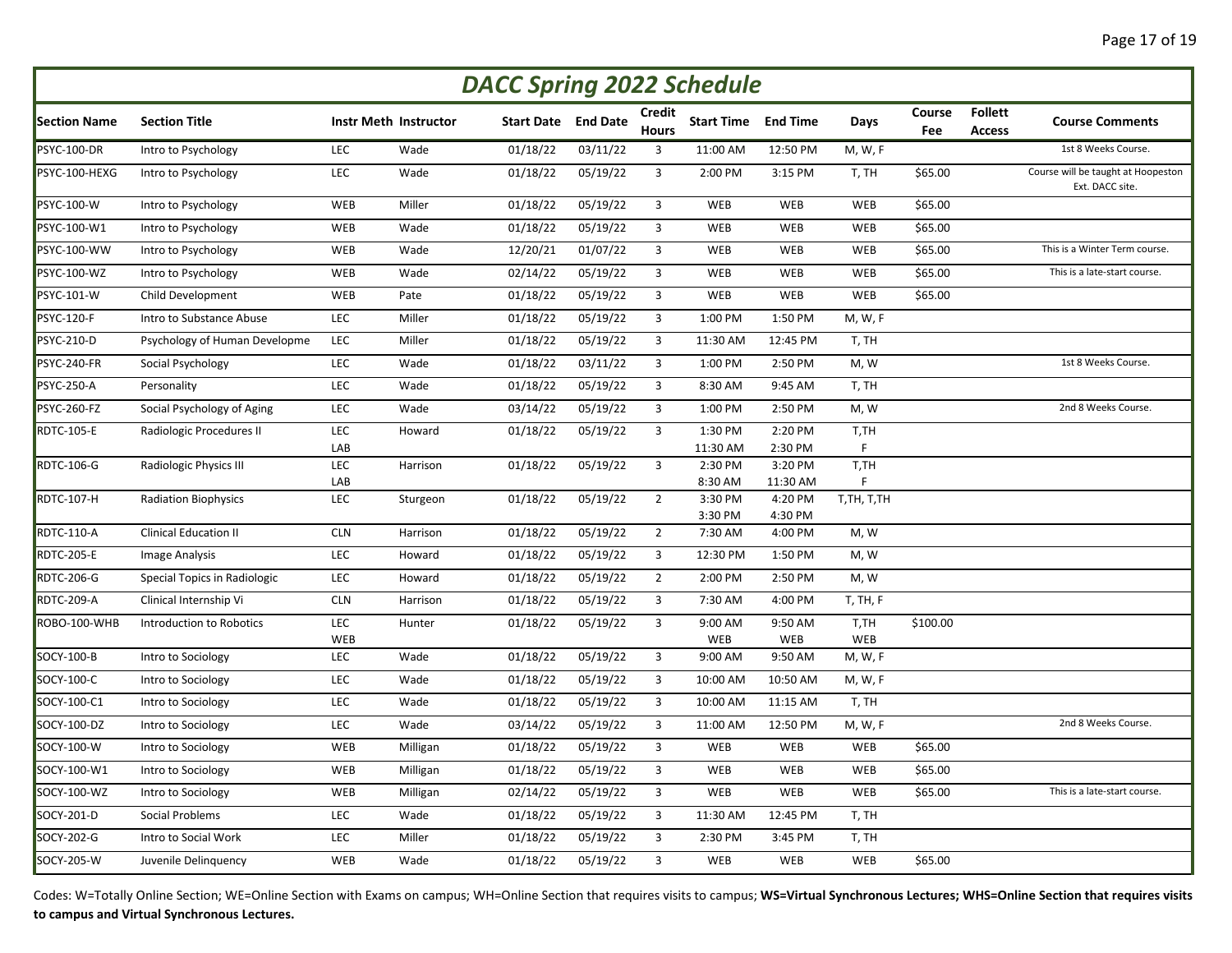|                     | <b>DACC Spring 2022 Schedule</b>   |            |                       |                            |          |                         |                            |                 |                         |               |                                 |                                                       |  |  |
|---------------------|------------------------------------|------------|-----------------------|----------------------------|----------|-------------------------|----------------------------|-----------------|-------------------------|---------------|---------------------------------|-------------------------------------------------------|--|--|
| <b>Section Name</b> | <b>Section Title</b>               |            | Instr Meth Instructor | <b>Start Date</b> End Date |          | Credit<br><b>Hours</b>  | <b>Start Time End Time</b> |                 | Days                    | Course<br>Fee | <b>Follett</b><br><b>Access</b> | <b>Course Comments</b>                                |  |  |
| SOCY-225-G          | Race and Ethnic Relations          | <b>LEC</b> | Williams              | 01/18/22                   | 05/19/22 | 3                       | 2:30 PM                    | 5:30 PM         | M                       | \$65.00       |                                 |                                                       |  |  |
| SONO-103-WH         | Cardiovascular Sonography          | LAB<br>WEB | Arnholt               | 01/18/22                   | 05/19/22 | $\overline{2}$          | 8:30 AM<br><b>WEB</b>      | 12:00 PM<br>WEB | W<br>WEB                |               |                                 | Wednesday meetings are monthly<br>visits.             |  |  |
| SONO-107-A          | <b>Clinical Education I</b>        | <b>CLN</b> | Arnholt               | 01/03/22                   | 05/18/22 | 13                      | 7:30 AM                    | 4:00 PM         | M, T, W, TH, F \$100.00 |               |                                 |                                                       |  |  |
| SPAN-100-F          | Spanish for Public Safety          | LEC        | Duran                 | 01/18/22                   | 05/19/22 | $\overline{3}$          | 1:00 PM                    | 2:15 PM         | T, TH                   |               |                                 |                                                       |  |  |
| SPAN-101-B          | Elementary Spanish I               | LEC        | Duran                 | 01/18/22                   | 05/19/22 | $\overline{4}$          | 9:00 AM                    | 9:50 AM         | M, T, W, TH             |               |                                 |                                                       |  |  |
| SPAN-102-C          | <b>Elementary Spanish II</b>       | LEC        | Duran                 | 01/18/22                   | 05/19/22 | $\overline{4}$          | 10:00 AM                   | 10:50 AM        | M, T, W, TH             |               |                                 |                                                       |  |  |
| SPAN-102-E          | Elementary Spanish II              | LEC        | Duran                 | 01/18/22                   | 05/19/22 | $\overline{4}$          | 12:00 PM                   | 12:50 PM        | M, T, W, TH             |               |                                 |                                                       |  |  |
| SPAN-103-WHA        | Intermediate Spanish I             | LEC        | Duran                 | 01/18/22                   | 05/19/22 | $\overline{4}$          | 8:00 AM                    | 8:50 AM         | T, TH                   | \$65.00       |                                 |                                                       |  |  |
| SPCH-101-B          | <b>Oral Communication</b>          | LEC        | Wyckoff               | 01/18/22                   | 05/19/22 | 3                       | 9:00 AM                    | 9:50 AM         | M, W, F                 |               |                                 |                                                       |  |  |
| SPCH-101-C          | <b>Oral Communication</b>          | LEC        | Wyckoff               | 01/18/22                   | 05/19/22 | 3                       | 10:00 AM                   | 10:50 AM        | M, W, F                 |               |                                 |                                                       |  |  |
| SPCH-101-F          | <b>Oral Communication</b>          | LEC        | Wyckoff               | 01/18/22                   | 05/19/22 | 3                       | 1:00 PM                    | 2:15 PM         | M, W                    |               |                                 |                                                       |  |  |
| SPCH-101-HEXG       | <b>Oral Communication</b>          | LEC        | Reed                  | 01/18/22                   | 05/19/22 | 3                       | 2:00 PM                    | 3:15 PM         | M, W                    |               |                                 | Course will be taught at Hoopeston<br>Ext. DACC site. |  |  |
| <b>SPCH-101-N</b>   | <b>Oral Communication</b>          | LEC        | Wyckoff               | 01/18/22                   | 05/19/22 | 3                       | 6:00 PM                    | 8:40 PM         | W                       |               |                                 |                                                       |  |  |
| SPCH-101-WHA        | Oral Communication                 | LEC        | Wyckoff               | 01/18/22                   | 05/19/22 | 3                       | 8:30 AM                    | 9:45 AM         | TH                      | \$65.00       |                                 | Some content delivered online.                        |  |  |
| SPCH-101-WHC        | <b>Oral Communication</b>          | LEC        | Wyckoff               | 01/18/22                   | 05/19/22 | 3                       | 10:00 AM                   | 11:15 AM        | <b>TH</b>               | \$65.00       |                                 | Some content delivered online.                        |  |  |
| <b>SPCH-101-WS</b>  | <b>Oral Communication</b>          | <b>WEB</b> | Reed                  | 01/18/22                   | 05/19/22 | $\overline{\mathbf{3}}$ | 6:00 PM                    | 8:40 PM         | W                       | \$65.00       |                                 | <b>Weekly Meetings are Online</b><br>Synchronous.     |  |  |
| SPCH-102-WH         | <b>Public Speaking</b>             | WEB        | Wyckoff               | 01/18/22                   | 05/19/22 | $\overline{3}$          | <b>WEB</b>                 | WEB             | WEB                     | \$65.00       |                                 | Must come to campus to deliver 5<br>speeches          |  |  |
| SPCH-113-D          | <b>Group Discussion</b>            | LEC        | Wyckoff               | 01/18/22                   | 05/19/22 | 3                       | 11:00 AM                   | 11:50 AM        | M, W, F                 |               |                                 |                                                       |  |  |
| <b>SUST-100-G</b>   | Principles of Sustainability       | LEC        | Hansbraugh            | 01/18/22                   | 05/19/22 | 3                       | 2:00 PM                    | 4:30 PM         | <b>TH</b>               |               |                                 |                                                       |  |  |
| <b>SUST-150-T</b>   | <b>Green Facilities Management</b> | LEC        | Hansbraugh            | 01/18/22                   | 05/19/22 | 3                       | <b>TBA</b>                 | <b>TBA</b>      | <b>TBA</b>              |               |                                 |                                                       |  |  |
| WELD-101-A          | <b>Blueprint Reading (Mech)</b>    | LEC        | Rowland               | 01/18/22                   | 05/19/22 | $\overline{4}$          | 8:00 AM                    | 8:50 AM         | M, T, W, TH, F \$100.00 |               |                                 |                                                       |  |  |
| WELD-150-WHG        | <b>Welding for Mechanics</b>       | LAB<br>WEB | Rowland               | 01/18/22                   | 05/19/22 | $\overline{4}$          | 2:00 PM<br>WEB             | 4:00 PM<br>WEB  | M,W<br>WEB              | \$100.00      |                                 |                                                       |  |  |
| WELD-180-BR         | <b>Structural Welding</b>          | <b>LLB</b> | Rowland               | 01/18/22                   | 03/11/22 | $\overline{4}$          | 9:00 AM                    | 11:30 AM        | M,T,W,TH,F              | \$100.00      |                                 | 1st 8 Weeks Course.                                   |  |  |
| WELD-270-BZ         | <b>Welding for Manufacturing</b>   | <b>LLB</b> | Rowland               | 03/14/22                   | 05/19/22 | $\overline{4}$          | 9:00 AM                    | 11:30 AM        | M,T,W,TH,F              | \$100.00      |                                 | 2nd 8 Weeks Course.                                   |  |  |
| WELD-280-BZ         | Pipe Welding                       | <b>LLB</b> | Rowland               | 03/14/22                   | 05/19/22 | $\overline{4}$          | 9:00 AM                    | 11:30 AM        | M,T,W,TH,F              | \$100.00      |                                 | 2nd 8 Weeks Course.                                   |  |  |
| WELD-290-BR         | <b>Advanced Pipe Welding</b>       | <b>LLB</b> | Rowland               | 01/18/22                   | 03/11/22 | $\overline{4}$          | 9:00 AM                    | 11:30 AM        | M,T,W,TH,F              | \$100.00      |                                 | 1st 8 Weeks Course.                                   |  |  |
| <b>WIND-100-C</b>   | Intro to Wind Energy               | LEC        | Hansbraugh            | 01/18/22                   | 05/19/22 | $\overline{4}$          | 10:00 AM                   | 11:30 AM        | M, W                    | \$100.00      |                                 | Must be signed up for<br>WIND 100L Lab                |  |  |
| <b>WIND-100L-1</b>  | Intro to Wind Lab                  | LAB        | Hansbraugh            | 01/18/22                   | 05/19/22 | $\mathbf 0$             | 2:00 PM                    | 4:00 PM         | F                       |               |                                 |                                                       |  |  |